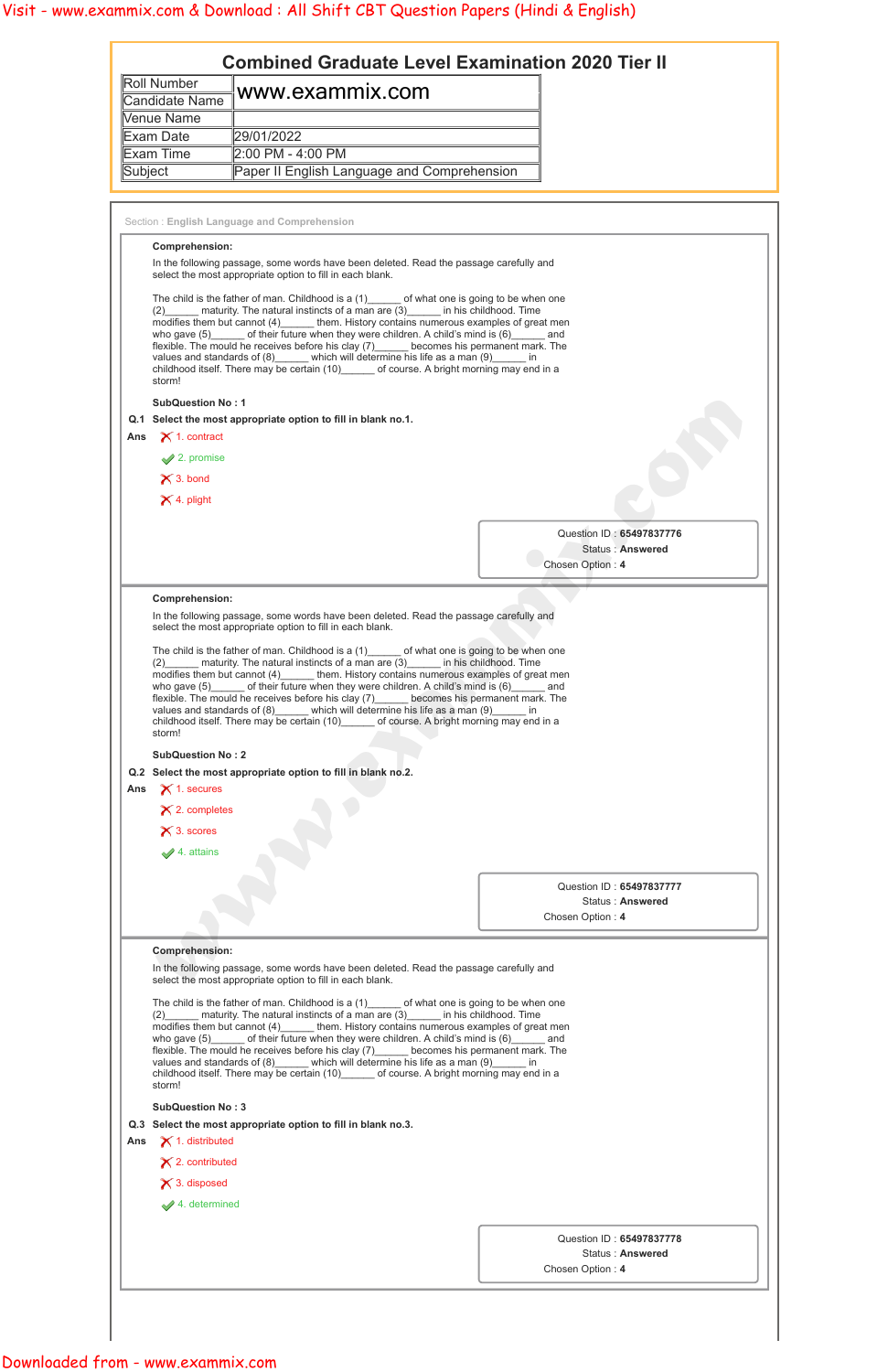|     | <b>Comprehension:</b>                                                                                                                                                                                                                                                                                                                                                                                                                                                                                                                                                                                                                          |                                                                  |
|-----|------------------------------------------------------------------------------------------------------------------------------------------------------------------------------------------------------------------------------------------------------------------------------------------------------------------------------------------------------------------------------------------------------------------------------------------------------------------------------------------------------------------------------------------------------------------------------------------------------------------------------------------------|------------------------------------------------------------------|
|     | In the following passage, some words have been deleted. Read the passage carefully and<br>select the most appropriate option to fill in each blank.                                                                                                                                                                                                                                                                                                                                                                                                                                                                                            |                                                                  |
|     | The child is the father of man. Childhood is $a(1)$ of what one is going to be when one<br>(2) maturity. The natural instincts of a man are (3) in his childhood. Time<br>modifies them but cannot (4) _______ them. History contains numerous examples of great men<br>who gave (5) of their future when they were children. A child's mind is (6) and<br>flexible. The mould he receives before his clay (7)______ becomes his permanent mark. The<br>values and standards of $(8)$ which will determine his life as a man $(9)$ in<br>childhood itself. There may be certain (10) ______ of course. A bright morning may end in a<br>storm! |                                                                  |
|     | <b>SubQuestion No: 4</b>                                                                                                                                                                                                                                                                                                                                                                                                                                                                                                                                                                                                                       |                                                                  |
|     | Q.4 Select the most appropriate option to fill in blank no.4.                                                                                                                                                                                                                                                                                                                                                                                                                                                                                                                                                                                  |                                                                  |
|     | Ans $\bigtimes$ 1. finish                                                                                                                                                                                                                                                                                                                                                                                                                                                                                                                                                                                                                      |                                                                  |
|     | $\times$ 2. delete                                                                                                                                                                                                                                                                                                                                                                                                                                                                                                                                                                                                                             |                                                                  |
|     | $\blacktriangleright$ 3. efface                                                                                                                                                                                                                                                                                                                                                                                                                                                                                                                                                                                                                |                                                                  |
|     |                                                                                                                                                                                                                                                                                                                                                                                                                                                                                                                                                                                                                                                |                                                                  |
|     | $\times$ 4. cancel                                                                                                                                                                                                                                                                                                                                                                                                                                                                                                                                                                                                                             |                                                                  |
|     |                                                                                                                                                                                                                                                                                                                                                                                                                                                                                                                                                                                                                                                | Question ID: 65497837779<br>Status: Answered<br>Chosen Option: 3 |
|     |                                                                                                                                                                                                                                                                                                                                                                                                                                                                                                                                                                                                                                                |                                                                  |
|     | <b>Comprehension:</b>                                                                                                                                                                                                                                                                                                                                                                                                                                                                                                                                                                                                                          |                                                                  |
|     | In the following passage, some words have been deleted. Read the passage carefully and<br>select the most appropriate option to fill in each blank.                                                                                                                                                                                                                                                                                                                                                                                                                                                                                            |                                                                  |
|     | modifies them but cannot (4) them. History contains numerous examples of great men<br>who gave $(5)$ of their future when they were children. A child's mind is $(6)$ and                                                                                                                                                                                                                                                                                                                                                                                                                                                                      |                                                                  |
|     | flexible. The mould he receives before his clay (7) ______ becomes his permanent mark. The<br>values and standards of (8) ______ which will determine his life as a man (9) ______ in<br>childhood itself. There may be certain (10) of course. A bright morning may end in a<br>storm!                                                                                                                                                                                                                                                                                                                                                        |                                                                  |
|     | <b>SubQuestion No: 5</b>                                                                                                                                                                                                                                                                                                                                                                                                                                                                                                                                                                                                                       |                                                                  |
|     | Q.5 Select the most appropriate option to fill in blank no.5.                                                                                                                                                                                                                                                                                                                                                                                                                                                                                                                                                                                  |                                                                  |
| Ans | $\times$ 1. preparations                                                                                                                                                                                                                                                                                                                                                                                                                                                                                                                                                                                                                       |                                                                  |
|     | $\blacktriangleright$ 2. indications                                                                                                                                                                                                                                                                                                                                                                                                                                                                                                                                                                                                           |                                                                  |
|     | $\times$ 3. suggestions                                                                                                                                                                                                                                                                                                                                                                                                                                                                                                                                                                                                                        |                                                                  |
|     | $\times$ 4. estimations                                                                                                                                                                                                                                                                                                                                                                                                                                                                                                                                                                                                                        |                                                                  |
|     |                                                                                                                                                                                                                                                                                                                                                                                                                                                                                                                                                                                                                                                |                                                                  |
|     |                                                                                                                                                                                                                                                                                                                                                                                                                                                                                                                                                                                                                                                | Question ID: 65497837780                                         |
|     |                                                                                                                                                                                                                                                                                                                                                                                                                                                                                                                                                                                                                                                | Status: Answered                                                 |
|     |                                                                                                                                                                                                                                                                                                                                                                                                                                                                                                                                                                                                                                                | Chosen Option: 2                                                 |
|     |                                                                                                                                                                                                                                                                                                                                                                                                                                                                                                                                                                                                                                                |                                                                  |
|     | <b>Comprehension:</b><br>In the following passage, some words have been deleted. Read the passage carefully and<br>select the most appropriate option to fill in each blank.                                                                                                                                                                                                                                                                                                                                                                                                                                                                   |                                                                  |
|     | The child is the father of man. Childhood is a $(1)$ of what one is going to be when one<br>maturity. The natural instincts of a man are (3) ______ in his childhood. Time<br>(2)<br>modifies them but cannot (4) them. History contains numerous examples of great men<br>who gave $(5)$ of their future when they were children. A child's mind is $(6)$ and<br>flexible. The mould he receives before his clay (7) becomes his permanent mark. The<br>values and standards of $(8)$ which will determine his life as a man $(9)$ in<br>childhood itself. There may be certain (10) of course. A bright morning may end in a<br>storm!       |                                                                  |
|     |                                                                                                                                                                                                                                                                                                                                                                                                                                                                                                                                                                                                                                                |                                                                  |
|     | <b>SubQuestion No: 6</b><br>Q.6 Select the most appropriate option to fill in blank no.6.                                                                                                                                                                                                                                                                                                                                                                                                                                                                                                                                                      |                                                                  |
| Ans | $\times$ 1. obstinate                                                                                                                                                                                                                                                                                                                                                                                                                                                                                                                                                                                                                          |                                                                  |
|     | $\times$ 2. rigid                                                                                                                                                                                                                                                                                                                                                                                                                                                                                                                                                                                                                              |                                                                  |

| Question ID: 65497837781<br>Status: Answered<br>Chosen Option: 3 |
|------------------------------------------------------------------|
|                                                                  |
|                                                                  |
|                                                                  |
|                                                                  |
|                                                                  |
|                                                                  |
|                                                                  |
|                                                                  |
|                                                                  |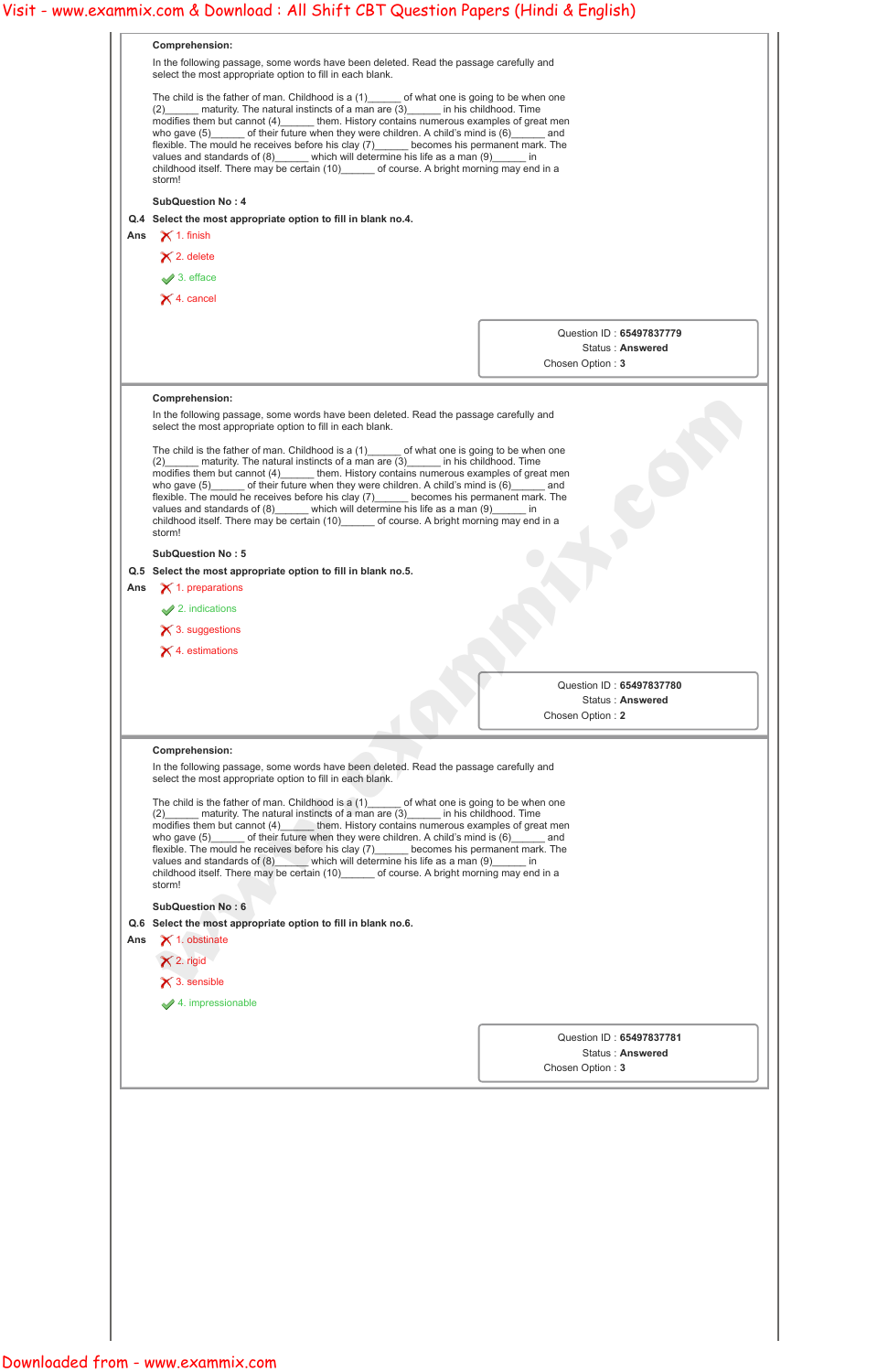|     | Comprehension:<br>In the following passage, some words have been deleted. Read the passage carefully and                                                                                                                                                                                                                                                                                                                                                                                                                                                                                                                                                                                                                                                                                                                               |                                                                         |
|-----|----------------------------------------------------------------------------------------------------------------------------------------------------------------------------------------------------------------------------------------------------------------------------------------------------------------------------------------------------------------------------------------------------------------------------------------------------------------------------------------------------------------------------------------------------------------------------------------------------------------------------------------------------------------------------------------------------------------------------------------------------------------------------------------------------------------------------------------|-------------------------------------------------------------------------|
|     | select the most appropriate option to fill in each blank.<br>The child is the father of man. Childhood is a (1) _______ of what one is going to be when one<br>(2) maturity. The natural instincts of a man are (3) in his childhood. Time<br>modifies them but cannot (4) them. History contains numerous examples of great men<br>who gave (5) of their future when they were children. A child's mind is (6) and<br>flexible. The mould he receives before his clay (7) ______ becomes his permanent mark. The<br>values and standards of $(8)$ which will determine his life as a man $(9)$ in<br>childhood itself. There may be certain (10) ______ of course. A bright morning may end in a<br>storm!<br><b>SubQuestion No: 7</b><br>Q.7 Select the most appropriate option to fill in blank no.7.<br>Ans $\bigtimes$ 1. refines |                                                                         |
|     | $\times$ 2. precipitates                                                                                                                                                                                                                                                                                                                                                                                                                                                                                                                                                                                                                                                                                                                                                                                                               |                                                                         |
|     | $\times$ 3. contracts<br>$\blacktriangleright$ 4. hardens                                                                                                                                                                                                                                                                                                                                                                                                                                                                                                                                                                                                                                                                                                                                                                              |                                                                         |
|     |                                                                                                                                                                                                                                                                                                                                                                                                                                                                                                                                                                                                                                                                                                                                                                                                                                        | Question ID: 65497837782<br><b>Status: Answered</b><br>Chosen Option: 4 |
|     | <b>Comprehension:</b><br>In the following passage, some words have been deleted. Read the passage carefully and                                                                                                                                                                                                                                                                                                                                                                                                                                                                                                                                                                                                                                                                                                                        |                                                                         |
|     | select the most appropriate option to fill in each blank.<br>The child is the father of man. Childhood is a (1) ______ of what one is going to be when one<br>maturity. The natural instincts of a man are (3) _____ in his childhood. Time<br>(2)<br>modifies them but cannot (4) them. History contains numerous examples of great men<br>who gave $(5)$ of their future when they were children. A child's mind is $(6)$ and<br>flexible. The mould he receives before his clay (7)______ becomes his permanent mark. The<br>values and standards of (8) _____ which will determine his life as a man (9) _____ in<br>childhood itself. There may be certain (10) of course. A bright morning may end in a<br>storm!                                                                                                                |                                                                         |
| Ans | <b>SubQuestion No: 8</b><br>Q.8 Select the most appropriate option to fill in blank no.8.<br>$\times$ 1. attitude                                                                                                                                                                                                                                                                                                                                                                                                                                                                                                                                                                                                                                                                                                                      |                                                                         |
|     | $\times$ 2. manipulation<br>$\blacktriangleright$ 3. conduct                                                                                                                                                                                                                                                                                                                                                                                                                                                                                                                                                                                                                                                                                                                                                                           |                                                                         |
|     | $\times$ 4. tactics                                                                                                                                                                                                                                                                                                                                                                                                                                                                                                                                                                                                                                                                                                                                                                                                                    |                                                                         |
|     |                                                                                                                                                                                                                                                                                                                                                                                                                                                                                                                                                                                                                                                                                                                                                                                                                                        | Question ID: 65497837783<br>Status: Answered<br>Chosen Option: 1        |
|     | <b>Comprehension:</b><br>In the following passage, some words have been deleted. Read the passage carefully and<br>select the most appropriate option to fill in each blank.                                                                                                                                                                                                                                                                                                                                                                                                                                                                                                                                                                                                                                                           |                                                                         |
|     | The child is the father of man. Childhood is a $(1)$ of what one is going to be when one<br>maturity. The natural instincts of a man are (3) ______ in his childhood. Time<br>(2)<br>modifies them but cannot (4) them. History contains numerous examples of great men<br>who gave $(5)$ of their future when they were children. A child's mind is $(6)$ and<br>flexible. The mould he receives before his clay (7) becomes his permanent mark. The<br>values and standards of $(8)$ which will determine his life as a man $(9)$ in<br>childhood itself. There may be certain (10) of course. A bright morning may end in a<br>storm!                                                                                                                                                                                               |                                                                         |
|     | <b>SubQuestion No: 9</b><br>Q.9 Select the most appropriate option to fill in blank no.9.<br>$\blacktriangleright$ 1. are developed                                                                                                                                                                                                                                                                                                                                                                                                                                                                                                                                                                                                                                                                                                    |                                                                         |
| Ans | $\times$ 2. is developing                                                                                                                                                                                                                                                                                                                                                                                                                                                                                                                                                                                                                                                                                                                                                                                                              |                                                                         |
|     | $\times$ 3. develops                                                                                                                                                                                                                                                                                                                                                                                                                                                                                                                                                                                                                                                                                                                                                                                                                   |                                                                         |
|     | $\times$ 4. has developed                                                                                                                                                                                                                                                                                                                                                                                                                                                                                                                                                                                                                                                                                                                                                                                                              |                                                                         |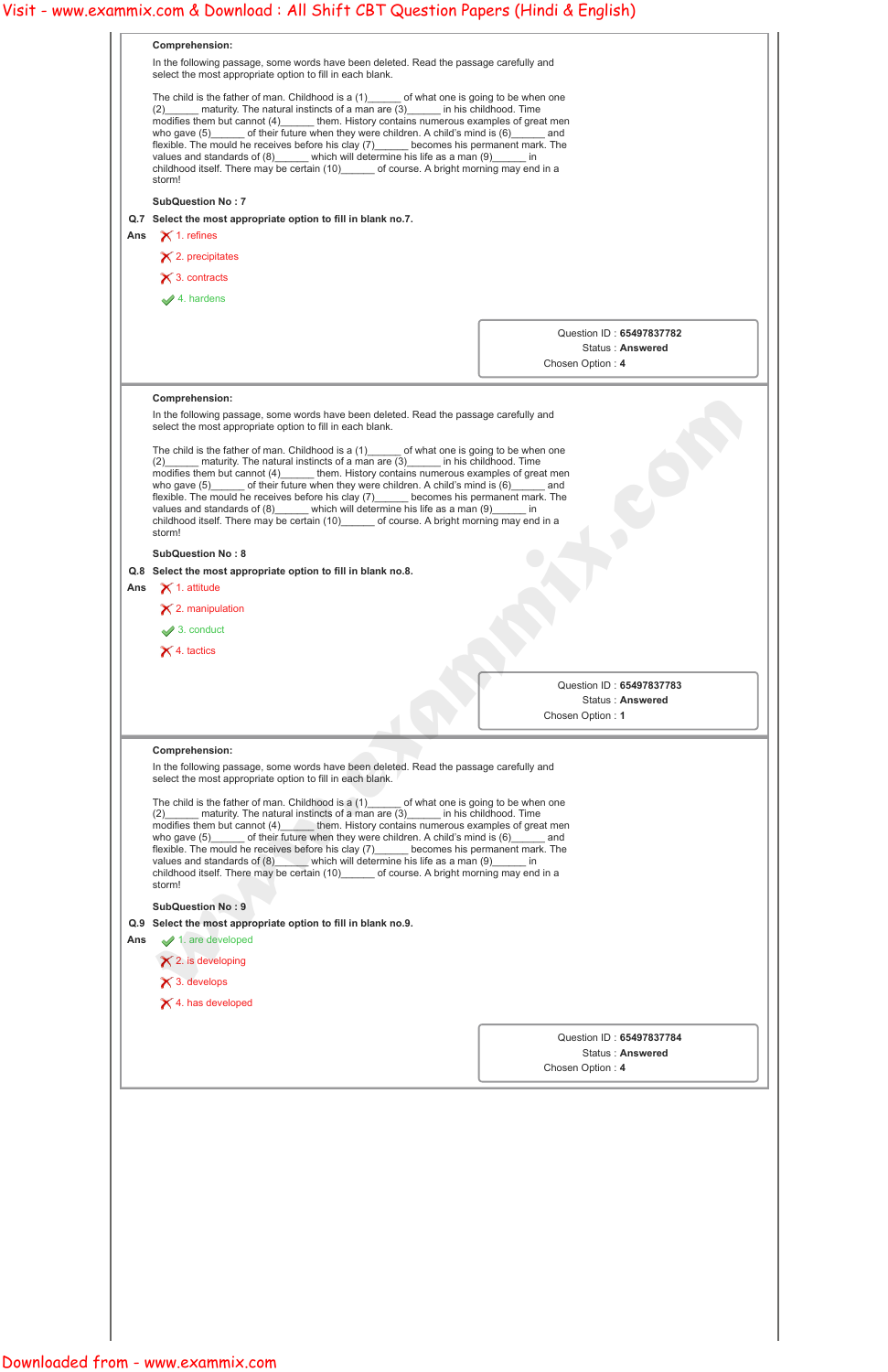

Question ID : **65497837788**

Status : **Answered**

Chosen Option : **1**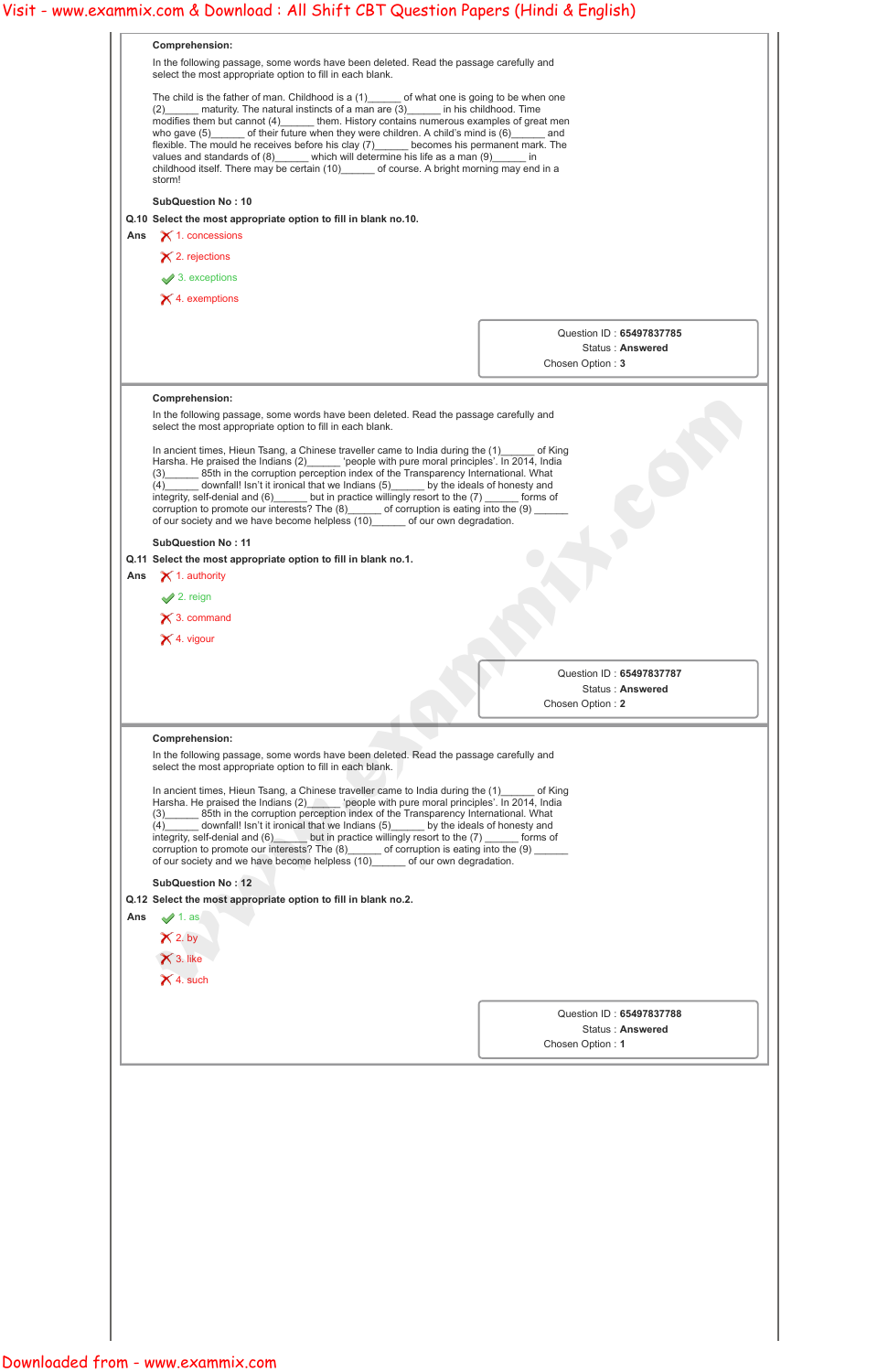**Comprehension:** In the following passage, some words have been deleted. Read the passage carefully and select the most appropriate option to fill in each blank. In ancient times, Hieun Tsang, a Chinese traveller came to India during the (1)\_\_\_\_\_\_ of King Harsha. He praised the Indians (2)\_\_\_\_\_\_ 'people with pure moral principles'. In 2014, India (3)\_\_\_\_\_\_ 85th in the corruption perception index of the Transparency International. What (4)\_\_\_\_\_\_ downfall! Isn't it ironical that we Indians (5)\_\_\_\_\_\_ by the ideals of honesty and integrity, self-denial and (6) \_\_\_\_\_\_ but in practice willingly resort to the (7) \_\_\_\_\_\_ forms of corruption to promote our interests? The (8)\_\_\_\_\_\_ of corruption is eating into the (9) of our society and we have become helpless (10)\_\_\_\_\_\_ of our own degradation. **SubQuestion No : 13 Q.13 Select the most appropriate option to fill in blank no.3.** Ans 1. ranked  $\times$  2. piled  $\times$  3. graded  $\times$  4. stacked Question ID : **65497837789** Status : **Answered** Chosen Option : **1 Comprehension:** In the following passage, some words have been deleted. Read the passage carefully and select the most appropriate option to fill in each blank. In ancient times, Hieun Tsang, a Chinese traveller came to India during the (1)\_\_\_\_\_\_ of King Harsha. He praised the Indians (2)\_\_\_\_\_\_ 'people with pure moral principles'. In 2014, India (3)\_\_\_\_\_\_ 85th in the corruption perception index of the Transparency International. What  $(4)$  downfall! Isn't it ironical that we Indians  $(5)$  by the ideals of honesty and integrity, self-denial and (6)\_\_\_\_\_\_ but in practice willingly resort to the (7) \_\_\_\_\_\_ forms of corruption to promote our interests? The  $(8)$  \_\_\_\_\_\_ of corruption is eating into the  $(9)$  \_\_\_\_\_\_ of our society and we have become helpless (10) \_\_\_\_\_ of our own degradation. **SubQuestion No : 14 Q.14 Select the most appropriate option to fill in blank no.4.** Ans  $\sqrt{1}$ . a  $\times$  2. the  $\times$  3. some  $\times$  4. any Question ID : **65497837790** Status : **Answered** Chosen Option : **1 Comprehension:** In the following passage, some words have been deleted. Read the passage carefully and select the most appropriate option to fill in each blank. In ancient times, Hieun Tsang, a Chinese traveller came to India during the (1)\_\_\_\_\_\_ of King Harsha. He praised the Indians (2)\_\_\_\_\_\_ 'people with pure moral principles'. In 2014, India (3)\_\_\_\_\_\_ 85th in the corruption perception index of the Transparency International. What  $(4)$  downfall! Isn't it ironical that we Indians  $(5)$  by the ideals of honesty and integrity, self-denial and (6)\_\_\_\_\_\_ but in practice willingly resort to the (7) \_\_\_\_\_\_ forms of corruption to promote our interests? The (8)\_\_\_\_\_\_ of corruption is eating into the (9) of our society and we have become helpless (10)\_\_\_\_\_ of our own degradation. **SubQuestion No : 15 Q.15 Select the most appropriate option to fill in blank no.5.** Ans  $\bigtimes$  1. declare  $\times$  2. affirm  $\blacktriangleright$  3. swear  $\times$  4. assert **We define the computation of the computation of the computation of the computation of the computation of the computation of the computation of the computation of the computation of the computation of the computation of th** 

Question ID : **65497837791** Status : **Answered**

Chosen Option : **3**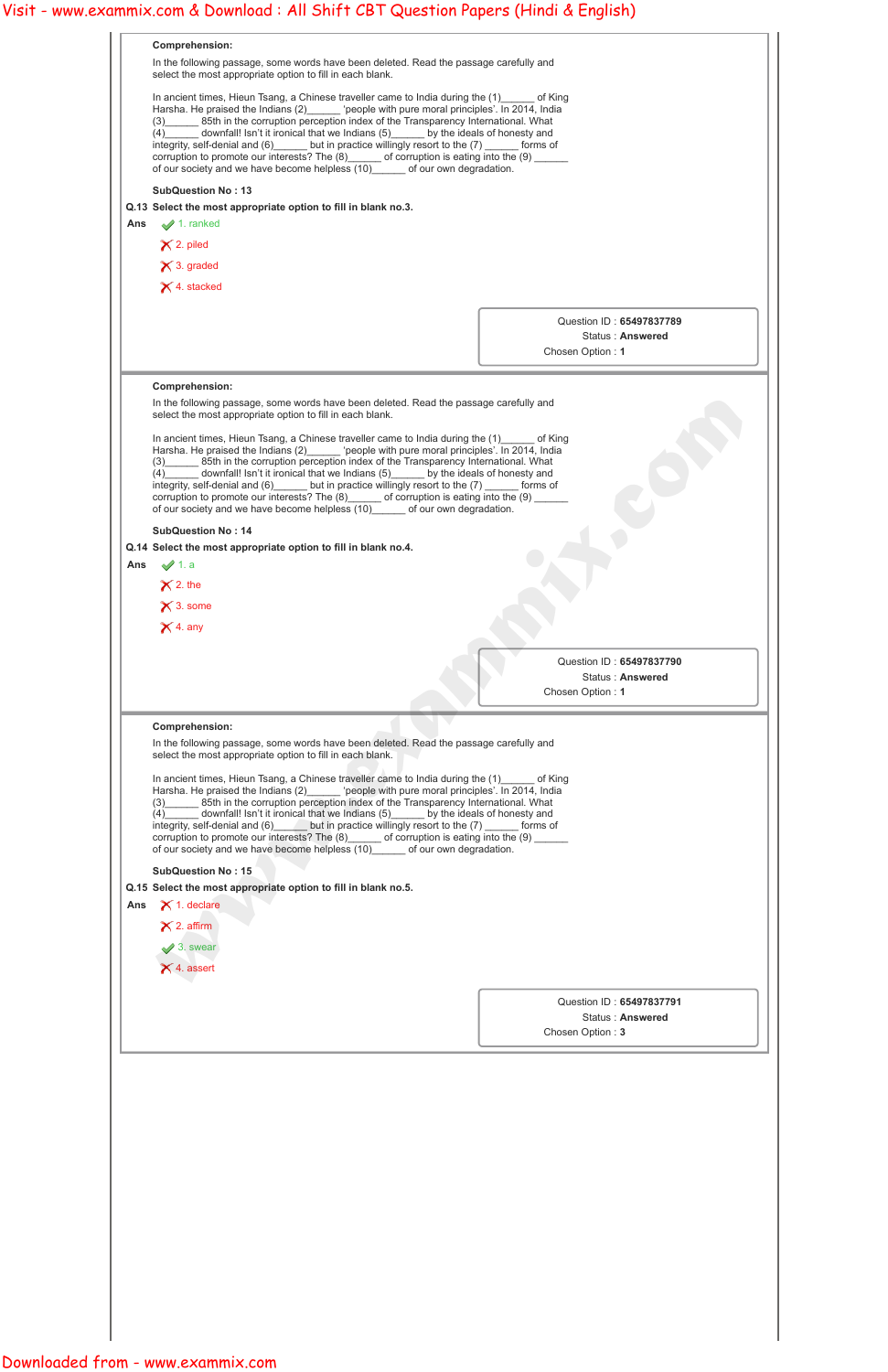**Comprehension:** In the following passage, some words have been deleted. Read the passage carefully and select the most appropriate option to fill in each blank. In ancient times, Hieun Tsang, a Chinese traveller came to India during the (1)\_\_\_\_\_\_ of King Harsha. He praised the Indians (2)\_\_\_\_\_\_ 'people with pure moral principles'. In 2014, India (3)\_\_\_\_\_\_ 85th in the corruption perception index of the Transparency International. What (4)\_\_\_\_\_\_ downfall! Isn't it ironical that we Indians (5)\_\_\_\_\_\_ by the ideals of honesty and integrity, self-denial and (6) \_\_\_\_\_\_ but in practice willingly resort to the (7) \_\_\_\_\_\_ forms of corruption to promote our interests? The (8)\_\_\_\_\_\_ of corruption is eating into the (9) of our society and we have become helpless (10)\_\_\_\_\_\_ of our own degradation. **SubQuestion No : 16 Q.16 Select the most appropriate option to fill in blank no.6.** Ans **X** 1. prejudice 2. sacrifice  $\times$  3. omission  $\times$  4. erosion Question ID : **65497837792** Status : **Answered** Chosen Option : **2 Comprehension:** In the following passage, some words have been deleted. Read the passage carefully and select the most appropriate option to fill in each blank. In ancient times, Hieun Tsang, a Chinese traveller came to India during the (1) \_\_\_\_\_ of King Harsha. He praised the Indians (2)\_\_\_\_\_\_ 'people with pure moral principles'. In 2014, India (3)\_\_\_\_\_\_ 85th in the corruption perception index of the Transparency International. What  $(4)$  downfall! Isn't it ironical that we Indians  $(5)$  by the ideals of honesty and integrity, self-denial and (6)\_\_\_\_\_\_ but in practice willingly resort to the (7) \_\_\_\_\_\_ forms of corruption to promote our interests? The  $(8)$  \_\_\_\_\_\_ of corruption is eating into the  $(9)$  \_\_\_\_\_\_ of our society and we have become helpless (10) \_\_\_\_\_ of our own degradation. **SubQuestion No : 17 Q.17 Select the most appropriate option to fill in blank no.7.** Ans  $\bigtimes$  1. viler  $\times$  2. vile  $\times$  3. more vile  $\blacktriangleright$  4. vilest Question ID : **65497837793** Status : **Not Answered** Chosen Option : **-- Comprehension:** In the following passage, some words have been deleted. Read the passage carefully and select the most appropriate option to fill in each blank. In ancient times, Hieun Tsang, a Chinese traveller came to India during the (1)\_\_\_\_\_\_ of King Harsha. He praised the Indians (2)\_\_\_\_\_\_ 'people with pure moral principles'. In 2014, India (3)\_\_\_\_\_\_ 85th in the corruption perception index of the Transparency International. What  $(4)$  downfall! Isn't it ironical that we Indians  $(5)$  by the ideals of honesty and integrity, self-denial and  $(6)$  but in practice willingly resort to the  $(7)$  commis of corruption to promote our interests? The (8)\_\_\_\_\_\_ of corruption is eating into the (9) of our society and we have become helpless (10)\_\_\_\_\_\_ of our own degradation. **SubQuestion No : 18 Q.18 Select the most appropriate option to fill in blank no.8.** Ans  $\times$  1. melancholy 2. malaise 3. despair 4. deficiency **We define the computation of the computation of the computation of the computation of the computation of the computation of the computation of the computation of the computation of the computation of the computation of th** 

Question ID : **65497837794**

Status : **Not Answered**

Chosen Option : **--**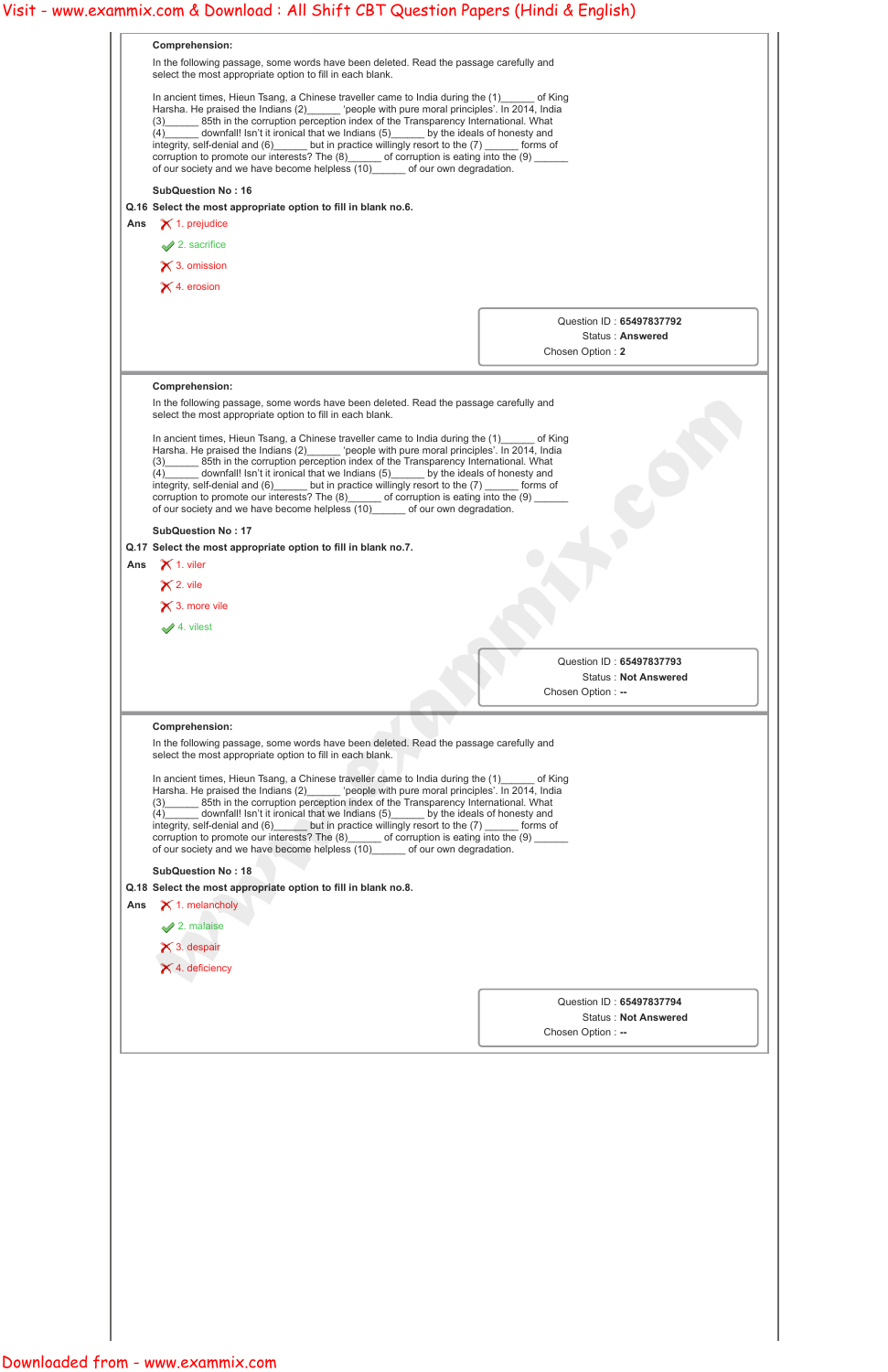|     | <b>Comprehension:</b><br>In the following passage, some words have been deleted. Read the passage carefully and<br>select the most appropriate option to fill in each blank.                                                                                                                                                                                                                                                                                                                                                                                                                                                                              |                                                         |
|-----|-----------------------------------------------------------------------------------------------------------------------------------------------------------------------------------------------------------------------------------------------------------------------------------------------------------------------------------------------------------------------------------------------------------------------------------------------------------------------------------------------------------------------------------------------------------------------------------------------------------------------------------------------------------|---------------------------------------------------------|
|     | In ancient times, Hieun Tsang, a Chinese traveller came to India during the (1) on the King<br>Harsha. He praised the Indians (2) ______ 'people with pure moral principles'. In 2014, India<br>(3) 85th in the corruption perception index of the Transparency International. What<br>downfall! Isn't it ironical that we Indians (5) _____ by the ideals of honesty and<br>integrity, self-denial and (6) but in practice willingly resort to the (7) forms of<br>corruption to promote our interests? The (8) ______ of corruption is eating into the (9) ______<br>of our society and we have become helpless (10) ______ of our own degradation.     |                                                         |
|     | <b>SubQuestion No: 19</b>                                                                                                                                                                                                                                                                                                                                                                                                                                                                                                                                                                                                                                 |                                                         |
|     | Q.19 Select the most appropriate option to fill in blank no.9.                                                                                                                                                                                                                                                                                                                                                                                                                                                                                                                                                                                            |                                                         |
|     | Ans $\bigtimes$ 1. threats                                                                                                                                                                                                                                                                                                                                                                                                                                                                                                                                                                                                                                |                                                         |
|     | $\blacktriangleright$ 2. vitals                                                                                                                                                                                                                                                                                                                                                                                                                                                                                                                                                                                                                           |                                                         |
|     | $\times$ 3. necessity                                                                                                                                                                                                                                                                                                                                                                                                                                                                                                                                                                                                                                     |                                                         |
|     | $\times$ 4. imperative                                                                                                                                                                                                                                                                                                                                                                                                                                                                                                                                                                                                                                    |                                                         |
|     |                                                                                                                                                                                                                                                                                                                                                                                                                                                                                                                                                                                                                                                           | Question ID: 65497837795<br>Status: Answered            |
|     |                                                                                                                                                                                                                                                                                                                                                                                                                                                                                                                                                                                                                                                           | Chosen Option: 4                                        |
|     | <b>Comprehension:</b>                                                                                                                                                                                                                                                                                                                                                                                                                                                                                                                                                                                                                                     |                                                         |
|     | In the following passage, some words have been deleted. Read the passage carefully and<br>select the most appropriate option to fill in each blank.                                                                                                                                                                                                                                                                                                                                                                                                                                                                                                       |                                                         |
|     | In ancient times, Hieun Tsang, a Chinese traveller came to India during the (1) of King<br>Harsha. He praised the Indians (2) (people with pure moral principles'. In 2014, India<br>85th in the corruption perception index of the Transparency International. What<br>(3)<br>downfall! Isn't it ironical that we Indians (5) by the ideals of honesty and<br>(4)<br>integrity, self-denial and (6) but in practice willingly resort to the (7) forms of<br>corruption to promote our interests? The (8) ______ of corruption is eating into the (9) __<br>of our society and we have become helpless $(10)$ of our own degradation.                     |                                                         |
|     | <b>SubQuestion No: 20</b>                                                                                                                                                                                                                                                                                                                                                                                                                                                                                                                                                                                                                                 |                                                         |
|     | Q.20 Select the most appropriate option to fill in blank no.10.                                                                                                                                                                                                                                                                                                                                                                                                                                                                                                                                                                                           |                                                         |
| Ans | $\blacktriangleright$ 1. onlookers                                                                                                                                                                                                                                                                                                                                                                                                                                                                                                                                                                                                                        |                                                         |
|     | $\times$ 2. visionaries                                                                                                                                                                                                                                                                                                                                                                                                                                                                                                                                                                                                                                   |                                                         |
|     | $\times$ 3. sorcerers                                                                                                                                                                                                                                                                                                                                                                                                                                                                                                                                                                                                                                     |                                                         |
|     | $\times$ 4. performers                                                                                                                                                                                                                                                                                                                                                                                                                                                                                                                                                                                                                                    |                                                         |
|     |                                                                                                                                                                                                                                                                                                                                                                                                                                                                                                                                                                                                                                                           |                                                         |
|     |                                                                                                                                                                                                                                                                                                                                                                                                                                                                                                                                                                                                                                                           | Question ID: 65497837796<br><b>Status: Not Answered</b> |
|     |                                                                                                                                                                                                                                                                                                                                                                                                                                                                                                                                                                                                                                                           | Chosen Option: --                                       |
|     | <b>Comprehension:</b>                                                                                                                                                                                                                                                                                                                                                                                                                                                                                                                                                                                                                                     |                                                         |
|     | Read the given passage and answer the questions that follow.                                                                                                                                                                                                                                                                                                                                                                                                                                                                                                                                                                                              |                                                         |
|     | A piano teacher described an interesting encounter she had had with a young lady who came<br>to inquire about music lessons. The young lady asked her, "How long will this course take?<br>My father tells me that it is in fashion now to be able to play musical instruments and that I<br>should learn one quickly. I want something that will be quick, fast and easy like, like" When<br>the amused teacher explained that it would take a lifetime of meticulous practice to learn<br>music, her face fell and, needless to say, she never came back.<br>The single most important factor that distinguishes those of us who succeed in any venture |                                                         |
|     | and those of us who don't is this 'instant coffee' attitude. Most of us want results quickly. We<br>want to reach the top immediately and get worked up when things go wrong. Perseverance<br>and patience are forgotten words. We get upset, frustrated, and angry when a skill or activity<br>requires us to put in a lot of effort and time. We get dejected and want to give it up.<br>But such thinking serves no good. For, it doesn't solve the problem. Life is tough for those                                                                                                                                                                   |                                                         |
|     | with an 'instant coffee' attitude.<br>Success, real success and happiness come to those who have a 'bread-making' attitude-<br>those who are willing to knead the dough, wait for hours for it to rise, only to punch it down<br>and knead some more, wait for another couple of hours for it to rise again, and then bake it                                                                                                                                                                                                                                                                                                                             |                                                         |
|     | before it is ready to be eaten. Nothing is instantaneous. For every endeavour - whether in the<br>area of career, academics, music, sports, relationships, physical fitness or even in spirituality<br>- it is a long, arduous journey.                                                                                                                                                                                                                                                                                                                                                                                                                   |                                                         |

fulfilling. For we may not make that extra effort which can change the course of life dramatically, for the good. The major problems with these 'instant coffee' solutions are that they are invariably shortlived. If we stubbornly refuse to give up this search for quick solutions, all we do is end up on

the wrong track.

**SubQuestion No : 21**

**Q.21 What do you understand by the term 'instant coffee attitude'?**

Ans  $\bigtimes$  1. Passion to learn something

 $\times$  2. Short-lived pleasure

3. Expecting quick results

 $\times$  4. Keeping up with the latest trends

Question ID : **65497837828**

Status : **Answered**

Chosen Option : **1**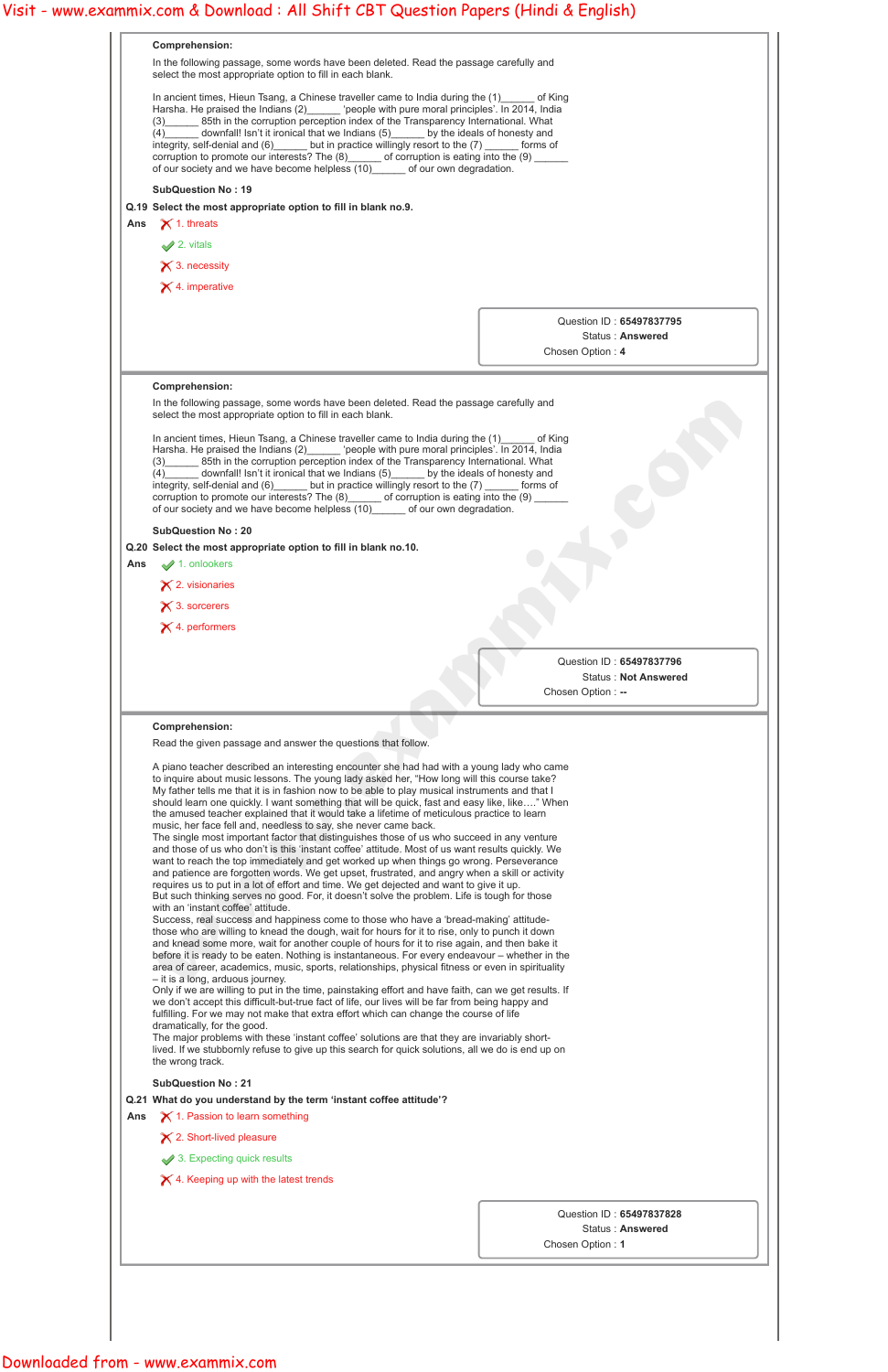Read the given passage and answer the questions that follow.

A piano teacher described an interesting encounter she had had with a young lady who came to inquire about music lessons. The young lady asked her, "How long will this course take? My father tells me that it is in fashion now to be able to play musical instruments and that I should learn one quickly. I want something that will be quick, fast and easy like, like...." When the amused teacher explained that it would take a lifetime of meticulous practice to learn music, her face fell and, needless to say, she never came back.

The single most important factor that distinguishes those of us who succeed in any venture and those of us who don't is this 'instant coffee' attitude. Most of us want results quickly. We want to reach the top immediately and get worked up when things go wrong. Perseverance and patience are forgotten words. We get upset, frustrated, and angry when a skill or activity requires us to put in a lot of effort and time. We get dejected and want to give it up. But such thinking serves no good. For, it doesn't solve the problem. Life is tough for those with an 'instant coffee' attitude.

Success, real success and happiness come to those who have a 'bread-making' attitudethose who are willing to knead the dough, wait for hours for it to rise, only to punch it down and knead some more, wait for another couple of hours for it to rise again, and then bake it before it is ready to be eaten. Nothing is instantaneous. For every endeavour – whether in the area of career, academics, music, sports, relationships, physical fitness or even in spirituality – it is a long, arduous journey.

The single most important factor that distinguishes those of us who succeed in any venture and those of us who don't is this 'instant coffee' attitude. Most of us want results quickly. We want to reach the top immediately and get worked up when things go wrong. Perseverance and patience are forgotten words. We get upset, frustrated, and angry when a skill or activity requires us to put in a lot of effort and time. We get dejected and want to give it up. But such thinking serves no good. For, it doesn't solve the problem. Life is tough for those with an 'instant coffee' attitude. **Yestic - www.exammix.com Visit - www.exammix.com Apple 19 Constitute The Constitution Constitution Papers (Hindi & English)<br>
An archive of the company of the company of the company of the company of the company of the co** 

Only if we are willing to put in the time, painstaking effort and have faith, can we get results. If we don't accept this difficult-but-true fact of life, our lives will be far from being happy and fulfilling. For we may not make that extra effort which can change the course of life dramatically, for the good.

The major problems with these 'instant coffee' solutions are that they are invariably shortlived. If we stubbornly refuse to give up this search for quick solutions, all we do is end up on the wrong track.

## **SubQuestion No : 22**

**Q.22 When an activity requires too much effort we feel:**

- **Ans** 1. frustrated
	- $\times$  2. happy
	- $\times$  3. inspired
	- $\times$  4. fulfilled

Question ID : **65497837826** Status : **Answered** Chosen Option : **1**

## **Comprehension:**

Read the given passage and answer the questions that follow.

A piano teacher described an interesting encounter she had had with a young lady who came to inquire about music lessons. The young lady asked her, "How long will this course take? My father tells me that it is in fashion now to be able to play musical instruments and that I should learn one quickly. I want something that will be quick, fast and easy like, like…." When the amused teacher explained that it would take a lifetime of meticulous practice to learn music, her face fell and, needless to say, she never came back.

Success, real success and happiness come to those who have a 'bread-making' attitudethose who are willing to knead the dough, wait for hours for it to rise, only to punch it down and knead some more, wait for another couple of hours for it to rise again, and then bake it before it is ready to be eaten. Nothing is instantaneous. For every endeavour – whether in the area of career, academics, music, sports, relationships, physical fitness or even in spirituality – it is a long, arduous journey.

Only if we are willing to put in the time, painstaking effort and have faith, can we get results. If we don't accept this difficult-but-true fact of life, our lives will be far from being happy and fulfilling. For we may not make that extra effort which can change the course of life dramatically, for the good.

The major problems with these 'instant coffee' solutions are that they are invariably shortlived. If we stubbornly refuse to give up this search for quick solutions, all we do is end up on the wrong track.

# **SubQuestion No : 23**

**Q.23 Why did the young lady approach the piano teacher for music lessons?**

- Ans  $\boldsymbol{\times}$  1. The piano teacher was highly accomplished.
	-

 $\blacktriangleright$  2. She was willing to practise hard to become a successful piano player.

3. It was considered fashionable to be able to play musical instruments.

 $\times$  4. She was a music lover and was keen to take lessons.

Question ID : **65497837827**

Status : **Answered**

Chosen Option : **3**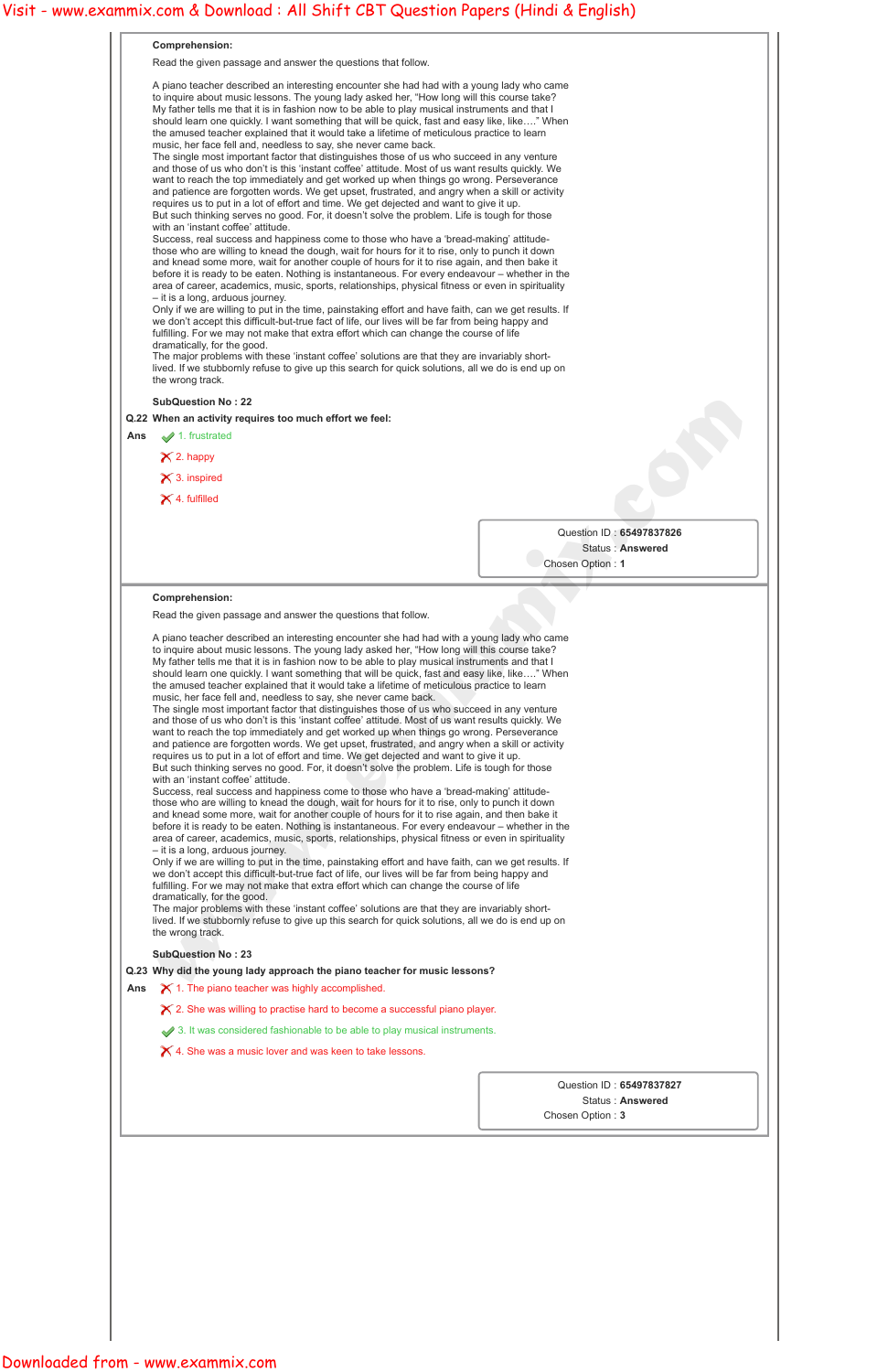Read the given passage and answer the questions that follow.

A piano teacher described an interesting encounter she had had with a young lady who came to inquire about music lessons. The young lady asked her, "How long will this course take? My father tells me that it is in fashion now to be able to play musical instruments and that I should learn one quickly. I want something that will be quick, fast and easy like, like...." When the amused teacher explained that it would take a lifetime of meticulous practice to learn music, her face fell and, needless to say, she never came back.

The single most important factor that distinguishes those of us who succeed in any venture and those of us who don't is this 'instant coffee' attitude. Most of us want results quickly. We want to reach the top immediately and get worked up when things go wrong. Perseverance and patience are forgotten words. We get upset, frustrated, and angry when a skill or activity requires us to put in a lot of effort and time. We get dejected and want to give it up. But such thinking serves no good. For, it doesn't solve the problem. Life is tough for those with an 'instant coffee' attitude.

Success, real success and happiness come to those who have a 'bread-making' attitudethose who are willing to knead the dough, wait for hours for it to rise, only to punch it down and knead some more, wait for another couple of hours for it to rise again, and then bake it before it is ready to be eaten. Nothing is instantaneous. For every endeavour – whether in the area of career, academics, music, sports, relationships, physical fitness or even in spirituality – it is a long, arduous journey.

The single most important factor that distinguishes those of us who succeed in any venture and those of us who don't is this 'instant coffee' attitude. Most of us want results quickly. We want to reach the top immediately and get worked up when things go wrong. Perseverance and patience are forgotten words. We get upset, frustrated, and angry when a skill or activity requires us to put in a lot of effort and time. We get dejected and want to give it up. But such thinking serves no good. For, it doesn't solve the problem. Life is tough for those with an 'instant coffee' attitude. **Yestic - www.exammix.com Visit - www.exammix.com Apple 19 Constitute Companion in the companion of the companion of the companion of the companion of the companion of the companion of the companion of the companion of th** 

Only if we are willing to put in the time, painstaking effort and have faith, can we get results. If we don't accept this difficult-but-true fact of life, our lives will be far from being happy and fulfilling. For we may not make that extra effort which can change the course of life dramatically, for the good.

The major problems with these 'instant coffee' solutions are that they are invariably shortlived. If we stubbornly refuse to give up this search for quick solutions, all we do is end up on the wrong track.

## **SubQuestion No : 24**

**Q.24 What kind of attitude does the writer advocate for a life of fulfilment?**

- **Ans**  $\sqrt{1}$ . One of perseverance and patience
	- $\boldsymbol{\times}$  2. One of instant gratification
	- X 3. One of anger and dejection
	- $\times$  4. One of stubbornness and refusal

Question ID : **65497837830** Status : **Answered** Chosen Option : **1**

## **Comprehension:**

Read the given passage and answer the questions that follow.

A piano teacher described an interesting encounter she had had with a young lady who came to inquire about music lessons. The young lady asked her, "How long will this course take? My father tells me that it is in fashion now to be able to play musical instruments and that I should learn one quickly. I want something that will be quick, fast and easy like, like…." When the amused teacher explained that it would take a lifetime of meticulous practice to learn music, her face fell and, needless to say, she never came back.

Success, real success and happiness come to those who have a 'bread-making' attitudethose who are willing to knead the dough, wait for hours for it to rise, only to punch it down and knead some more, wait for another couple of hours for it to rise again, and then bake it before it is ready to be eaten. Nothing is instantaneous. For every endeavour – whether in the area of career, academics, music, sports, relationships, physical fitness or even in spirituality – it is a long, arduous journey.

Only if we are willing to put in the time, painstaking effort and have faith, can we get results. If we don't accept this difficult-but-true fact of life, our lives will be far from being happy and fulfilling. For we may not make that extra effort which can change the course of life dramatically, for the good.

The major problems with these 'instant coffee' solutions are that they are invariably shortlived. If we stubbornly refuse to give up this search for quick solutions, all we do is end up on the wrong track.

# **SubQuestion No : 25**

# **Q.25 What does 'bread making' attitude consist of?**

Ans  $\boldsymbol{\times}$  1. Instantaneous results

|  | 2. Painstaking efforts |  |
|--|------------------------|--|
|--|------------------------|--|

X 3. Futile labour

 $\times$  4. Talent and skill

Question ID : **65497837829**

Status : **Answered**

Chosen Option : **2**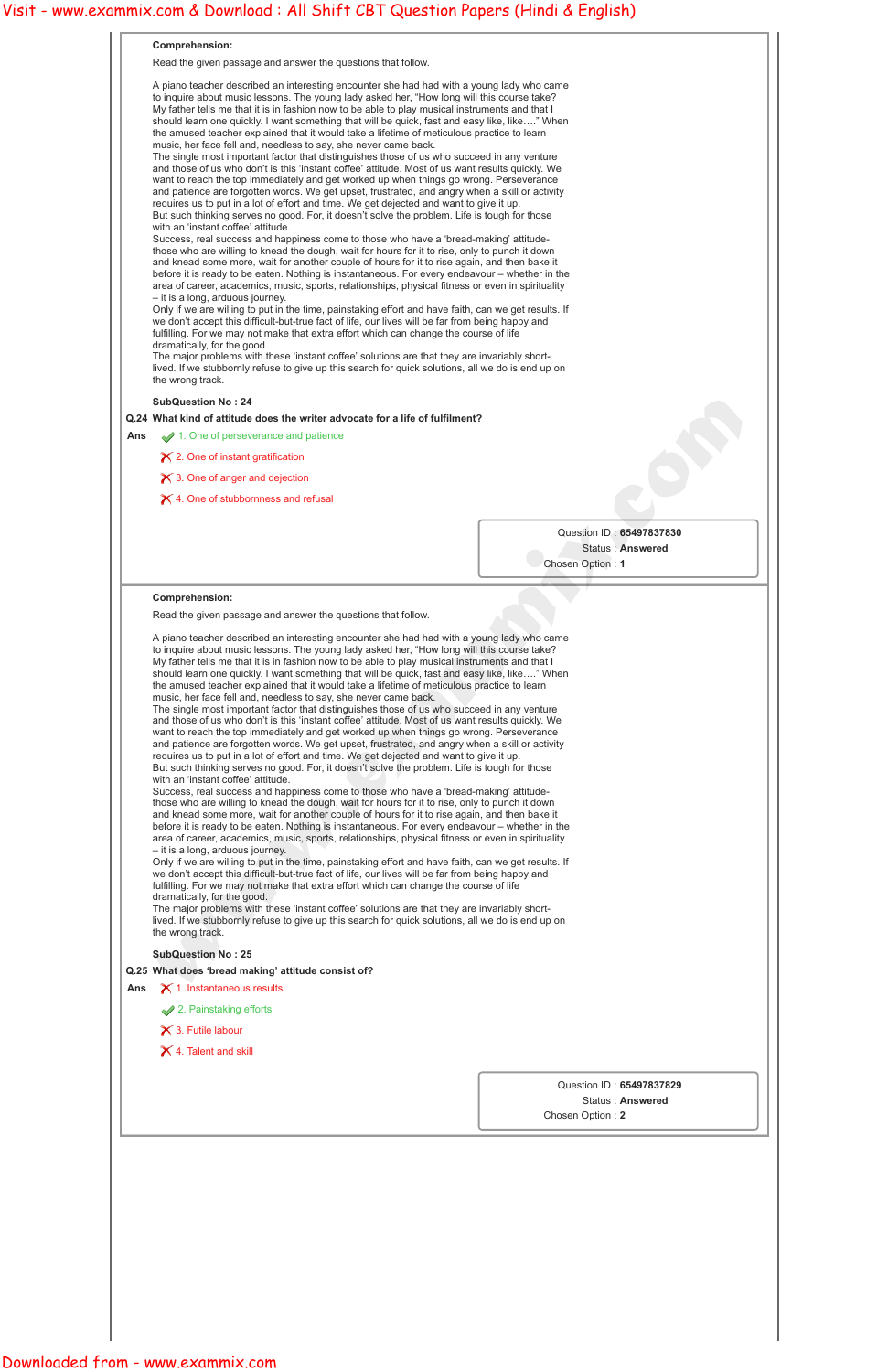Read the given passage and answer the questions that follow.

You go up a dark, rickety stairwell of a building on a crowded street in Calcutta. You enter a small room. The centre of the room is empty but the corners are stacked with bedrolls, utensils and water bottles. Musical instruments, drums, cymbals and gongs are piled in a corner. Today, the room is filled with the laughter of men and women in colourful attire. Among the happy chorus of congratulations and laughter, the bride Chumki Pal and the groom Sandeep can be seen smiling. They are both blind, as are most of the people surrounding them. Pal is wearing a bright turquoise blue sari. "I know it's blue because people have told me but I can't imagine how it looks. But believe me, when I dream, I dream only in colours," she says. Their romance blossomed when they met as members of Blind Opera, the only one of its kind in the country as well as in Asia.

For the visually impaired, theatre is the medium for expression of their creative urges. They respond instinctively; they cannot copy anyone else because they cannot see. Their body language tells the story and hence it is very spontaneous. The members have earned kudos from Calcutta audiences. For the members of the troupe, discovering the language of the body is in a way also a journey of the persona. Coming from diverse backgrounds but bound together by the same disability, they have found an outlet for their creativity through the plays. They do not feel isolated anymore because they can relate to their fellow performers. There is also a greater purpose behind it: to use theatre to build a community and mainstream the huge number of disabled living in isolation. Together they can be a force to demand better facilities in public life. Blind children should enter the mainstream from the beginning. The big dream of the group is to establish a drama school following the ideal of Tagore's Shantiniketan, offering a platform for creative expression to all those who are economically and socially forced to stay in the periphery. Like Chumki Pal, they all dream in colour. **Yesti - www.exammix.com Visit - www.exammix.com Apple 10 Constitute Constitute Constitute Constitute Constitute Constitute Constitute Constitute Constitute Constitute Constitute Constitute Constitute Constitute Constitut** 

The 36 spirited members of Blind Opera demonstrate that physical disability is not an obstacle. They enact plays by Rabindranath Tagore, considered challenging even by veteran theatre groups. Blind Opera was launched in 1996 by four theatre aficionados, who took it as a challenge to get together the talents of these visually impaired people. The challenge to present the cast on stage is immense since space management is a problem. To solve this, the directors use ropes to separate the stage and the wings. When the actors step on the rope they know that it is the entrance to the stage. The members cannot see, but they can smell, hear and touch – three elements inherent to any theatre. At Blind Opera, they "believe that the blind can see. That is, they see in their own way, if not in our way, with the help of these abilities."

## **SubQuestion No : 26**

**Q.26 Which of the following is NOT a key element inherent to any theatre?**

- Ans  $\bigtimes$  1. Sense of touch
	- 2. Sense of hearing
	- 3. Sense of taste
	- $\times$  4. Sense of smell

- **Q.27 The visually impaired do NOT feel secluded in the Blind Opera group because they can:**
- **Ans**  $\bullet$  1. relate to their fellow performers
	- $\boldsymbol{\times}$  2. become economically independent
	- $\boldsymbol{\times}$  3. express their creativity freely
	- $\times$  4. play musical instruments together

Question ID : **65497837816** Status : **Answered** Chosen Option : **3**

## **Comprehension:**

Read the given passage and answer the questions that follow.

You go up a dark, rickety stairwell of a building on a crowded street in Calcutta. You enter a small room. The centre of the room is empty but the corners are stacked with bedrolls, utensils and water bottles. Musical instruments, drums, cymbals and gongs are piled in a corner. Today, the room is filled with the laughter of men and women in colourful attire. Among the happy chorus of congratulations and laughter, the bride Chumki Pal and the groom Sandeep can be seen smiling. They are both blind, as are most of the people surrounding them. Pal is wearing a bright turquoise blue sari. "I know it's blue because people have told me but I can't imagine how it looks. But believe me, when I dream, I dream only in colours," she says. Their romance blossomed when they met as members of Blind Opera, the only one of its kind in the country as well as in Asia.

The 36 spirited members of Blind Opera demonstrate that physical disability is not an obstacle. They enact plays by Rabindranath Tagore, considered challenging even by veteran theatre groups. Blind Opera was launched in 1996 by four theatre aficionados, who took it as a challenge to get together the talents of these visually impaired people. The challenge to present the cast on stage is immense since space management is a problem. To solve this, the directors use ropes to separate the stage and the wings. When the actors step on the rope they know that it is the entrance to the stage. The members cannot see, but they can smell, hear and touch – three elements inherent to any theatre. At Blind Opera, they "believe that the blind can see. That is, they see in their own way, if not in our way, with the help of these abilities."

For the visually impaired, theatre is the medium for expression of their creative urges. They respond instinctively; they cannot copy anyone else because they cannot see. Their body language tells the story and hence it is very spontaneous. The members have earned kudos from Calcutta audiences. For the members of the troupe, discovering the language of the body is in a way also a journey of the persona. Coming from diverse backgrounds but bound together by the same disability, they have found an outlet for their creativity through the plays. They do not feel isolated anymore because they can relate to their fellow performers. There is also a greater purpose behind it: to use theatre to build a community and mainstream the huge number of disabled living in isolation. Together they can be a force to demand better facilities in public life. Blind children should enter the mainstream from the beginning. The big dream of the group is to establish a drama school following the ideal of Tagore's Shantiniketan, offering a platform for creative expression to all those who are economically and socially forced to stay in the periphery. Like Chumki Pal, they all dream in colour.

# **SubQuestion No : 27**

Question ID : **65497837823**

Status : **Answered**

Chosen Option : **1**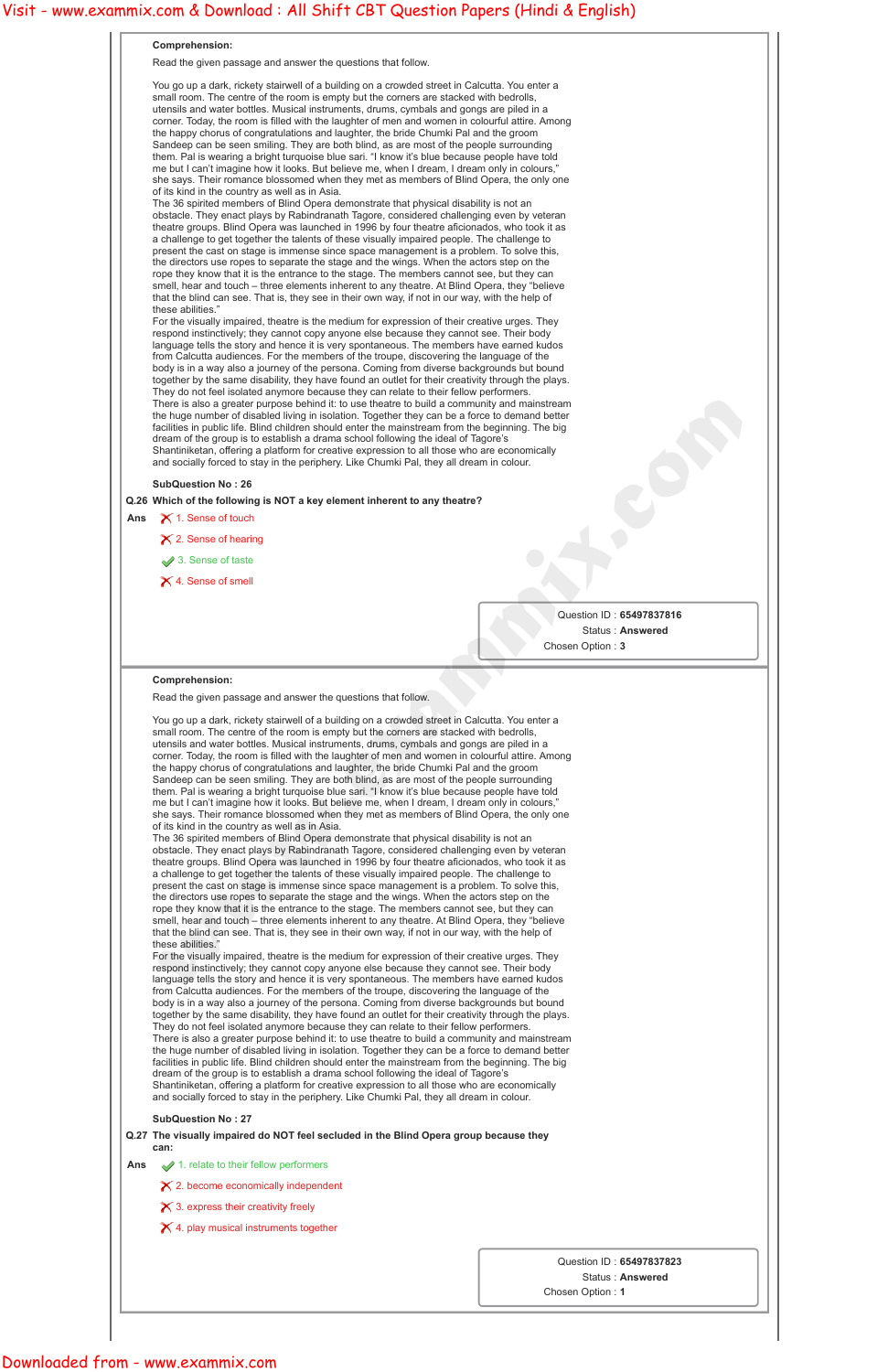Read the given passage and answer the questions that follow.

You go up a dark, rickety stairwell of a building on a crowded street in Calcutta. You enter a small room. The centre of the room is empty but the corners are stacked with bedrolls, utensils and water bottles. Musical instruments, drums, cymbals and gongs are piled in a corner. Today, the room is filled with the laughter of men and women in colourful attire. Among the happy chorus of congratulations and laughter, the bride Chumki Pal and the groom Sandeep can be seen smiling. They are both blind, as are most of the people surrounding them. Pal is wearing a bright turquoise blue sari. "I know it's blue because people have told me but I can't imagine how it looks. But believe me, when I dream, I dream only in colours," she says. Their romance blossomed when they met as members of Blind Opera, the only one of its kind in the country as well as in Asia.

For the visually impaired, theatre is the medium for expression of their creative urges. They respond instinctively; they cannot copy anyone else because they cannot see. Their body language tells the story and hence it is very spontaneous. The members have earned kudos from Calcutta audiences. For the members of the troupe, discovering the language of the body is in a way also a journey of the persona. Coming from diverse backgrounds but bound together by the same disability, they have found an outlet for their creativity through the plays. They do not feel isolated anymore because they can relate to their fellow performers. There is also a greater purpose behind it: to use theatre to build a community and mainstream the huge number of disabled living in isolation. Together they can be a force to demand better facilities in public life. Blind children should enter the mainstream from the beginning. The big dream of the group is to establish a drama school following the ideal of Tagore's Shantiniketan, offering a platform for creative expression to all those who are economically and socially forced to stay in the periphery. Like Chumki Pal, they all dream in colour. **Yesti - www.exammix.com Visit - www.exammix.com Apple 10 Constitute Constitute Constitute Constitute Constitute Constitute Constitute Constitute Constitute Constitute Constitute Constitute Constitute Constitute Constitut** 

The 36 spirited members of Blind Opera demonstrate that physical disability is not an obstacle. They enact plays by Rabindranath Tagore, considered challenging even by veteran theatre groups. Blind Opera was launched in 1996 by four theatre aficionados, who took it as a challenge to get together the talents of these visually impaired people. The challenge to present the cast on stage is immense since space management is a problem. To solve this, the directors use ropes to separate the stage and the wings. When the actors step on the rope they know that it is the entrance to the stage. The members cannot see, but they can smell, hear and touch – three elements inherent to any theatre. At Blind Opera, they "believe that the blind can see. That is, they see in their own way, if not in our way, with the help of these abilities."

## **SubQuestion No : 28**

# **Q.28 What is the biggest problem in presenting the troupe on stage?**

- Ans  $\sqrt{1}$ . Space management
	- $\times$  2. Time management
		- 3. Communication
	- $\times$  4. Spontaneity

- **Q.29 The members of Blind Opera demonstrate that:**
- Ans  $\mathsf{\tilde{X}}$  1. blindness is a great hindrance
	- $\boldsymbol{\times}$  2. their talent cannot be tapped
	- $\boldsymbol{\times}$  3. the visually challenged lack expression
	- $\blacktriangleright$  4. physical disability is not an obstacle

Question ID : **65497837819** Status : **Answered** Chosen Option : **1**

## **Comprehension:**

Read the given passage and answer the questions that follow.

You go up a dark, rickety stairwell of a building on a crowded street in Calcutta. You enter a small room. The centre of the room is empty but the corners are stacked with bedrolls, utensils and water bottles. Musical instruments, drums, cymbals and gongs are piled in a corner. Today, the room is filled with the laughter of men and women in colourful attire. Among the happy chorus of congratulations and laughter, the bride Chumki Pal and the groom Sandeep can be seen smiling. They are both blind, as are most of the people surrounding them. Pal is wearing a bright turquoise blue sari. "I know it's blue because people have told me but I can't imagine how it looks. But believe me, when I dream, I dream only in colours," she says. Their romance blossomed when they met as members of Blind Opera, the only one of its kind in the country as well as in Asia.

The 36 spirited members of Blind Opera demonstrate that physical disability is not an obstacle. They enact plays by Rabindranath Tagore, considered challenging even by veteran theatre groups. Blind Opera was launched in 1996 by four theatre aficionados, who took it as a challenge to get together the talents of these visually impaired people. The challenge to present the cast on stage is immense since space management is a problem. To solve this, the directors use ropes to separate the stage and the wings. When the actors step on the rope they know that it is the entrance to the stage. The members cannot see, but they can smell, hear and touch – three elements inherent to any theatre. At Blind Opera, they "believe that the blind can see. That is, they see in their own way, if not in our way, with the help of these abilities."

For the visually impaired, theatre is the medium for expression of their creative urges. They respond instinctively; they cannot copy anyone else because they cannot see. Their body language tells the story and hence it is very spontaneous. The members have earned kudos from Calcutta audiences. For the members of the troupe, discovering the language of the body is in a way also a journey of the persona. Coming from diverse backgrounds but bound together by the same disability, they have found an outlet for their creativity through the plays. They do not feel isolated anymore because they can relate to their fellow performers. There is also a greater purpose behind it: to use theatre to build a community and mainstream the huge number of disabled living in isolation. Together they can be a force to demand better facilities in public life. Blind children should enter the mainstream from the beginning. The big dream of the group is to establish a drama school following the ideal of Tagore's Shantiniketan, offering a platform for creative expression to all those who are economically and socially forced to stay in the periphery. Like Chumki Pal, they all dream in colour.

**SubQuestion No : 29**

Question ID : **65497837817**

Status : **Answered**

Chosen Option : **4**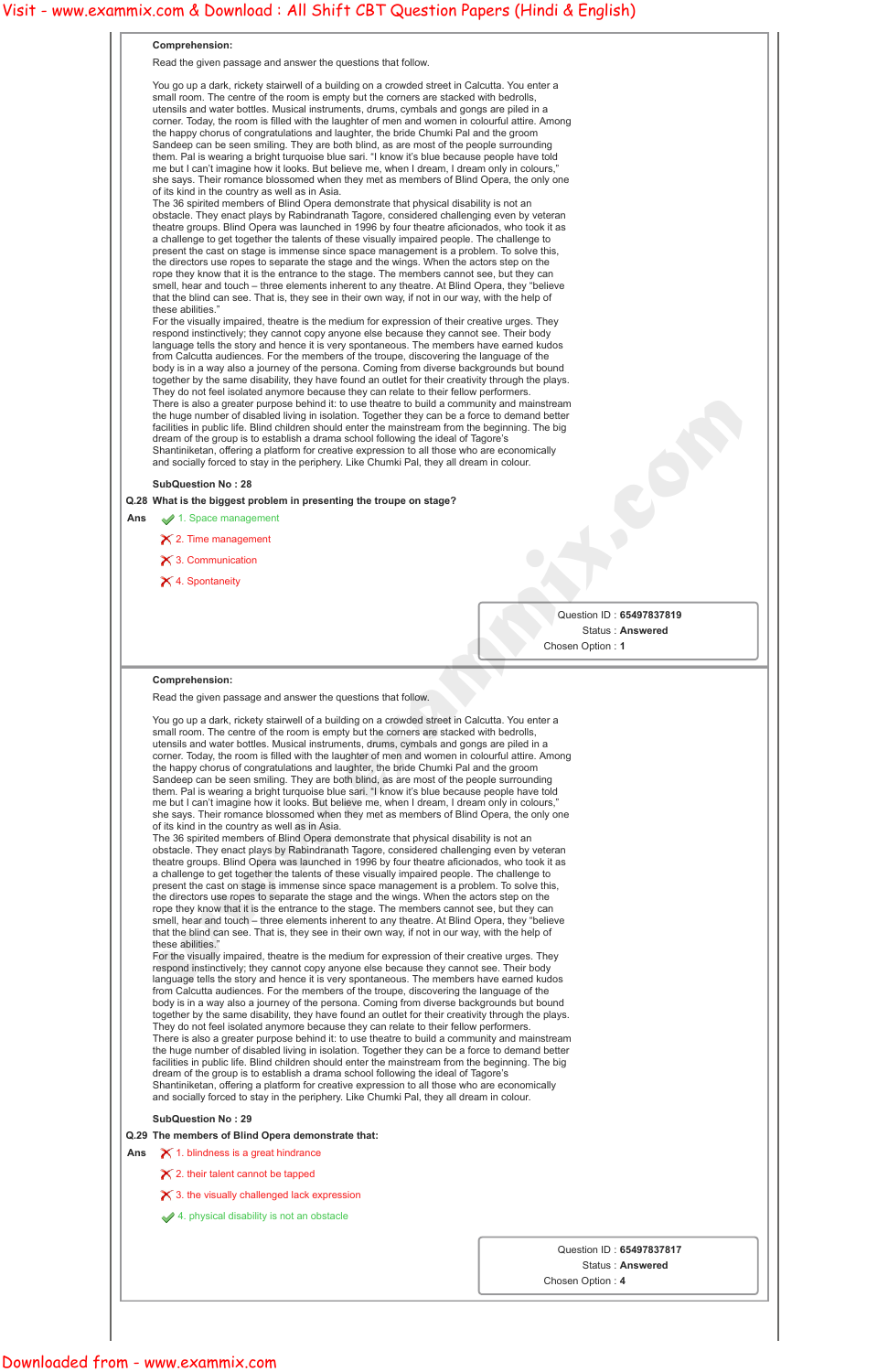Read the given passage and answer the questions that follow.

You go up a dark, rickety stairwell of a building on a crowded street in Calcutta. You enter a small room. The centre of the room is empty but the corners are stacked with bedrolls, utensils and water bottles. Musical instruments, drums, cymbals and gongs are piled in a corner. Today, the room is filled with the laughter of men and women in colourful attire. Among the happy chorus of congratulations and laughter, the bride Chumki Pal and the groom Sandeep can be seen smiling. They are both blind, as are most of the people surrounding them. Pal is wearing a bright turquoise blue sari. "I know it's blue because people have told me but I can't imagine how it looks. But believe me, when I dream, I dream only in colours," she says. Their romance blossomed when they met as members of Blind Opera, the only one of its kind in the country as well as in Asia.

For the visually impaired, theatre is the medium for expression of their creative urges. They respond instinctively; they cannot copy anyone else because they cannot see. Their body language tells the story and hence it is very spontaneous. The members have earned kudos from Calcutta audiences. For the members of the troupe, discovering the language of the body is in a way also a journey of the persona. Coming from diverse backgrounds but bound together by the same disability, they have found an outlet for their creativity through the plays. They do not feel isolated anymore because they can relate to their fellow performers. There is also a greater purpose behind it: to use theatre to build a community and mainstream the huge number of disabled living in isolation. Together they can be a force to demand better facilities in public life. Blind children should enter the mainstream from the beginning. The big dream of the group is to establish a drama school following the ideal of Tagore's Shantiniketan, offering a platform for creative expression to all those who are economically and socially forced to stay in the periphery. Like Chumki Pal, they all dream in colour. **Yesti - www.exammix.com Visit - www.exammix.com Apple 10 Constitute Constitute Constitute Constitute Constitute Constitute Constitute Constitute Constitute Constitute Constitute Constitute Constitute Constitute Constitut** 

The 36 spirited members of Blind Opera demonstrate that physical disability is not an obstacle. They enact plays by Rabindranath Tagore, considered challenging even by veteran theatre groups. Blind Opera was launched in 1996 by four theatre aficionados, who took it as a challenge to get together the talents of these visually impaired people. The challenge to present the cast on stage is immense since space management is a problem. To solve this, the directors use ropes to separate the stage and the wings. When the actors step on the rope they know that it is the entrance to the stage. The members cannot see, but they can smell, hear and touch – three elements inherent to any theatre. At Blind Opera, they "believe that the blind can see. That is, they see in their own way, if not in our way, with the help of these abilities."

**SubQuestion No : 30**

# **Q.30 What is the happy occasion mentioned in the beginning of the passage?**

# Ans  $\bigtimes$  1. A birthday

 $\times$  2. A musical show

3. A wedding

 $\times$  4. A laughter show

Question ID : **65497837815** Status : **Answered** Chosen Option : **3**

## **Comprehension:**

Read the given passage and answer the questions that follow.

You go up a dark, rickety stairwell of a building on a crowded street in Calcutta. You enter a small room. The centre of the room is empty but the corners are stacked with bedrolls, utensils and water bottles. Musical instruments, drums, cymbals and gongs are piled in a corner. Today, the room is filled with the laughter of men and women in colourful attire. Among the happy chorus of congratulations and laughter, the bride Chumki Pal and the groom Sandeep can be seen smiling. They are both blind, as are most of the people surrounding them. Pal is wearing a bright turquoise blue sari. "I know it's blue because people have told me but I can't imagine how it looks. But believe me, when I dream, I dream only in colours," she says. Their romance blossomed when they met as members of Blind Opera, the only one of its kind in the country as well as in Asia.

The 36 spirited members of Blind Opera demonstrate that physical disability is not an obstacle. They enact plays by Rabindranath Tagore, considered challenging even by veteran theatre groups. Blind Opera was launched in 1996 by four theatre aficionados, who took it as a challenge to get together the talents of these visually impaired people. The challenge to present the cast on stage is immense since space management is a problem. To solve this, the directors use ropes to separate the stage and the wings. When the actors step on the rope they know that it is the entrance to the stage. The members cannot see, but they can smell, hear and touch – three elements inherent to any theatre. At Blind Opera, they "believe that the blind can see. That is, they see in their own way, if not in our way, with the help of these abilities."

For the visually impaired, theatre is the medium for expression of their creative urges. They respond instinctively; they cannot copy anyone else because they cannot see. Their body language tells the story and hence it is very spontaneous. The members have earned kudos from Calcutta audiences. For the members of the troupe, discovering the language of the body is in a way also a journey of the persona. Coming from diverse backgrounds but bound together by the same disability, they have found an outlet for their creativity through the plays. They do not feel isolated anymore because they can relate to their fellow performers. There is also a greater purpose behind it: to use theatre to build a community and mainstream the huge number of disabled living in isolation. Together they can be a force to demand better facilities in public life. Blind children should enter the mainstream from the beginning. The big dream of the group is to establish a drama school following the ideal of Tagore's Shantiniketan, offering a platform for creative expression to all those who are economically and socially forced to stay in the periphery. Like Chumki Pal, they all dream in colour.

**SubQuestion No : 31**

**Q.31 What is the binding factor for the members of Blind Opera?**

Ans  $\bigtimes$  1. Their diverse backgrounds

 $\times$  2. Their talent for acting

3. Visual impairment

 $\blacktriangleright$  4. Their love for plays of Tagore

Question ID : **65497837820**

Status : **Answered**

Chosen Option : **3**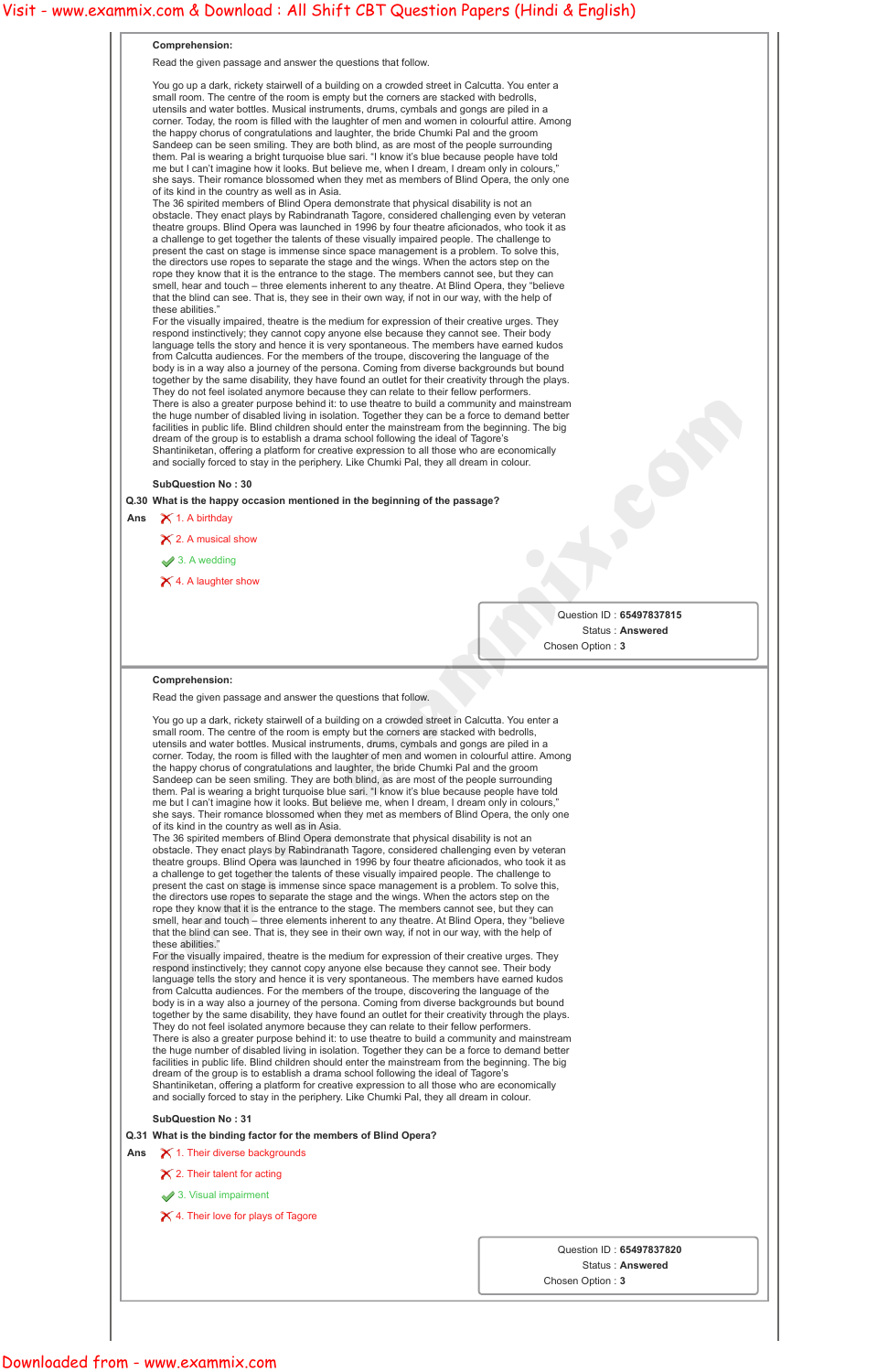Read the given passage and answer the questions that follow.

You go up a dark, rickety stairwell of a building on a crowded street in Calcutta. You enter a small room. The centre of the room is empty but the corners are stacked with bedrolls, utensils and water bottles. Musical instruments, drums, cymbals and gongs are piled in a corner. Today, the room is filled with the laughter of men and women in colourful attire. Among the happy chorus of congratulations and laughter, the bride Chumki Pal and the groom Sandeep can be seen smiling. They are both blind, as are most of the people surrounding them. Pal is wearing a bright turquoise blue sari. "I know it's blue because people have told me but I can't imagine how it looks. But believe me, when I dream, I dream only in colours," she says. Their romance blossomed when they met as members of Blind Opera, the only one of its kind in the country as well as in Asia.

For the visually impaired, theatre is the medium for expression of their creative urges. They respond instinctively; they cannot copy anyone else because they cannot see. Their body language tells the story and hence it is very spontaneous. The members have earned kudos from Calcutta audiences. For the members of the troupe, discovering the language of the body is in a way also a journey of the persona. Coming from diverse backgrounds but bound together by the same disability, they have found an outlet for their creativity through the plays. They do not feel isolated anymore because they can relate to their fellow performers. There is also a greater purpose behind it: to use theatre to build a community and mainstream the huge number of disabled living in isolation. Together they can be a force to demand better facilities in public life. Blind children should enter the mainstream from the beginning. The big dream of the group is to establish a drama school following the ideal of Tagore's Shantiniketan, offering a platform for creative expression to all those who are economically and socially forced to stay in the periphery. Like Chumki Pal, they all dream in colour. **Yesti - www.exammix.com Visit - www.exammix.com & Download : All Shift CBT Question Papers (Hindi & English)**<br> **www.exammix.com Wisit - www.examminx.com Wisit - www.exampix.com & Download international international inte** 

The 36 spirited members of Blind Opera demonstrate that physical disability is not an obstacle. They enact plays by Rabindranath Tagore, considered challenging even by veteran theatre groups. Blind Opera was launched in 1996 by four theatre aficionados, who took it as a challenge to get together the talents of these visually impaired people. The challenge to present the cast on stage is immense since space management is a problem. To solve this, the directors use ropes to separate the stage and the wings. When the actors step on the rope they know that it is the entrance to the stage. The members cannot see, but they can smell, hear and touch – three elements inherent to any theatre. At Blind Opera, they "believe that the blind can see. That is, they see in their own way, if not in our way, with the help of these abilities."

**SubQuestion No : 32**

**Q.32 The greater intent behind Blind Opera is to:**

Ans  $\bigtimes$  1. popularise the plays of Rabindranath Tagore

 $\times$  2. showcase the talent of the visually challenged

- $\blacktriangleright$  3. bring the disabled into the mainstream
- $\times$  4. establish a drama school on the lines of Shantiniketan

Question ID : **65497837822** Status : **Answered** Chosen Option : **4**

## **Comprehension:**

Read the given passage and answer the questions that follow.

You go up a dark, rickety stairwell of a building on a crowded street in Calcutta. You enter a small room. The centre of the room is empty but the corners are stacked with bedrolls, utensils and water bottles. Musical instruments, drums, cymbals and gongs are piled in a corner. Today, the room is filled with the laughter of men and women in colourful attire. Among the happy chorus of congratulations and laughter, the bride Chumki Pal and the groom Sandeep can be seen smiling. They are both blind, as are most of the people surrounding them. Pal is wearing a bright turquoise blue sari. "I know it's blue because people have told me but I can't imagine how it looks. But believe me, when I dream, I dream only in colours," she says. Their romance blossomed when they met as members of Blind Opera, the only one of its kind in the country as well as in Asia.

The 36 spirited members of Blind Opera demonstrate that physical disability is not an obstacle. They enact plays by Rabindranath Tagore, considered challenging even by veteran theatre groups. Blind Opera was launched in 1996 by four theatre aficionados, who took it as a challenge to get together the talents of these visually impaired people. The challenge to present the cast on stage is immense since space management is a problem. To solve this, the directors use ropes to separate the stage and the wings. When the actors step on the rope they know that it is the entrance to the stage. The members cannot see, but they can smell, hear and touch – three elements inherent to any theatre. At Blind Opera, they "believe that the blind can see. That is, they see in their own way, if not in our way, with the help of these abilities."

For the visually impaired, theatre is the medium for expression of their creative urges. They respond instinctively; they cannot copy anyone else because they cannot see. Their body language tells the story and hence it is very spontaneous. The members have earned kudos from Calcutta audiences. For the members of the troupe, discovering the language of the body is in a way also a journey of the persona. Coming from diverse backgrounds but bound together by the same disability, they have found an outlet for their creativity through the plays. They do not feel isolated anymore because they can relate to their fellow performers. There is also a greater purpose behind it: to use theatre to build a community and mainstream the huge number of disabled living in isolation. Together they can be a force to demand better facilities in public life. Blind children should enter the mainstream from the beginning. The big dream of the group is to establish a drama school following the ideal of Tagore's Shantiniketan, offering a platform for creative expression to all those who are economically and socially forced to stay in the periphery. Like Chumki Pal, they all dream in colour.

**SubQuestion No : 33**

**Q.33 Which of the following statements is FALSE?**

**Ans**  $\bullet$  1. Blind Opera is one of its kind in the world.

 $\boldsymbol{\times}$  2. Calcutta audiences have lauded Blind Opera.

 $\boldsymbol{\times}$  3. The blind can see in their own way.

 $\times$  4. Blind Opera was launched in 1996.

Question ID : **65497837821**

Status : **Answered**

Chosen Option : **1**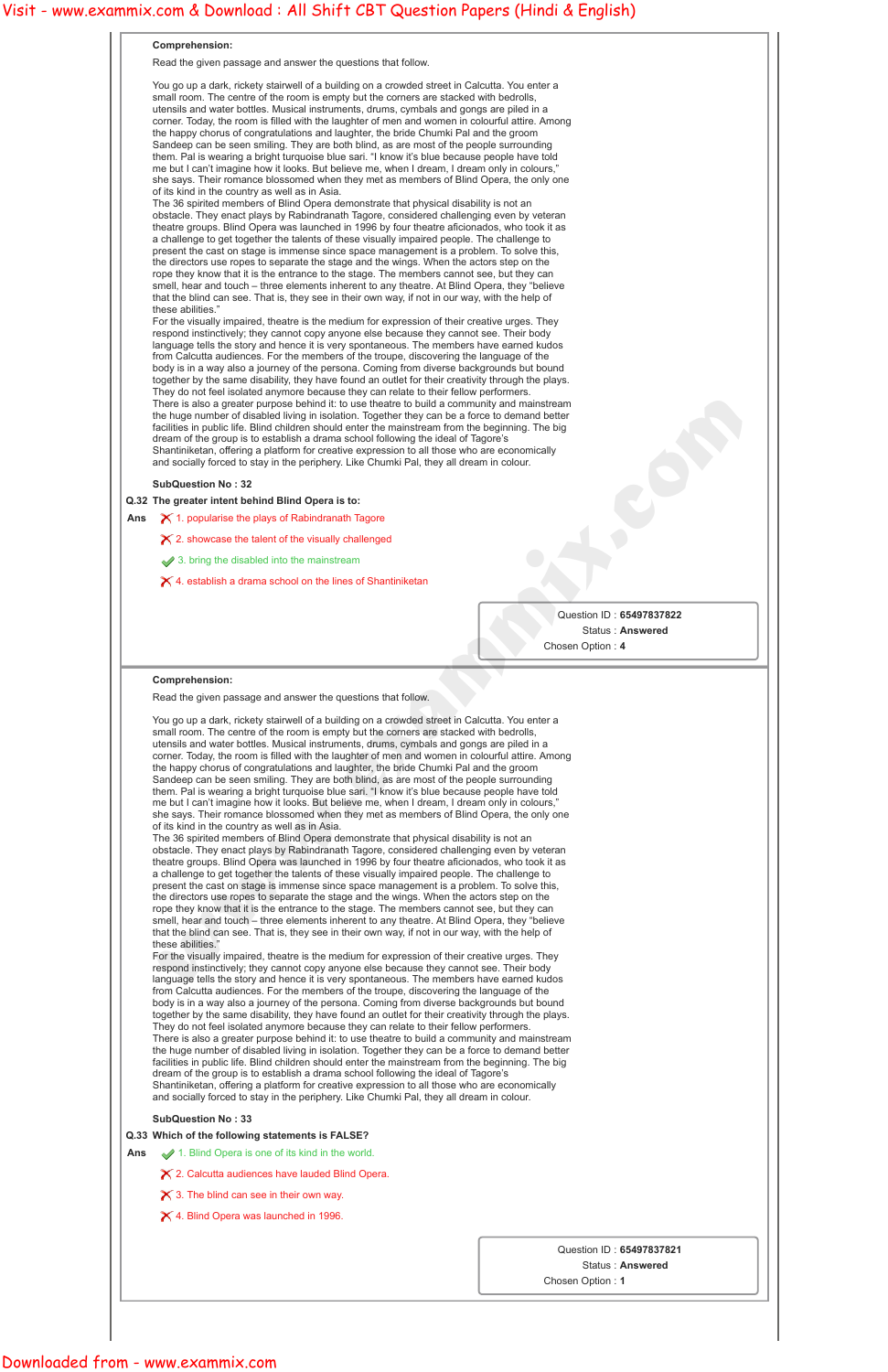Read the given passage and answer the questions that follow.

You go up a dark, rickety stairwell of a building on a crowded street in Calcutta. You enter a small room. The centre of the room is empty but the corners are stacked with bedrolls, utensils and water bottles. Musical instruments, drums, cymbals and gongs are piled in a corner. Today, the room is filled with the laughter of men and women in colourful attire. Among the happy chorus of congratulations and laughter, the bride Chumki Pal and the groom Sandeep can be seen smiling. They are both blind, as are most of the people surrounding them. Pal is wearing a bright turquoise blue sari. "I know it's blue because people have told me but I can't imagine how it looks. But believe me, when I dream, I dream only in colours," she says. Their romance blossomed when they met as members of Blind Opera, the only one of its kind in the country as well as in Asia.

For the visually impaired, theatre is the medium for expression of their creative urges. They respond instinctively; they cannot copy anyone else because they cannot see. Their body language tells the story and hence it is very spontaneous. The members have earned kudos from Calcutta audiences. For the members of the troupe, discovering the language of the body is in a way also a journey of the persona. Coming from diverse backgrounds but bound together by the same disability, they have found an outlet for their creativity through the plays. They do not feel isolated anymore because they can relate to their fellow performers. There is also a greater purpose behind it: to use theatre to build a community and mainstream the huge number of disabled living in isolation. Together they can be a force to demand better facilities in public life. Blind children should enter the mainstream from the beginning. The big dream of the group is to establish a drama school following the ideal of Tagore's Shantiniketan, offering a platform for creative expression to all those who are economically and socially forced to stay in the periphery. Like Chumki Pal, they all dream in colour. **Yesti - www.exammix.com Visit - www.exammix.com Apple 10 Constitute Constitute Constitute Constitute Constitute Constitute Constitute Constitute Constitute Constitute Constitute Constitute Constitute Constitute Constitut** 

The 36 spirited members of Blind Opera demonstrate that physical disability is not an obstacle. They enact plays by Rabindranath Tagore, considered challenging even by veteran theatre groups. Blind Opera was launched in 1996 by four theatre aficionados, who took it as a challenge to get together the talents of these visually impaired people. The challenge to present the cast on stage is immense since space management is a problem. To solve this, the directors use ropes to separate the stage and the wings. When the actors step on the rope they know that it is the entrance to the stage. The members cannot see, but they can smell, hear and touch – three elements inherent to any theatre. At Blind Opera, they "believe that the blind can see. That is, they see in their own way, if not in our way, with the help of these abilities."

- Ans  $\bigtimes$  1. Blind children should enter the mainstream from the beginning.
	- $\boldsymbol{\times}$  2. The blind dream in colour despite their disability.
	- $\boldsymbol{\times}$  3. As a united community, the disabled can demand better facilities.
	- 4. The actors of Blind Opera imitate others easily.

## **SubQuestion No : 34**

**Q.34 Which of the following statements contradicts the writer's view?**

Question ID : **65497837824** Status : **Not Answered** Chosen Option : **--**

## **Comprehension:**

Read the given passage and answer the questions that follow.

You go up a dark, rickety stairwell of a building on a crowded street in Calcutta. You enter a small room. The centre of the room is empty but the corners are stacked with bedrolls, utensils and water bottles. Musical instruments, drums, cymbals and gongs are piled in a corner. Today, the room is filled with the laughter of men and women in colourful attire. Among the happy chorus of congratulations and laughter, the bride Chumki Pal and the groom Sandeep can be seen smiling. They are both blind, as are most of the people surrounding them. Pal is wearing a bright turquoise blue sari. "I know it's blue because people have told me but I can't imagine how it looks. But believe me, when I dream, I dream only in colours," she says. Their romance blossomed when they met as members of Blind Opera, the only one of its kind in the country as well as in Asia.

The 36 spirited members of Blind Opera demonstrate that physical disability is not an obstacle. They enact plays by Rabindranath Tagore, considered challenging even by veteran theatre groups. Blind Opera was launched in 1996 by four theatre aficionados, who took it as a challenge to get together the talents of these visually impaired people. The challenge to present the cast on stage is immense since space management is a problem. To solve this, the directors use ropes to separate the stage and the wings. When the actors step on the rope they know that it is the entrance to the stage. The members cannot see, but they can smell, hear and touch – three elements inherent to any theatre. At Blind Opera, they "believe that the blind can see. That is, they see in their own way, if not in our way, with the help of these abilities."

For the visually impaired, theatre is the medium for expression of their creative urges. They respond instinctively; they cannot copy anyone else because they cannot see. Their body language tells the story and hence it is very spontaneous. The members have earned kudos from Calcutta audiences. For the members of the troupe, discovering the language of the body is in a way also a journey of the persona. Coming from diverse backgrounds but bound together by the same disability, they have found an outlet for their creativity through the plays. They do not feel isolated anymore because they can relate to their fellow performers. There is also a greater purpose behind it: to use theatre to build a community and mainstream the huge number of disabled living in isolation. Together they can be a force to demand better facilities in public life. Blind children should enter the mainstream from the beginning. The big dream of the group is to establish a drama school following the ideal of Tagore's Shantiniketan, offering a platform for creative expression to all those who are economically and socially forced to stay in the periphery. Like Chumki Pal, they all dream in colour.

**SubQuestion No : 35**

**Q.35 How do the actors of Blind Opera ascertain they are on stage?**

Ans  $\mathsf{\tilde{X}}$  1. By the cheering of the audience

 $\times$  2. By their sense of smell and touch

 $\boldsymbol{\times}$  3. By their familiarity with the stage

 $\blacktriangleright$  4. By the ropes used to demarcate the area

Question ID : **65497837818**

Status : **Answered**

Chosen Option : **4**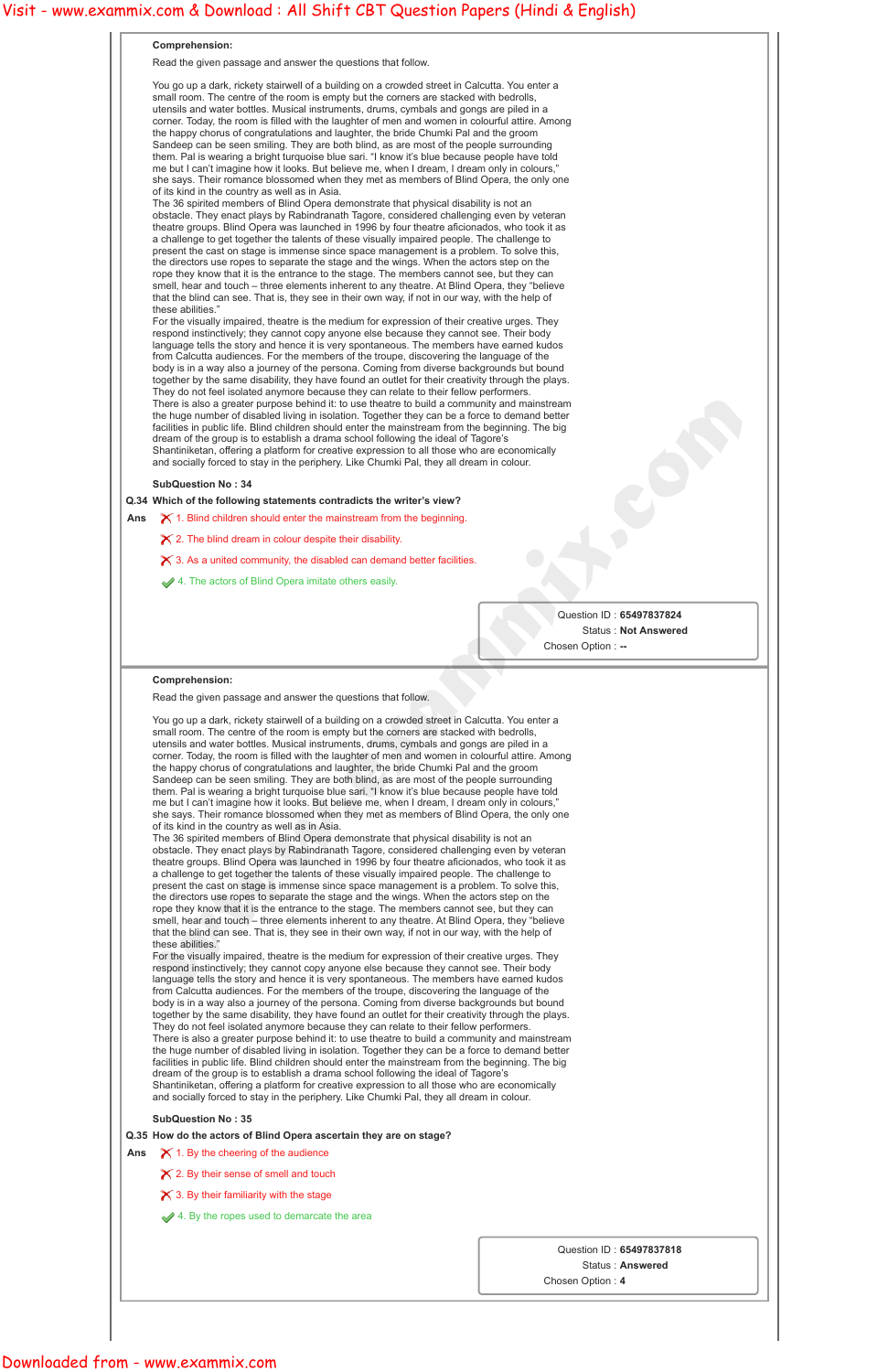|     | Comprehension:<br>In the following passage, some words have been deleted. Read the passage carefully and<br>select the most appropriate option to fill in each blank.                                                                                                                                                                                                                                                         |                                                  |
|-----|-------------------------------------------------------------------------------------------------------------------------------------------------------------------------------------------------------------------------------------------------------------------------------------------------------------------------------------------------------------------------------------------------------------------------------|--------------------------------------------------|
|     | Nature has been suffering mutely for hundreds of years but the problem did not (1)<br>serious proportions so long as the damage was $(2)$ and not beyond self-repair. These<br>limits were crossed with (3) technological breakthroughs accomplished during the<br>recent years. The developed nations (4) ______ benefitted most from these were the first to<br>(5) the environmental diseases bred by advanced technology. |                                                  |
|     | <b>SubQuestion No: 36</b>                                                                                                                                                                                                                                                                                                                                                                                                     |                                                  |
|     | Q.36 Select the most appropriate option to fill in blank no.1.                                                                                                                                                                                                                                                                                                                                                                |                                                  |
| Ans | $\times$ 1. receive                                                                                                                                                                                                                                                                                                                                                                                                           |                                                  |
|     |                                                                                                                                                                                                                                                                                                                                                                                                                               |                                                  |
|     | $\times$ 2. grasp                                                                                                                                                                                                                                                                                                                                                                                                             |                                                  |
|     | $\times$ 3. become                                                                                                                                                                                                                                                                                                                                                                                                            |                                                  |
|     | $\blacktriangleright$ 4. assume                                                                                                                                                                                                                                                                                                                                                                                               |                                                  |
|     |                                                                                                                                                                                                                                                                                                                                                                                                                               |                                                  |
|     |                                                                                                                                                                                                                                                                                                                                                                                                                               | Question ID: 65497837798                         |
|     |                                                                                                                                                                                                                                                                                                                                                                                                                               | Status: Answered                                 |
|     |                                                                                                                                                                                                                                                                                                                                                                                                                               | Chosen Option: 2                                 |
|     |                                                                                                                                                                                                                                                                                                                                                                                                                               |                                                  |
|     | <b>Comprehension:</b><br>In the following passage, some words have been deleted. Read the passage carefully and<br>select the most appropriate option to fill in each blank.                                                                                                                                                                                                                                                  |                                                  |
|     | Nature has been suffering mutely for hundreds of years but the problem did not (1)<br>serious proportions so long as the damage was (2) and not beyond self-repair. These<br>limits were crossed with (3)______ technological breakthroughs accomplished during the<br>recent years. The developed nations (4) benefitted most from these were the first to<br>(5) the environmental diseases bred by advanced technology.    |                                                  |
|     |                                                                                                                                                                                                                                                                                                                                                                                                                               |                                                  |
|     | <b>SubQuestion No: 37</b>                                                                                                                                                                                                                                                                                                                                                                                                     |                                                  |
|     | Q.37 Select the most appropriate option to fill in blank no.2.                                                                                                                                                                                                                                                                                                                                                                |                                                  |
| Ans | $\times$ 1. countable                                                                                                                                                                                                                                                                                                                                                                                                         |                                                  |
|     | $\blacktriangleright$ 2. containable                                                                                                                                                                                                                                                                                                                                                                                          |                                                  |
|     | $\times$ 3. credible                                                                                                                                                                                                                                                                                                                                                                                                          |                                                  |
|     | $\times$ 4. attainable                                                                                                                                                                                                                                                                                                                                                                                                        |                                                  |
|     |                                                                                                                                                                                                                                                                                                                                                                                                                               |                                                  |
|     |                                                                                                                                                                                                                                                                                                                                                                                                                               | Question ID: 65497837799                         |
|     |                                                                                                                                                                                                                                                                                                                                                                                                                               | Status: Answered                                 |
|     |                                                                                                                                                                                                                                                                                                                                                                                                                               | Chosen Option: 4                                 |
|     |                                                                                                                                                                                                                                                                                                                                                                                                                               |                                                  |
|     | <b>Comprehension:</b>                                                                                                                                                                                                                                                                                                                                                                                                         |                                                  |
|     | In the following passage, some words have been deleted. Read the passage carefully and                                                                                                                                                                                                                                                                                                                                        |                                                  |
|     | select the most appropriate option to fill in each blank.                                                                                                                                                                                                                                                                                                                                                                     |                                                  |
|     | Nature has been suffering mutely for hundreds of years but the problem did not (1)<br>serious proportions so long as the damage was $(2)$ and not beyond self-repair. These<br>limits were crossed with (3) technological breakthroughs accomplished during the<br>recent years. The developed nations (4) benefitted most from these were the first to<br>the environmental diseases bred by advanced technology.<br>(5)     |                                                  |
|     |                                                                                                                                                                                                                                                                                                                                                                                                                               |                                                  |
|     | <b>SubQuestion No: 38</b>                                                                                                                                                                                                                                                                                                                                                                                                     |                                                  |
|     | Q.38 Select the most appropriate option to fill in blank no.3.                                                                                                                                                                                                                                                                                                                                                                |                                                  |
|     | $\times$ 1. paltry                                                                                                                                                                                                                                                                                                                                                                                                            |                                                  |
|     | $\times$ 2. habitual                                                                                                                                                                                                                                                                                                                                                                                                          |                                                  |
|     | $\times$ 3. commonplace                                                                                                                                                                                                                                                                                                                                                                                                       |                                                  |
|     | $\blacktriangleright$ 4. spectacular                                                                                                                                                                                                                                                                                                                                                                                          |                                                  |
| Ans |                                                                                                                                                                                                                                                                                                                                                                                                                               |                                                  |
|     |                                                                                                                                                                                                                                                                                                                                                                                                                               | Question ID: 65497837800                         |
|     |                                                                                                                                                                                                                                                                                                                                                                                                                               | <b>Status: Not Answered</b><br>Chosen Option: -- |

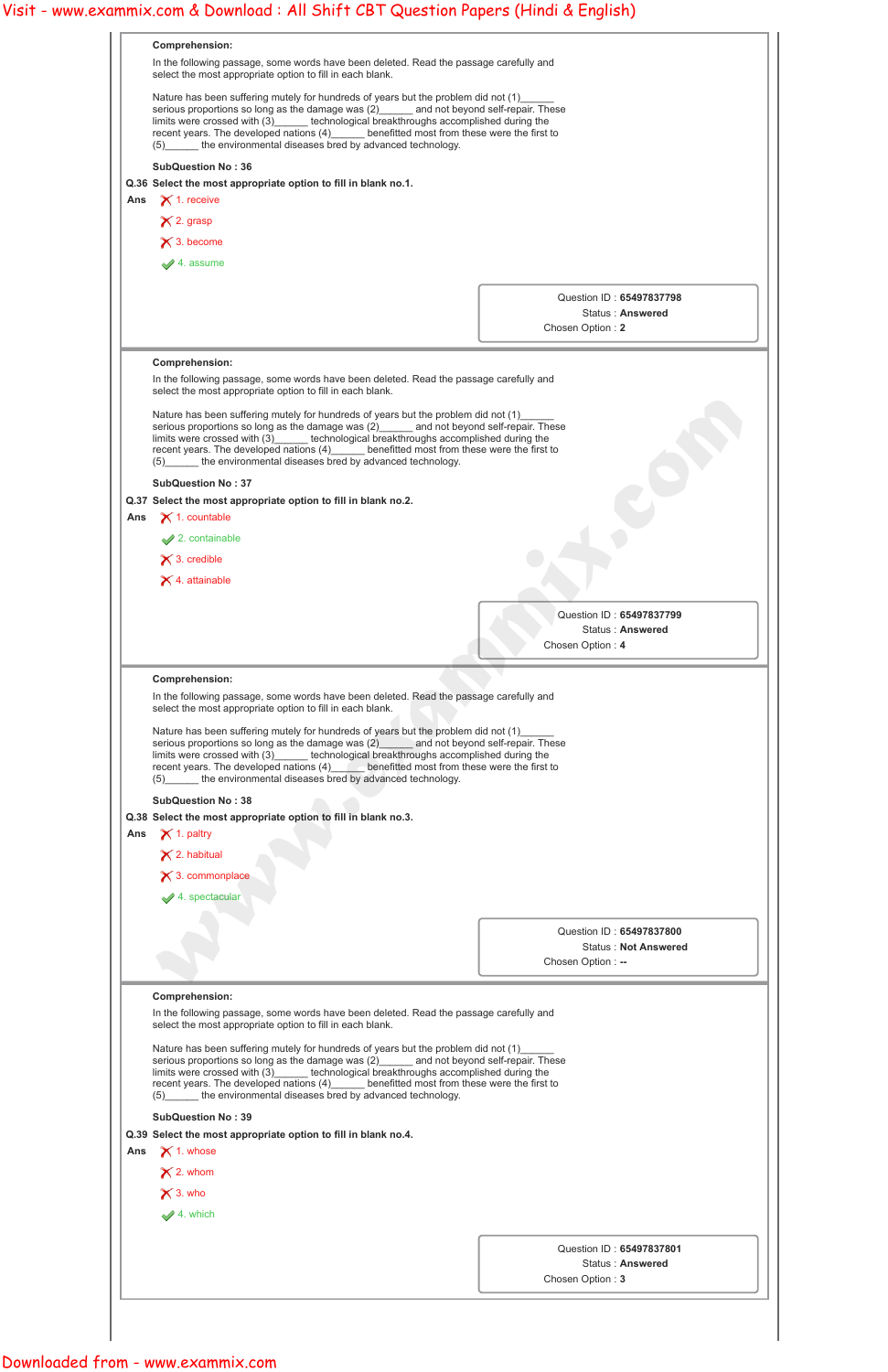

# Visit - www.exammix.com & Download : All Shift CBT Question Papers (Hindi & English)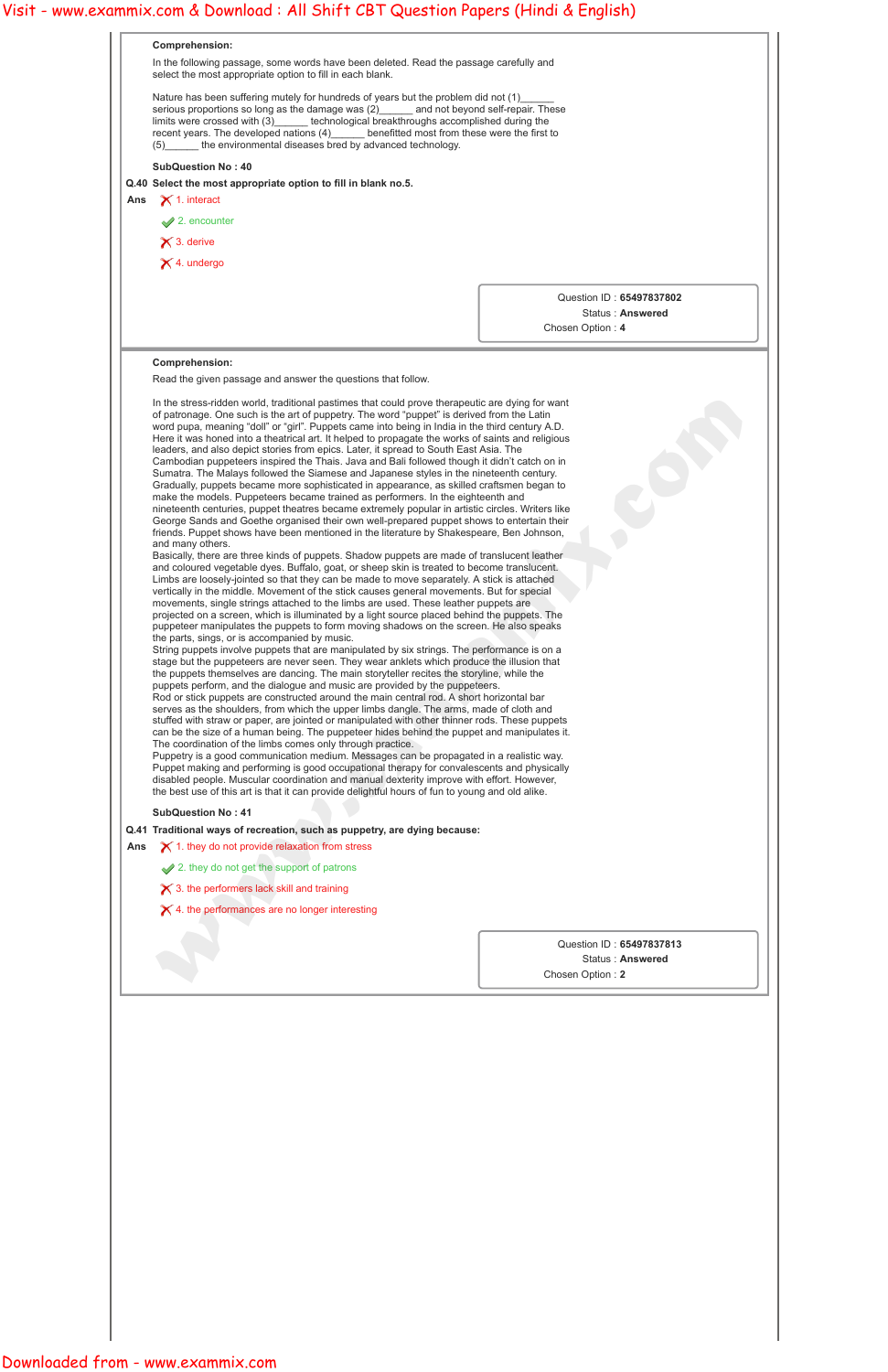In the stress-ridden world, traditional pastimes that could prove therapeutic are dying for want of patronage. One such is the art of puppetry. The word "puppet" is derived from the Latin word pupa, meaning "doll" or "girl". Puppets came into being in India in the third century A.D. Here it was honed into a theatrical art. It helped to propagate the works of saints and religious leaders, and also depict stories from epics. Later, it spread to South East Asia. The Cambodian puppeteers inspired the Thais. Java and Bali followed though it didn't catch on in Sumatra. The Malays followed the Siamese and Japanese styles in the nineteenth century. Gradually, puppets became more sophisticated in appearance, as skilled craftsmen began to make the models. Puppeteers became trained as performers. In the eighteenth and nineteenth centuries, puppet theatres became extremely popular in artistic circles. Writers like George Sands and Goethe organised their own well-prepared puppet shows to entertain their friends. Puppet shows have been mentioned in the literature by Shakespeare, Ben Johnson, and many others. **Yesti - www.exammix.com Visit - www.exammix.com Appers (Hindi & English)**<br> **Brazilian in the company station Papers (Hindi & English)**<br> **Property and the company station Papers (Hindi & English)**<br> **Property and the compa** 

Read the given passage and answer the questions that follow.

Basically, there are three kinds of puppets. Shadow puppets are made of translucent leather and coloured vegetable dyes. Buffalo, goat, or sheep skin is treated to become translucent. Limbs are loosely-jointed so that they can be made to move separately. A stick is attached vertically in the middle. Movement of the stick causes general movements. But for special movements, single strings attached to the limbs are used. These leather puppets are projected on a screen, which is illuminated by a light source placed behind the puppets. The puppeteer manipulates the puppets to form moving shadows on the screen. He also speaks the parts, sings, or is accompanied by music.

String puppets involve puppets that are manipulated by six strings. The performance is on a stage but the puppeteers are never seen. They wear anklets which produce the illusion that the puppets themselves are dancing. The main storyteller recites the storyline, while the puppets perform, and the dialogue and music are provided by the puppeteers. Rod or stick puppets are constructed around the main central rod. A short horizontal bar

serves as the shoulders, from which the upper limbs dangle. The arms, made of cloth and stuffed with straw or paper, are jointed or manipulated with other thinner rods. These puppets can be the size of a human being. The puppeteer hides behind the puppet and manipulates it. The coordination of the limbs comes only through practice.

Puppetry is a good communication medium. Messages can be propagated in a realistic way. Puppet making and performing is good occupational therapy for convalescents and physically disabled people. Muscular coordination and manual dexterity improve with effort. However, the best use of this art is that it can provide delightful hours of fun to young and old alike.

## **SubQuestion No : 42**

- **Q.42 Which of the following statements testifies that puppetry was popular in artistic circles?**
- Ans  $\bigtimes$  1. People spent a huge sum of money to see puppet shows.
	- $\boldsymbol{\times}$  2. Puppeteers were trained to give performances.
	- $\boldsymbol{\times}$  3. Puppets became more sophisticated in appearance.
	- 4. Puppetry finds a mention in literature.

Question ID : **65497837810** Status : **Answered** Chosen Option : **2**

## **Comprehension:**

Read the given passage and answer the questions that follow.

In the stress-ridden world, traditional pastimes that could prove therapeutic are dying for want of patronage. One such is the art of puppetry. The word "puppet" is derived from the Latin word pupa, meaning "doll" or "girl". Puppets came into being in India in the third century A.D. Here it was honed into a theatrical art. It helped to propagate the works of saints and religious leaders, and also depict stories from epics. Later, it spread to South East Asia. The Cambodian puppeteers inspired the Thais. Java and Bali followed though it didn't catch on in Sumatra. The Malays followed the Siamese and Japanese styles in the nineteenth century. Gradually, puppets became more sophisticated in appearance, as skilled craftsmen began to make the models. Puppeteers became trained as performers. In the eighteenth and nineteenth centuries, puppet theatres became extremely popular in artistic circles. Writers like George Sands and Goethe organised their own well-prepared puppet shows to entertain their friends. Puppet shows have been mentioned in the literature by Shakespeare, Ben Johnson, and many others.

Basically, there are three kinds of puppets. Shadow puppets are made of translucent leather and coloured vegetable dyes. Buffalo, goat, or sheep skin is treated to become translucent. Limbs are loosely-jointed so that they can be made to move separately. A stick is attached vertically in the middle. Movement of the stick causes general movements. But for special movements, single strings attached to the limbs are used. These leather puppets are projected on a screen, which is illuminated by a light source placed behind the puppets. The puppeteer manipulates the puppets to form moving shadows on the screen. He also speaks

the parts, sings, or is accompanied by music. String puppets involve puppets that are manipulated by six strings. The performance is on a stage but the puppeteers are never seen. They wear anklets which produce the illusion that

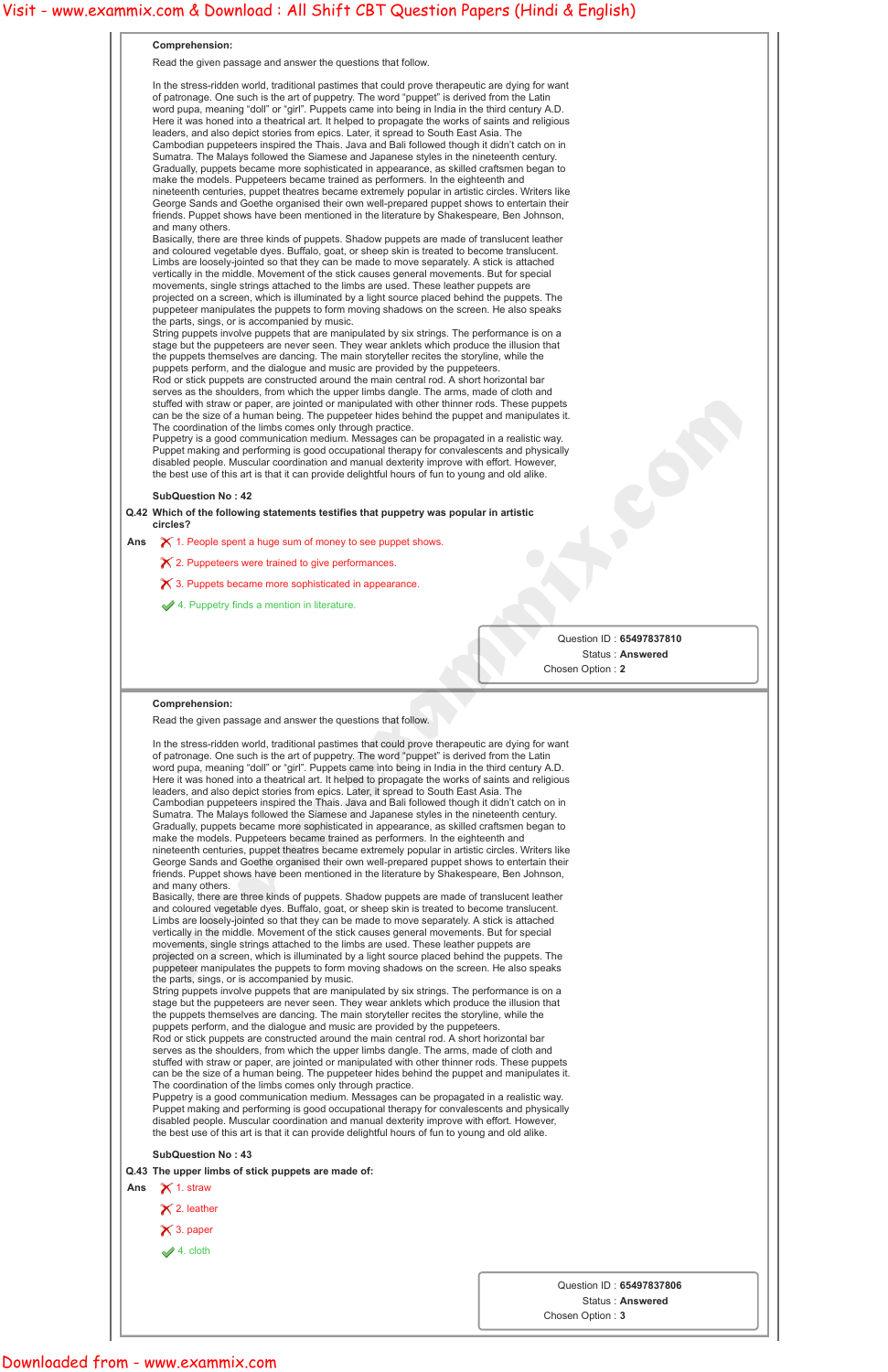In the stress-ridden world, traditional pastimes that could prove therapeutic are dying for want of patronage. One such is the art of puppetry. The word "puppet" is derived from the Latin word pupa, meaning "doll" or "girl". Puppets came into being in India in the third century A.D. Here it was honed into a theatrical art. It helped to propagate the works of saints and religious leaders, and also depict stories from epics. Later, it spread to South East Asia. The Cambodian puppeteers inspired the Thais. Java and Bali followed though it didn't catch on in Sumatra. The Malays followed the Siamese and Japanese styles in the nineteenth century. Gradually, puppets became more sophisticated in appearance, as skilled craftsmen began to make the models. Puppeteers became trained as performers. In the eighteenth and nineteenth centuries, puppet theatres became extremely popular in artistic circles. Writers like George Sands and Goethe organised their own well-prepared puppet shows to entertain their friends. Puppet shows have been mentioned in the literature by Shakespeare, Ben Johnson, and many others. **We the second continuous computation of the second continuous computation of the second continuous computation of the second continuous computation of the second continuous computation of the second continuous computatio** 

Read the given passage and answer the questions that follow.

Basically, there are three kinds of puppets. Shadow puppets are made of translucent leather and coloured vegetable dyes. Buffalo, goat, or sheep skin is treated to become translucent. Limbs are loosely-jointed so that they can be made to move separately. A stick is attached vertically in the middle. Movement of the stick causes general movements. But for special movements, single strings attached to the limbs are used. These leather puppets are projected on a screen, which is illuminated by a light source placed behind the puppets. The puppeteer manipulates the puppets to form moving shadows on the screen. He also speaks the parts, sings, or is accompanied by music.

String puppets involve puppets that are manipulated by six strings. The performance is on a stage but the puppeteers are never seen. They wear anklets which produce the illusion that the puppets themselves are dancing. The main storyteller recites the storyline, while the puppets perform, and the dialogue and music are provided by the puppeteers. Rod or stick puppets are constructed around the main central rod. A short horizontal bar

serves as the shoulders, from which the upper limbs dangle. The arms, made of cloth and stuffed with straw or paper, are jointed or manipulated with other thinner rods. These puppets can be the size of a human being. The puppeteer hides behind the puppet and manipulates it. The coordination of the limbs comes only through practice.

Puppetry is a good communication medium. Messages can be propagated in a realistic way. Puppet making and performing is good occupational therapy for convalescents and physically disabled people. Muscular coordination and manual dexterity improve with effort. However, the best use of this art is that it can provide delightful hours of fun to young and old alike.

## **SubQuestion No : 44**

# **Q.44 Which of the following is NOT a benefit of the art of puppetry?**

Ans  $\bigtimes$  1. Messages can be propagated in a realistic manner.

2. It is a good therapy for physically challenged people.

 $\boldsymbol{\times}$  3. It is entertaining for people of all ages.

◆ 4. A puppeteer is required to manipulate the puppets.

Question ID : **65497837811** Status : **Answered** Chosen Option : **4**

## **Comprehension:**

Read the given passage and answer the questions that follow.

In the stress-ridden world, traditional pastimes that could prove therapeutic are dying for want of patronage. One such is the art of puppetry. The word "puppet" is derived from the Latin word pupa, meaning "doll" or "girl". Puppets came into being in India in the third century A.D. Here it was honed into a theatrical art. It helped to propagate the works of saints and religious leaders, and also depict stories from epics. Later, it spread to South East Asia. The Cambodian puppeteers inspired the Thais. Java and Bali followed though it didn't catch on in Sumatra. The Malays followed the Siamese and Japanese styles in the nineteenth century. Gradually, puppets became more sophisticated in appearance, as skilled craftsmen began to make the models. Puppeteers became trained as performers. In the eighteenth and nineteenth centuries, puppet theatres became extremely popular in artistic circles. Writers like George Sands and Goethe organised their own well-prepared puppet shows to entertain their friends. Puppet shows have been mentioned in the literature by Shakespeare, Ben Johnson, and many others.

Basically, there are three kinds of puppets. Shadow puppets are made of translucent leather and coloured vegetable dyes. Buffalo, goat, or sheep skin is treated to become translucent. Limbs are loosely-jointed so that they can be made to move separately. A stick is attached vertically in the middle. Movement of the stick causes general movements. But for special movements, single strings attached to the limbs are used. These leather puppets are projected on a screen, which is illuminated by a light source placed behind the puppets. The puppeteer manipulates the puppets to form moving shadows on the screen. He also speaks the parts, sings, or is accompanied by music.

String puppets involve puppets that are manipulated by six strings. The performance is on a stage but the puppeteers are never seen. They wear anklets which produce the illusion that the puppets themselves are dancing. The main storyteller recites the storyline, while the puppets perform, and the dialogue and music are provided by the puppeteers. Rod or stick puppets are constructed around the main central rod. A short horizontal bar serves as the shoulders, from which the upper limbs dangle. The arms, made of cloth and stuffed with straw or paper, are jointed or manipulated with other thinner rods. These puppets can be the size of a human being. The puppeteer hides behind the puppet and manipulates it. The coordination of the limbs comes only through practice. Puppetry is a good communication medium. Messages can be propagated in a realistic way. Puppet making and performing is good occupational therapy for convalescents and physically disabled people. Muscular coordination and manual dexterity improve with effort. However, the best use of this art is that it can provide delightful hours of fun to young and old alike.

## **SubQuestion No : 45**

**Q.45 Which of the following statements about string puppets is FALSE?**

Ans  $\bullet$  1. Puppets wear anklets while dancing.

 $\boldsymbol{\times}$  2. The main storyteller narrates the story.

 $\boldsymbol{\times}$  3. The show is performed on a stage.

 $\times$  4. Six strings are used to manipulate puppets.

Question ID : **65497837809**

Status : **Answered**

Chosen Option : **1**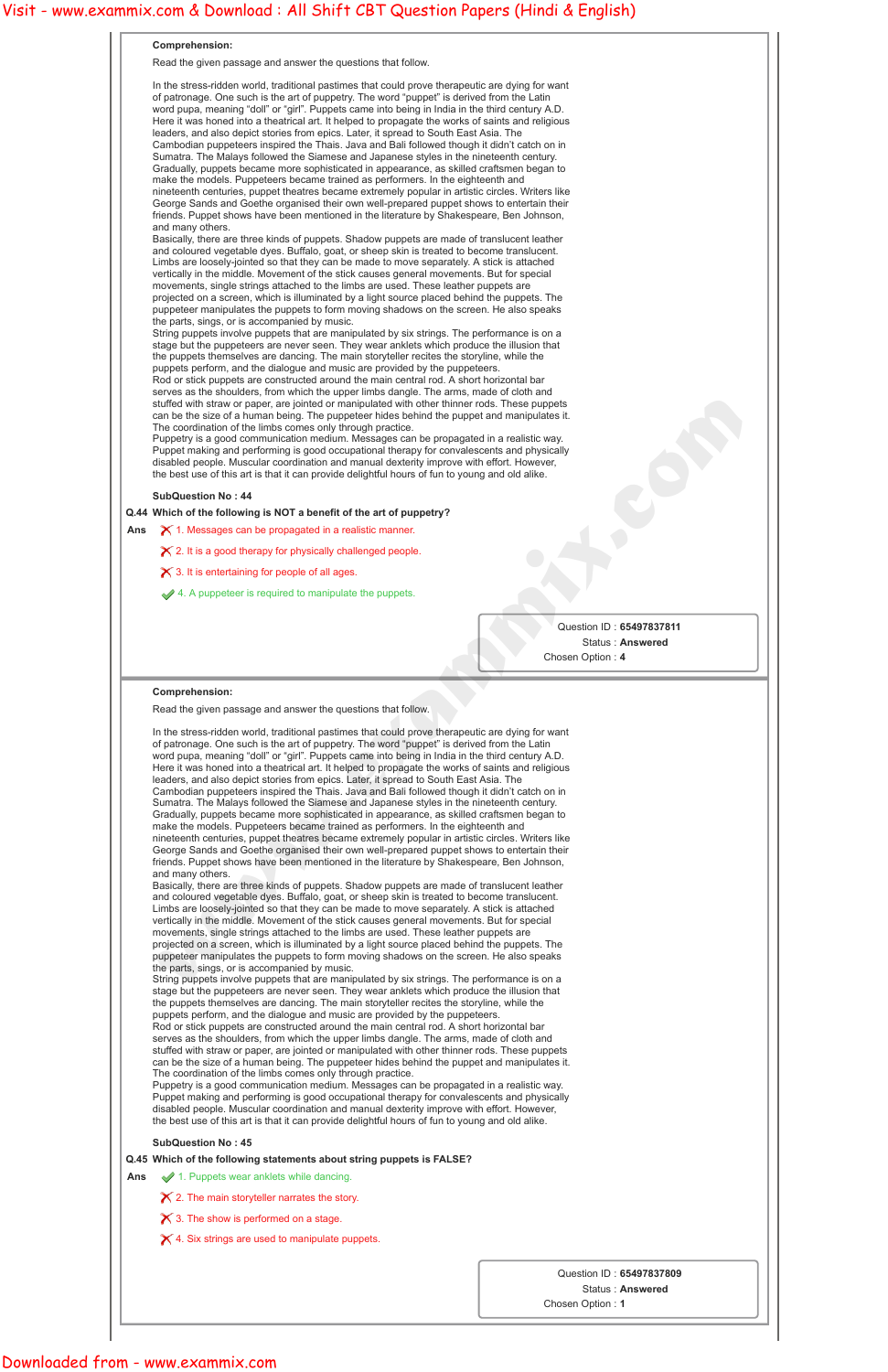In the stress-ridden world, traditional pastimes that could prove therapeutic are dying for want of patronage. One such is the art of puppetry. The word "puppet" is derived from the Latin word pupa, meaning "doll" or "girl". Puppets came into being in India in the third century A.D. Here it was honed into a theatrical art. It helped to propagate the works of saints and religious leaders, and also depict stories from epics. Later, it spread to South East Asia. The Cambodian puppeteers inspired the Thais. Java and Bali followed though it didn't catch on in Sumatra. The Malays followed the Siamese and Japanese styles in the nineteenth century. Gradually, puppets became more sophisticated in appearance, as skilled craftsmen began to make the models. Puppeteers became trained as performers. In the eighteenth and nineteenth centuries, puppet theatres became extremely popular in artistic circles. Writers like George Sands and Goethe organised their own well-prepared puppet shows to entertain their friends. Puppet shows have been mentioned in the literature by Shakespeare, Ben Johnson, and many others. **We the second continuous computation of**  $\Delta$  **Download in the second continuous computation of**  $\Delta$  **Download in the second continuous computation of**  $\Delta$  **Download in the second continuous computation of**  $\Delta$  **Download in t** 

Read the given passage and answer the questions that follow.

Basically, there are three kinds of puppets. Shadow puppets are made of translucent leather and coloured vegetable dyes. Buffalo, goat, or sheep skin is treated to become translucent. Limbs are loosely-jointed so that they can be made to move separately. A stick is attached vertically in the middle. Movement of the stick causes general movements. But for special movements, single strings attached to the limbs are used. These leather puppets are projected on a screen, which is illuminated by a light source placed behind the puppets. The puppeteer manipulates the puppets to form moving shadows on the screen. He also speaks the parts, sings, or is accompanied by music.

String puppets involve puppets that are manipulated by six strings. The performance is on a stage but the puppeteers are never seen. They wear anklets which produce the illusion that the puppets themselves are dancing. The main storyteller recites the storyline, while the puppets perform, and the dialogue and music are provided by the puppeteers.

Rod or stick puppets are constructed around the main central rod. A short horizontal bar serves as the shoulders, from which the upper limbs dangle. The arms, made of cloth and stuffed with straw or paper, are jointed or manipulated with other thinner rods. These puppets can be the size of a human being. The puppeteer hides behind the puppet and manipulates it. The coordination of the limbs comes only through practice.

Puppetry is a good communication medium. Messages can be propagated in a realistic way. Puppet making and performing is good occupational therapy for convalescents and physically disabled people. Muscular coordination and manual dexterity improve with effort. However, the best use of this art is that it can provide delightful hours of fun to young and old alike.

## **SubQuestion No : 46**

## **Q.46 Where did the art of puppetry first come into being?**

- **Ans** 1. India
	- $\times$  2. Bali
	- X 3. Cambodia
	- $\times$  4. Japan

Question ID : **65497837805** Status : **Answered** Chosen Option : **1**

## **Comprehension:**

Read the given passage and answer the questions that follow.

In the stress-ridden world, traditional pastimes that could prove therapeutic are dying for want of patronage. One such is the art of puppetry. The word "puppet" is derived from the Latin word pupa, meaning "doll" or "girl". Puppets came into being in India in the third century A.D. Here it was honed into a theatrical art. It helped to propagate the works of saints and religious leaders, and also depict stories from epics. Later, it spread to South East Asia. The Cambodian puppeteers inspired the Thais. Java and Bali followed though it didn't catch on in Sumatra. The Malays followed the Siamese and Japanese styles in the nineteenth century. Gradually, puppets became more sophisticated in appearance, as skilled craftsmen began to make the models. Puppeteers became trained as performers. In the eighteenth and nineteenth centuries, puppet theatres became extremely popular in artistic circles. Writers like George Sands and Goethe organised their own well-prepared puppet shows to entertain their friends. Puppet shows have been mentioned in the literature by Shakespeare, Ben Johnson, and many others.

Basically, there are three kinds of puppets. Shadow puppets are made of translucent leather and coloured vegetable dyes. Buffalo, goat, or sheep skin is treated to become translucent. Limbs are loosely-jointed so that they can be made to move separately. A stick is attached vertically in the middle. Movement of the stick causes general movements. But for special movements, single strings attached to the limbs are used. These leather puppets are projected on a screen, which is illuminated by a light source placed behind the puppets. The puppeteer manipulates the puppets to form moving shadows on the screen. He also speaks the parts, sings, or is accompanied by music.

String puppets involve puppets that are manipulated by six strings. The performance is on a stage but the puppeteers are never seen. They wear anklets which produce the illusion that the puppets themselves are dancing. The main storyteller recites the storyline, while the puppets perform, and the dialogue and music are provided by the puppeteers. Rod or stick puppets are constructed around the main central rod. A short horizontal bar serves as the shoulders, from which the upper limbs dangle. The arms, made of cloth and stuffed with straw or paper, are jointed or manipulated with other thinner rods. These puppets can be the size of a human being. The puppeteer hides behind the puppet and manipulates it. The coordination of the limbs comes only through practice. Puppetry is a good communication medium. Messages can be propagated in a realistic way. Puppet making and performing is good occupational therapy for convalescents and physically disabled people. Muscular coordination and manual dexterity improve with effort. However, the best use of this art is that it can provide delightful hours of fun to young and old alike.

**SubQuestion No : 47**

**Q.47 Limbs of the puppets are loosely-jointed:**

Ans  $\mathsf{\tilde{X}}$  1. to create the illusion of dancing

 $\blacktriangleright$  2. to allow movement of limbs separately

- $\boldsymbol{\times}$  3. to move the entire body of the puppet
- $\boldsymbol{\times}$  4. to make the movements aesthetic

Question ID : **65497837807**

Status : **Answered**

Chosen Option : **2**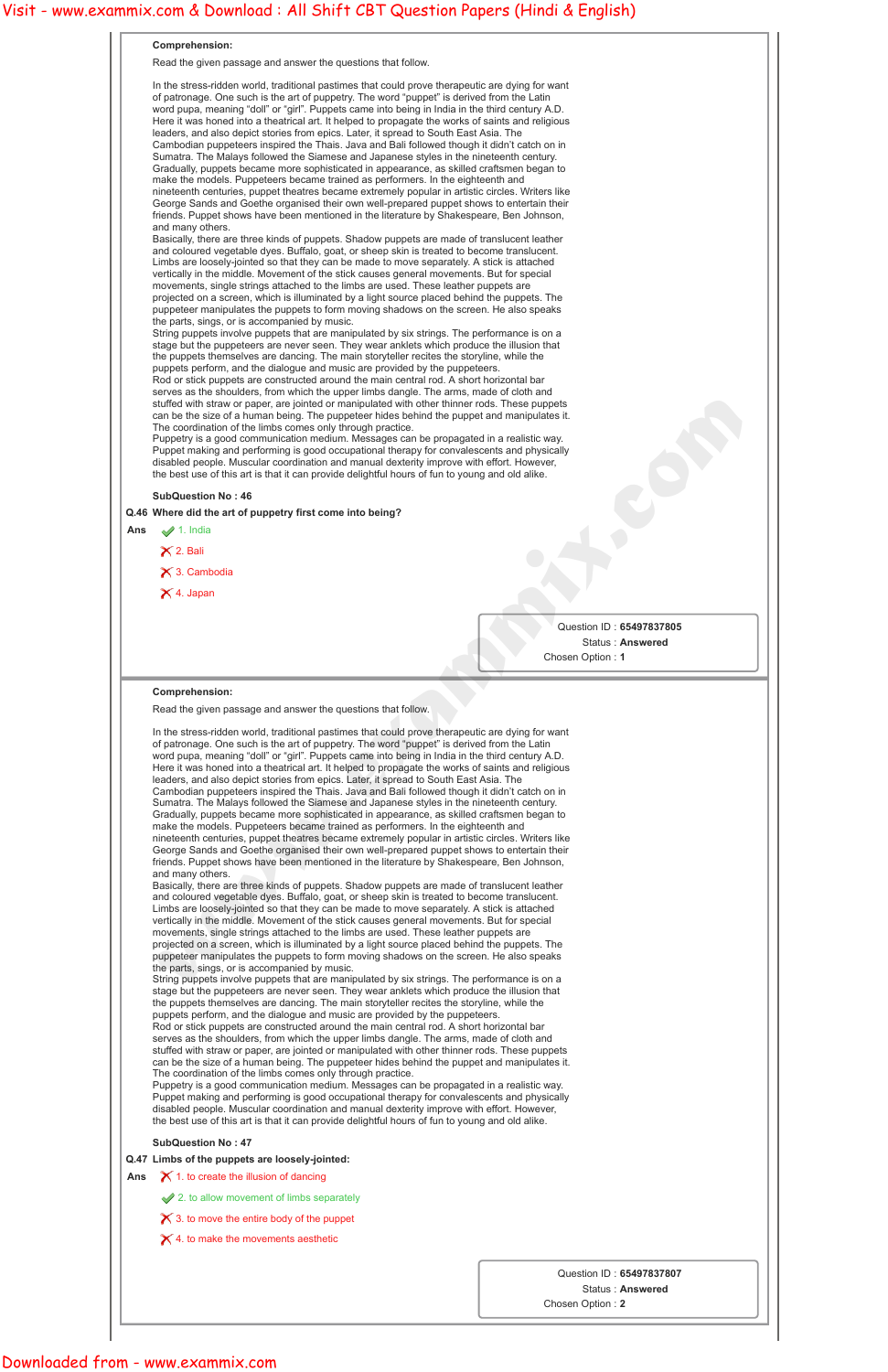In the stress-ridden world, traditional pastimes that could prove therapeutic are dying for want of patronage. One such is the art of puppetry. The word "puppet" is derived from the Latin word pupa, meaning "doll" or "girl". Puppets came into being in India in the third century A.D. Here it was honed into a theatrical art. It helped to propagate the works of saints and religious leaders, and also depict stories from epics. Later, it spread to South East Asia. The Cambodian puppeteers inspired the Thais. Java and Bali followed though it didn't catch on in Sumatra. The Malays followed the Siamese and Japanese styles in the nineteenth century. Gradually, puppets became more sophisticated in appearance, as skilled craftsmen began to make the models. Puppeteers became trained as performers. In the eighteenth and nineteenth centuries, puppet theatres became extremely popular in artistic circles. Writers like George Sands and Goethe organised their own well-prepared puppet shows to entertain their friends. Puppet shows have been mentioned in the literature by Shakespeare, Ben Johnson, and many others. **We the second continuous computation of**  $\Delta$  **Download in the second continuous computation of**  $\Delta$  **Download in the second continuous computation of**  $\Delta$  **Download in the second continuous computation of**  $\Delta$  **Download in t** 

Read the given passage and answer the questions that follow.

Basically, there are three kinds of puppets. Shadow puppets are made of translucent leather and coloured vegetable dyes. Buffalo, goat, or sheep skin is treated to become translucent. Limbs are loosely-jointed so that they can be made to move separately. A stick is attached vertically in the middle. Movement of the stick causes general movements. But for special movements, single strings attached to the limbs are used. These leather puppets are projected on a screen, which is illuminated by a light source placed behind the puppets. The puppeteer manipulates the puppets to form moving shadows on the screen. He also speaks the parts, sings, or is accompanied by music.

String puppets involve puppets that are manipulated by six strings. The performance is on a stage but the puppeteers are never seen. They wear anklets which produce the illusion that the puppets themselves are dancing. The main storyteller recites the storyline, while the puppets perform, and the dialogue and music are provided by the puppeteers.

Rod or stick puppets are constructed around the main central rod. A short horizontal bar serves as the shoulders, from which the upper limbs dangle. The arms, made of cloth and stuffed with straw or paper, are jointed or manipulated with other thinner rods. These puppets can be the size of a human being. The puppeteer hides behind the puppet and manipulates it. The coordination of the limbs comes only through practice.

Puppetry is a good communication medium. Messages can be propagated in a realistic way. Puppet making and performing is good occupational therapy for convalescents and physically disabled people. Muscular coordination and manual dexterity improve with effort. However, the best use of this art is that it can provide delightful hours of fun to young and old alike.

**SubQuestion No : 48**

**Q.48 The word puppet is derived from the Latin word:**

- Ans  $\bigtimes$  1. rod
	- $\blacktriangleright$  2. pupa
	- $\times$  3. girl

 $\times$  4. doll

Question ID : **65497837804** Status : **Answered** Chosen Option : **2**

## **Comprehension:**

Read the given passage and answer the questions that follow.

In the stress-ridden world, traditional pastimes that could prove therapeutic are dying for want of patronage. One such is the art of puppetry. The word "puppet" is derived from the Latin word pupa, meaning "doll" or "girl". Puppets came into being in India in the third century A.D. Here it was honed into a theatrical art. It helped to propagate the works of saints and religious leaders, and also depict stories from epics. Later, it spread to South East Asia. The Cambodian puppeteers inspired the Thais. Java and Bali followed though it didn't catch on in Sumatra. The Malays followed the Siamese and Japanese styles in the nineteenth century. Gradually, puppets became more sophisticated in appearance, as skilled craftsmen began to make the models. Puppeteers became trained as performers. In the eighteenth and nineteenth centuries, puppet theatres became extremely popular in artistic circles. Writers like George Sands and Goethe organised their own well-prepared puppet shows to entertain their friends. Puppet shows have been mentioned in the literature by Shakespeare, Ben Johnson, and many others.

Basically, there are three kinds of puppets. Shadow puppets are made of translucent leather and coloured vegetable dyes. Buffalo, goat, or sheep skin is treated to become translucent. Limbs are loosely-jointed so that they can be made to move separately. A stick is attached vertically in the middle. Movement of the stick causes general movements. But for special movements, single strings attached to the limbs are used. These leather puppets are projected on a screen, which is illuminated by a light source placed behind the puppets. The puppeteer manipulates the puppets to form moving shadows on the screen. He also speaks the parts, sings, or is accompanied by music.

String puppets involve puppets that are manipulated by six strings. The performance is on a stage but the puppeteers are never seen. They wear anklets which produce the illusion that the puppets themselves are dancing. The main storyteller recites the storyline, while the puppets perform, and the dialogue and music are provided by the puppeteers. Rod or stick puppets are constructed around the main central rod. A short horizontal bar serves as the shoulders, from which the upper limbs dangle. The arms, made of cloth and stuffed with straw or paper, are jointed or manipulated with other thinner rods. These puppets can be the size of a human being. The puppeteer hides behind the puppet and manipulates it. The coordination of the limbs comes only through practice. Puppetry is a good communication medium. Messages can be propagated in a realistic way. Puppet making and performing is good occupational therapy for convalescents and physically disabled people. Muscular coordination and manual dexterity improve with effort. However, the best use of this art is that it can provide delightful hours of fun to young and old alike.

**SubQuestion No : 49**

```
Q.49 The above passage is:
```
Ans **X** 1. literary

 $\times$  2. narrative

 $\blacktriangleright$  3. factual

 $\times$  4. didactic

Question ID : **65497837812**

Status : **Answered**

Chosen Option : **3**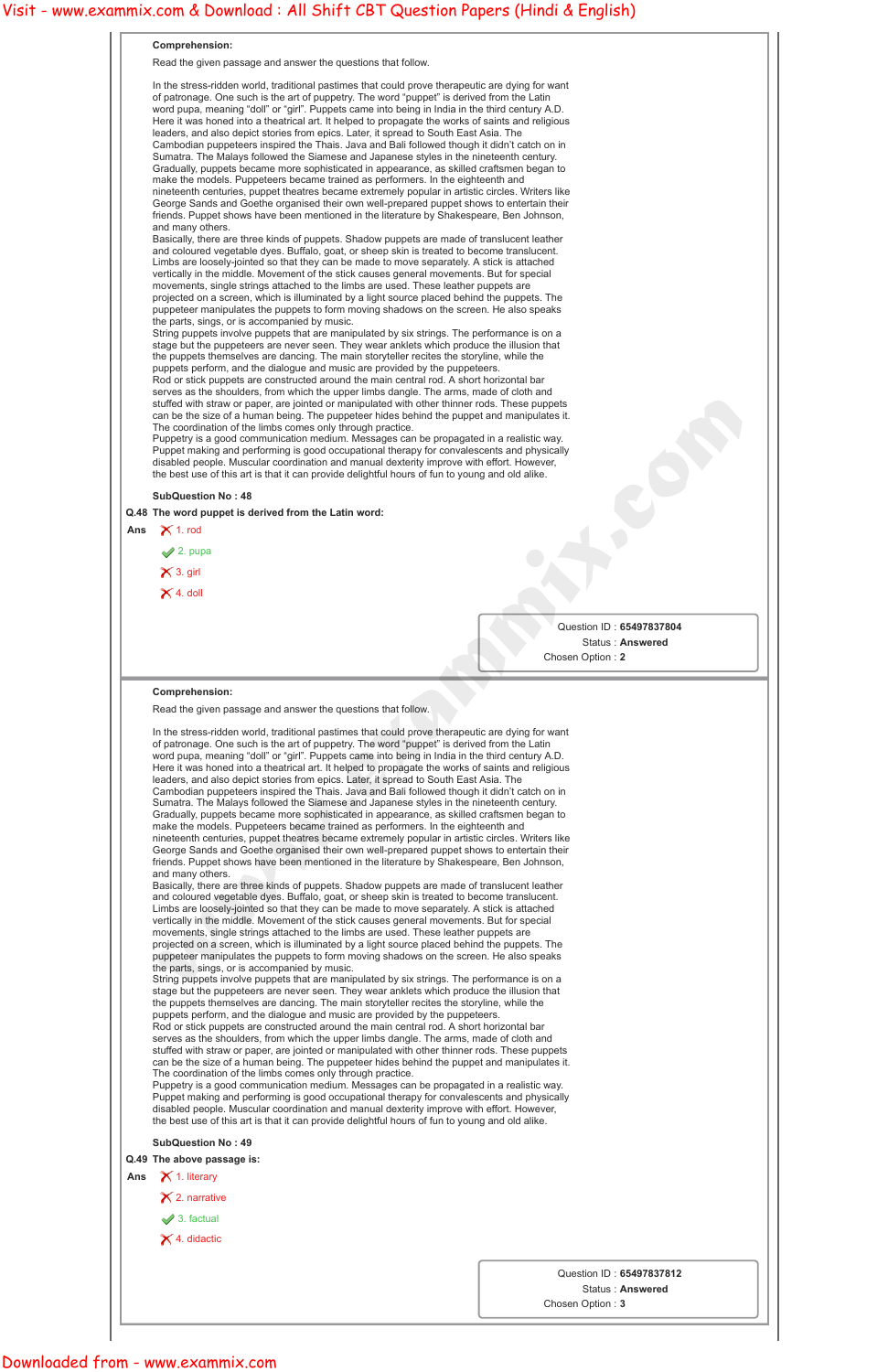In the stress-ridden world, traditional pastimes that could prove therapeutic are dying for want of patronage. One such is the art of puppetry. The word "puppet" is derived from the Latin word pupa, meaning "doll" or "girl". Puppets came into being in India in the third century A.D. Here it was honed into a theatrical art. It helped to propagate the works of saints and religious leaders, and also depict stories from epics. Later, it spread to South East Asia. The Cambodian puppeteers inspired the Thais. Java and Bali followed though it didn't catch on in Sumatra. The Malays followed the Siamese and Japanese styles in the nineteenth century. Gradually, puppets became more sophisticated in appearance, as skilled craftsmen began to make the models. Puppeteers became trained as performers. In the eighteenth and nineteenth centuries, puppet theatres became extremely popular in artistic circles. Writers like George Sands and Goethe organised their own well-prepared puppet shows to entertain their friends. Puppet shows have been mentioned in the literature by Shakespeare, Ben Johnson, and many others. **We the second continuous computation of**  $\Delta$  **Download in the second continuous computation of**  $\Delta$  **Download in the second continuous computation**  $\Delta$  **Download in the second continuous computation**  $\Delta$  **Download in the sec** 

Read the given passage and answer the questions that follow.

Basically, there are three kinds of puppets. Shadow puppets are made of translucent leather and coloured vegetable dyes. Buffalo, goat, or sheep skin is treated to become translucent. Limbs are loosely-jointed so that they can be made to move separately. A stick is attached vertically in the middle. Movement of the stick causes general movements. But for special movements, single strings attached to the limbs are used. These leather puppets are projected on a screen, which is illuminated by a light source placed behind the puppets. The puppeteer manipulates the puppets to form moving shadows on the screen. He also speaks the parts, sings, or is accompanied by music.

String puppets involve puppets that are manipulated by six strings. The performance is on a stage but the puppeteers are never seen. They wear anklets which produce the illusion that the puppets themselves are dancing. The main storyteller recites the storyline, while the puppets perform, and the dialogue and music are provided by the puppeteers. Rod or stick puppets are constructed around the main central rod. A short horizontal bar

serves as the shoulders, from which the upper limbs dangle. The arms, made of cloth and stuffed with straw or paper, are jointed or manipulated with other thinner rods. These puppets can be the size of a human being. The puppeteer hides behind the puppet and manipulates it. The coordination of the limbs comes only through practice.

Puppetry is a good communication medium. Messages can be propagated in a realistic way. Puppet making and performing is good occupational therapy for convalescents and physically disabled people. Muscular coordination and manual dexterity improve with effort. However, the best use of this art is that it can provide delightful hours of fun to young and old alike.

## **SubQuestion No : 50**

**Q.50 A light source is placed behind the shadow puppets so that:**

Ans  $\boldsymbol{\times}$  1. the puppets can illuminate the screen

 $\boldsymbol{\times}$  2. they are clearly visible in bright light

3. moving shadows can be created on the screen

 $\times$  4. the puppeteer is hidden from view

Question ID : **65497837808** Status : **Answered** Chosen Option : **3**

## **Comprehension:**

Read the given passage and answer the questions that follow.

Although pollution of land, sea, and air has been well documented, the latest and the least recognised version is the swelling tide of noise which is engulfing urban as well as rural areas. This has long-term implications on the ecology, health and productivity of a fast developing country like India.

Unlike other pollutants, noise lacks visibility, seldom registering on the consciousness, except as a trifling irritant to be dismissed at will and therefore less likely to be perceived as a threat. Available data indicates that noise does pose a threat to health and is known to have caused a number of complications. Declining productivity among workers in certain industries has been directly correlated with noise levels, particularly those under constant exposure to the menace.

The first-ever survey of the impact of noise on health, conducted by All India Institute of Medical Sciences (AIIMS), has established that noise not only impairs the physical and psychological functioning of the human organism but also causes nausea, vomiting, pain, hypertension and a lot of other complications, including cardio-vascular complaints. A study by Post Graduate School of Basic Medical Sciences, Chennai, confirms such conclusions. In 50 per cent of industries, it was found that workmen exposed to higher intensities of noise in occupational capacities were often irritated, short-tempered, and impatient and more likely to resort to agitation and disrupt production. This was true of units in heavy industrial pockets in and around the four metropolitan centres. Recreational noise, another ugly facet, is becoming more widespread in cities and towns. Loudspeakers are turned at full volume during marriages, festivals, jagrans, musical programmes, particularly at night, without the least consideration for others. Even at 50 dB,

sound can awaken a person from a deep slumber. As experiments have shown, loudspeakers with output from 60 to 80 dB cause the pupils of a slumbering person to dilate, with increasing intake of oxygen, resulting in palpitation. The effect is more pronounced in narrow lanes. TV sets are played at full volume at prime time, invariably disturbing neighbours. Noise making seems to have become the latest status symbol, be it an election campaign or slogan shouting or advertising ownership of a TV set.

**SubQuestion No : 51**

**Q.51 In what way does noise become a status symbol?**

Ans  $\bigtimes$  1. Exposing workmen to high intensity sounds

2. Showing off the loud volume of one's TV

 $\blacktriangleright$  3. Awakening people from deep sleep

 $\times$  4. Conducting late night musical shows

Question ID : **65497837835**

Status : **Answered**

Chosen Option : **3**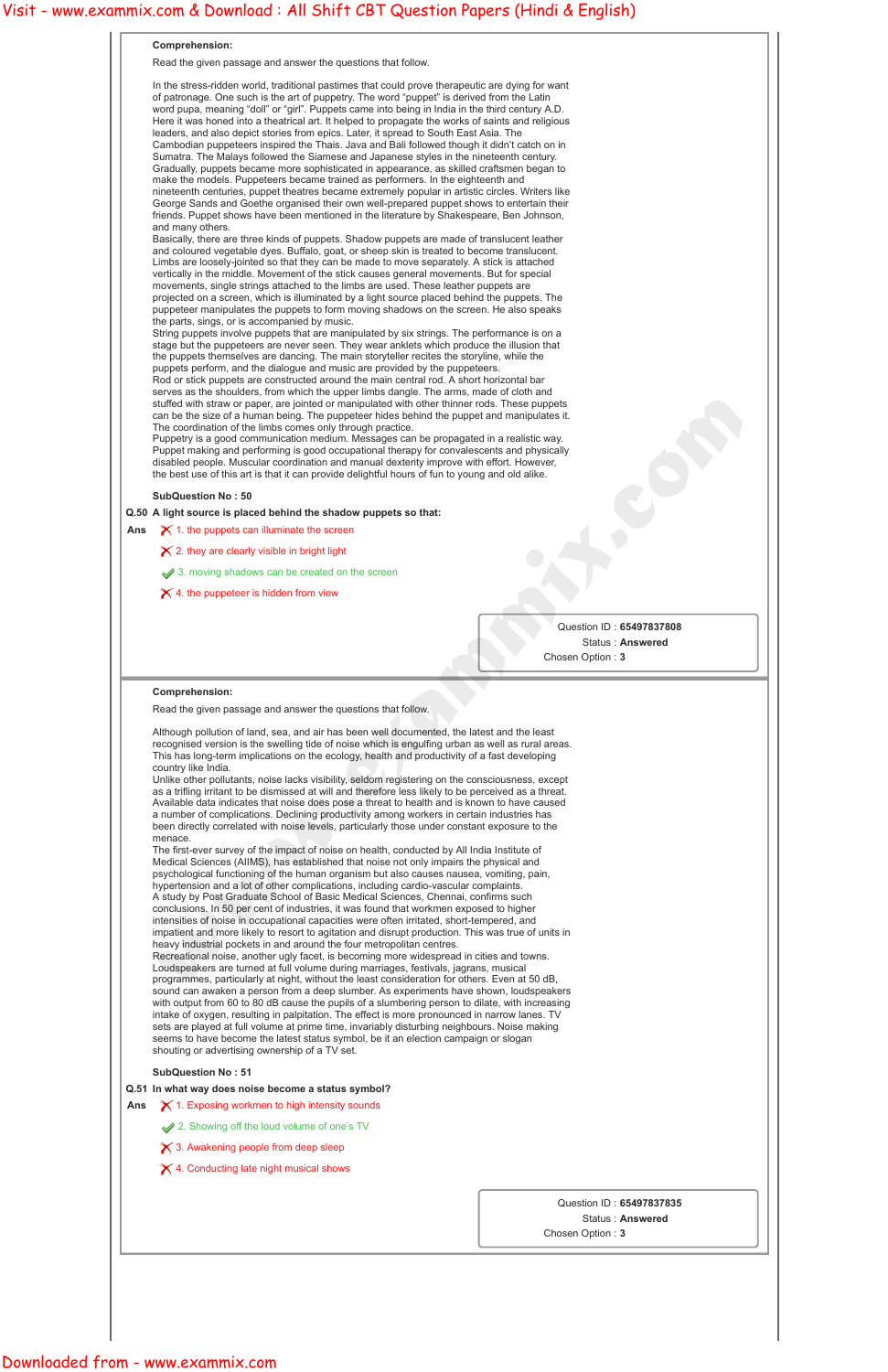Read the given passage and answer the questions that follow.

Although pollution of land, sea, and air has been well documented, the latest and the least recognised version is the swelling tide of noise which is engulfing urban as well as rural areas. This has long-term implications on the ecology, health and productivity of a fast developing country like India.

Unlike other pollutants, noise lacks visibility, seldom registering on the consciousness, except as a trifling irritant to be dismissed at will and therefore less likely to be perceived as a threat. Available data indicates that noise does pose a threat to health and is known to have caused a number of complications. Declining productivity among workers in certain industries has been directly correlated with noise levels, particularly those under constant exposure to the menace.

The first-ever survey of the impact of noise on health, conducted by All India Institute of Medical Sciences (AIIMS), has established that noise not only impairs the physical and psychological functioning of the human organism but also causes nausea, vomiting, pain, hypertension and a lot of other complications, including cardio-vascular complaints. A study by Post Graduate School of Basic Medical Sciences, Chennai, confirms such conclusions. In 50 per cent of industries, it was found that workmen exposed to higher intensities of noise in occupational capacities were often irritated, short-tempered, and impatient and more likely to resort to agitation and disrupt production. This was true of units in heavy industrial pockets in and around the four metropolitan centres.

The first-ever survey of the impact of noise on health, conducted by All India Institute of Medical Sciences (AIIMS), has established that noise not only impairs the physical and psychological functioning of the human organism but also causes nausea, vomiting, pain, hypertension and a lot of other complications, including cardio-vascular complaints. A study by Post Graduate School of Basic Medical Sciences, Chennai, confirms such conclusions. In 50 per cent of industries, it was found that workmen exposed to higher intensities of noise in occupational capacities were often irritated, short-tempered, and impatient and more likely to resort to agitation and disrupt production. This was true of units in heavy industrial pockets in and around the four metropolitan centres. Recreational noise, another ugly facet, is becoming more widespread in cities and towns. Loudspeakers are turned at full volume during marriages, festivals, jagrans, musical programmes, particularly at night, without the least consideration for others. Even at 50 dB, **We define the computation of**  $\Delta$  **Constitute of the computation of the computation of the computation of the computation of the computation of the computation of the computation of the computation of the computation of t** 

Recreational noise, another ugly facet, is becoming more widespread in cities and towns. Loudspeakers are turned at full volume during marriages, festivals, jagrans, musical programmes, particularly at night, without the least consideration for others. Even at 50 dB, sound can awaken a person from a deep slumber. As experiments have shown, loudspeakers with output from 60 to 80 dB cause the pupils of a slumbering person to dilate, with increasing intake of oxygen, resulting in palpitation. The effect is more pronounced in narrow lanes. TV sets are played at full volume at prime time, invariably disturbing neighbours. Noise making seems to have become the latest status symbol, be it an election campaign or slogan shouting or advertising ownership of a TV set.

# **SubQuestion No : 52**

**Q.52 According to a survey conducted by AIIMS, noise does NOT cause:**

- Ans  $\boldsymbol{\times}$  1. heart related complaints
	- 2. eye infections
	- $\boldsymbol{\times}$  3. hypertension
	- $\times$  4. nausea and vomiting

Question ID : **65497837832** Status : **Answered** Chosen Option : **2**

## **Comprehension:**

Read the given passage and answer the questions that follow.

Although pollution of land, sea, and air has been well documented, the latest and the least recognised version is the swelling tide of noise which is engulfing urban as well as rural areas. This has long-term implications on the ecology, health and productivity of a fast developing country like India.

Unlike other pollutants, noise lacks visibility, seldom registering on the consciousness, except as a trifling irritant to be dismissed at will and therefore less likely to be perceived as a threat. Available data indicates that noise does pose a threat to health and is known to have caused a number of complications. Declining productivity among workers in certain industries has been directly correlated with noise levels, particularly those under constant exposure to the menace.

sound can awaken a person from a deep slumber. As experiments have shown, loudspeakers with output from 60 to 80 dB cause the pupils of a slumbering person to dilate, with increasing intake of oxygen, resulting in palpitation. The effect is more pronounced in narrow lanes. TV sets are played at full volume at prime time, invariably disturbing neighbours. Noise making seems to have become the latest status symbol, be it an election campaign or slogan shouting or advertising ownership of a TV set.

**SubQuestion No : 53**

**Q.53 Noise can be differentiated from other pollutants because:**

Ans  $\boldsymbol{\times}$  1. it does not impact the productivity of the workers in industries

 $\vee$  2. it is regarded as a small irritant which may be easily dismissed

 $\boldsymbol{\times}$  3. it is not detrimental to our health in any way

 $\times$  4. it is prevalent only in the urban areas of the country

Question ID : **65497837833**

Status : **Answered**

Chosen Option : **2**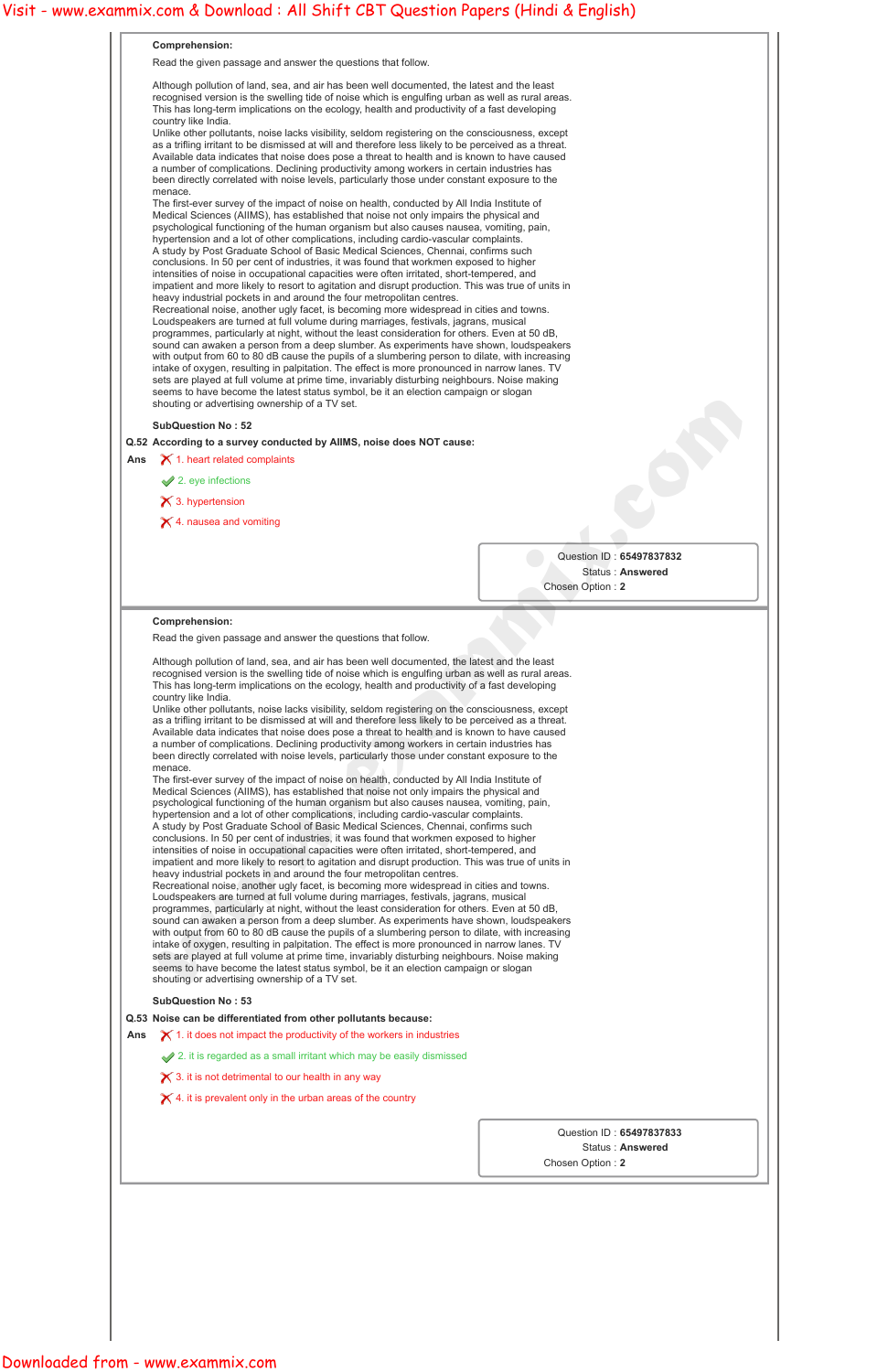Read the given passage and answer the questions that follow.

Although pollution of land, sea, and air has been well documented, the latest and the least recognised version is the swelling tide of noise which is engulfing urban as well as rural areas. This has long-term implications on the ecology, health and productivity of a fast developing country like India.

Unlike other pollutants, noise lacks visibility, seldom registering on the consciousness, except as a trifling irritant to be dismissed at will and therefore less likely to be perceived as a threat. Available data indicates that noise does pose a threat to health and is known to have caused a number of complications. Declining productivity among workers in certain industries has been directly correlated with noise levels, particularly those under constant exposure to the menace.

The first-ever survey of the impact of noise on health, conducted by All India Institute of Medical Sciences (AIIMS), has established that noise not only impairs the physical and psychological functioning of the human organism but also causes nausea, vomiting, pain, hypertension and a lot of other complications, including cardio-vascular complaints. A study by Post Graduate School of Basic Medical Sciences, Chennai, confirms such conclusions. In 50 per cent of industries, it was found that workmen exposed to higher intensities of noise in occupational capacities were often irritated, short-tempered, and impatient and more likely to resort to agitation and disrupt production. This was true of units in heavy industrial pockets in and around the four metropolitan centres.

- Ans  $\bigtimes$  1. discord between agitated workers
	- $\times$  2. running of heavy machinery
	- 3. weddings and festivals

 $\times$  4. shouting of slogans

The first-ever survey of the impact of noise on health, conducted by All India Institute of Medical Sciences (AIIMS), has established that noise not only impairs the physical and psychological functioning of the human organism but also causes nausea, vomiting, pain, hypertension and a lot of other complications, including cardio-vascular complaints. A study by Post Graduate School of Basic Medical Sciences, Chennai, confirms such conclusions. In 50 per cent of industries, it was found that workmen exposed to higher intensities of noise in occupational capacities were often irritated, short-tempered, and impatient and more likely to resort to agitation and disrupt production. This was true of units in heavy industrial pockets in and around the four metropolitan centres. Recreational noise, another ugly facet, is becoming more widespread in cities and towns. Loudspeakers are turned at full volume during marriages, festivals, jagrans, musical **Yesti - www.exammix.com Visit - www.exammix.com Appers (Hindi & English)**<br> **Box 200 and Complete the state of the state of the state of the state of the state of the state of the state of the state of the state of the st** 

Recreational noise, another ugly facet, is becoming more widespread in cities and towns. Loudspeakers are turned at full volume during marriages, festivals, jagrans, musical programmes, particularly at night, without the least consideration for others. Even at 50 dB, sound can awaken a person from a deep slumber. As experiments have shown, loudspeakers with output from 60 to 80 dB cause the pupils of a slumbering person to dilate, with increasing intake of oxygen, resulting in palpitation. The effect is more pronounced in narrow lanes. TV sets are played at full volume at prime time, invariably disturbing neighbours. Noise making seems to have become the latest status symbol, be it an election campaign or slogan shouting or advertising ownership of a TV set.

# **SubQuestion No : 54**

# **Q.54 Recreational noise is created during:**

Question ID : **65497837834** Status : **Answered** Chosen Option : **3**

## **Comprehension:**

Read the given passage and answer the questions that follow.

Although pollution of land, sea, and air has been well documented, the latest and the least recognised version is the swelling tide of noise which is engulfing urban as well as rural areas. This has long-term implications on the ecology, health and productivity of a fast developing country like India.

Unlike other pollutants, noise lacks visibility, seldom registering on the consciousness, except as a trifling irritant to be dismissed at will and therefore less likely to be perceived as a threat. Available data indicates that noise does pose a threat to health and is known to have caused a number of complications. Declining productivity among workers in certain industries has been directly correlated with noise levels, particularly those under constant exposure to the menace.

programmes, particularly at night, without the least consideration for others. Even at 50 dB, sound can awaken a person from a deep slumber. As experiments have shown, loudspeakers with output from 60 to 80 dB cause the pupils of a slumbering person to dilate, with increasing intake of oxygen, resulting in palpitation. The effect is more pronounced in narrow lanes. TV sets are played at full volume at prime time, invariably disturbing neighbours. Noise making seems to have become the latest status symbol, be it an election campaign or slogan shouting or advertising ownership of a TV set.

**SubQuestion No : 55**

# **Q.55 Which of the following statements is FALSE?**

Ans  $\bullet$  1. Loudspeakers with low decibel sound can cause palpitations.

 $\boldsymbol{\times}$  2. Several studies have been conducted on air, water and land pollution.

 $\boldsymbol{\times}$  3. There is a direct correlation between productivity of workers and noise.

 $\times$  4. Noise pollution is not visible to the eyes.

Question ID : **65497837836**

Status : **Not Answered**

Chosen Option : **--**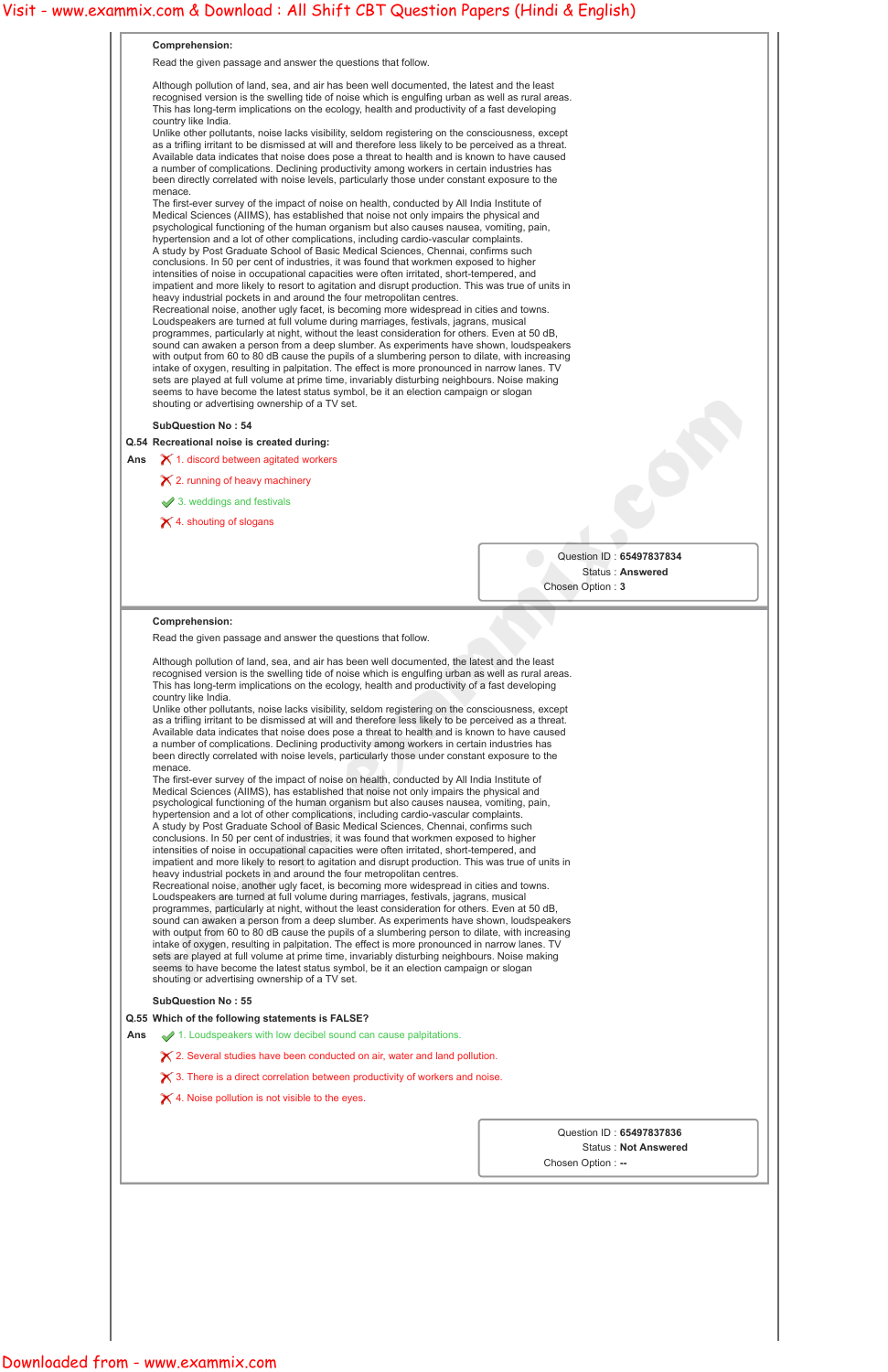|     | Q.56 Select the option that expresses the given sentence in direct speech.                                                                                            |                                                      |
|-----|-----------------------------------------------------------------------------------------------------------------------------------------------------------------------|------------------------------------------------------|
| Ans | The teacher ordered the students to go straight to their classrooms.<br>$\boldsymbol{\times}$ 1. "Go straight to their classrooms," the teacher said to the students. |                                                      |
|     | $\boldsymbol{\times}$ 2. The teacher said to the students, "Please go straight to your classrooms."                                                                   |                                                      |
|     | $\boldsymbol{\times}$ 3. The teacher said, "Students, to go straight to their classrooms."                                                                            |                                                      |
|     | 4. "Go straight to your classrooms," the teacher said to the students.                                                                                                |                                                      |
|     |                                                                                                                                                                       |                                                      |
|     |                                                                                                                                                                       | Question ID: 65497837904<br><b>Status: Answered</b>  |
|     |                                                                                                                                                                       | Chosen Option: 4                                     |
|     |                                                                                                                                                                       |                                                      |
|     | Q.57 The following sentence has been split into four segments. Identify the segment that<br>contains a grammatical error.                                             |                                                      |
|     | If you have / remained calm / you could have / saved the situation.                                                                                                   |                                                      |
| Ans | $\boldsymbol{\times}$ 1. saved the situation                                                                                                                          |                                                      |
|     | $\times$ 2. you could have                                                                                                                                            |                                                      |
|     | $\times$ 3. remained calm                                                                                                                                             |                                                      |
|     | 4. If you have                                                                                                                                                        |                                                      |
|     |                                                                                                                                                                       | Question ID: 65497837844                             |
|     |                                                                                                                                                                       | <b>Status: Answered</b><br>Chosen Option: 4          |
|     |                                                                                                                                                                       |                                                      |
|     | Q.58 Select the option that expresses the given sentence in active voice.                                                                                             |                                                      |
|     | Elaborate plans are being made for Aarushi's destination wedding.                                                                                                     |                                                      |
| Ans | 1. They are making elaborate plans for Aarushi's destination wedding.                                                                                                 |                                                      |
|     | $\boldsymbol{\times}$ 2. They have made elaborate plans for Aarushi's destination wedding.                                                                            |                                                      |
|     | $\boldsymbol{\times}$ 3. They have been making elaborate plans for Aarushi's destination wedding.                                                                     |                                                      |
|     |                                                                                                                                                                       |                                                      |
|     | $\boldsymbol{\times}$ 4. They made elaborate plans for Aarushi's destination wedding.                                                                                 |                                                      |
|     |                                                                                                                                                                       |                                                      |
|     |                                                                                                                                                                       | <b>Status: Answered</b>                              |
|     |                                                                                                                                                                       | Chosen Option: 1                                     |
|     | Q.59 Select the option that expresses the given sentence in active voice.                                                                                             |                                                      |
|     | May you be blessed with health and happiness!                                                                                                                         |                                                      |
| Ans | X 1. May health and happiness be blessed by you!                                                                                                                      |                                                      |
|     | 2. May God bless you with health and happiness!                                                                                                                       |                                                      |
|     | X 3. May health and happiness bless you!                                                                                                                              |                                                      |
|     | $\times$ 4. You may bless with health and happiness.                                                                                                                  |                                                      |
|     |                                                                                                                                                                       |                                                      |
|     |                                                                                                                                                                       | <b>Status: Answered</b>                              |
|     |                                                                                                                                                                       |                                                      |
|     |                                                                                                                                                                       | Chosen Option: 4                                     |
|     | Q.60 Select the most appropriate synonym of the given word.                                                                                                           |                                                      |
|     | <b>Judicious</b>                                                                                                                                                      |                                                      |
| Ans | $\times$ 1. Beautiful                                                                                                                                                 |                                                      |
|     | $\times$ 2. Graceful<br>3. Thoughtful                                                                                                                                 | Question ID: 65497837890<br>Question ID: 65497837898 |

Question ID : **65497837952**

Status : **Answered**

Chosen Option : **3**

**Q.61 Select the option that expresses the given sentence in reported speech.**

**She said, "I wish I could fly like a butterfly!"**

Ans  $\boldsymbol{\times}$  1. She exclaimed that could she fly like a butterfly.

2. She wished that she could fly like a butterfly.

 $\boldsymbol{\times}$  3. She exclaimed that she would fly like a butterfly.

 $\boldsymbol{\times}$  4. She wished that I could fly like a butterfly.

Question ID : **65497837918**

Status : **Answered**

Chosen Option : **2**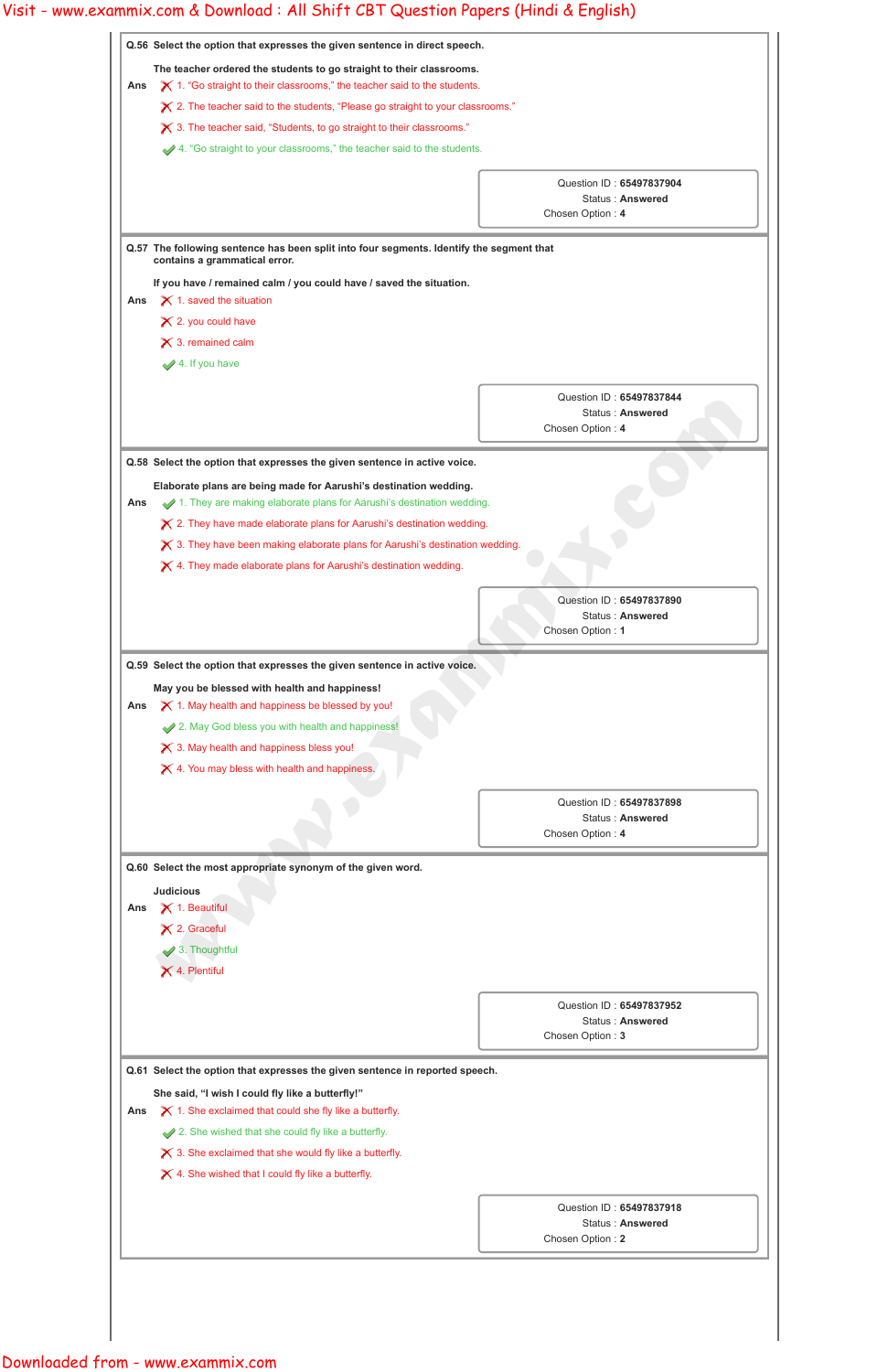|     | Q.62 Select the option that will improve the underlined part of the given sentence. In case<br>no improvement is needed, select 'No improvement required'.                                                                                                                                                                                                                                                                                                                                                                                                                               |                                                                         |
|-----|------------------------------------------------------------------------------------------------------------------------------------------------------------------------------------------------------------------------------------------------------------------------------------------------------------------------------------------------------------------------------------------------------------------------------------------------------------------------------------------------------------------------------------------------------------------------------------------|-------------------------------------------------------------------------|
| Ans | Not only the workmen but also the supervisor was suspended for negligence.<br>1. No improvement required<br>$\times$ 2. have been suspended<br>$\times$ 3. were suspended<br>$\times$ 4. was suspend                                                                                                                                                                                                                                                                                                                                                                                     |                                                                         |
|     |                                                                                                                                                                                                                                                                                                                                                                                                                                                                                                                                                                                          | Question ID: 65497837867<br><b>Status: Answered</b><br>Chosen Option: 1 |
|     | Q.63 Select the option that expresses the given sentence in reported speech.                                                                                                                                                                                                                                                                                                                                                                                                                                                                                                             |                                                                         |
| Ans | She said, "It is my birthday next week."<br>$\boldsymbol{\times}$ 1. She said that my birthday was next week.<br>$\boldsymbol{\times}$ 2. She said that next week was her birthday.<br>3. She said that it was her birthday the following week.<br>$\times$ 4. She said that it is my birthday the following week.                                                                                                                                                                                                                                                                       |                                                                         |
|     |                                                                                                                                                                                                                                                                                                                                                                                                                                                                                                                                                                                          | Question ID: 65497837899<br><b>Status: Answered</b><br>Chosen Option: 4 |
|     | Q.64 Select the option that expresses the given sentence in direct speech.<br>The commander ordered the soldiers to march ahead and not to think of their enemy's<br>large numbers.                                                                                                                                                                                                                                                                                                                                                                                                      |                                                                         |
| Ans | $\boldsymbol{\times}$ 1. The commander said to the soldiers, "Please march ahead. Do not think of your<br>enemy's large numbers."<br>2. The commander said to the soldiers, "March ahead. Do not think of your enemy's<br>large numbers."<br>$\boldsymbol{\times}$ 3. The commander said to the soldiers, "March ahead. Do not think of their enemy's<br>large numbers."<br>$\boldsymbol{\times}$ 4. The commander said to the soldiers, "March ahead and not think of their enemy's<br>large numbers."                                                                                  |                                                                         |
|     |                                                                                                                                                                                                                                                                                                                                                                                                                                                                                                                                                                                          | Question ID: 65497837925<br>Status: Answered<br>Chosen Option: 2        |
| Ans | Q.65 Sentences of a paragraph are given below in jumbled order. Arrange the sentences in<br>the correct order to form a meaningful and coherent paragraph.<br>A. His role also includes the smooth flow of goods from farms and factories to the<br>consumer.<br>B. As the final link between the producer and the consumer, he plays a key role in the<br>economy.<br>C. It is he who promotes or impedes the sale of products.<br>D. The retailer determines the final cost of a product.<br>$\times$ 1. BACD<br>$\times$ 2. CABD<br>$\blacktriangleright$ 3. DCBA<br>$\times$ 4. ABCD |                                                                         |

- **Walking zones have been demarcated using paints and cones by the municipal corporation.**
- Ans  $\bigtimes$  1. Walking zones are demarcating the municipal corporation using paints and cones.
	- 2. The municipal corporation has demarcated walking zones using paints and cones.
	- $\boldsymbol{\times}$  3. The municipal corporation will demarcate walking zones using paints and cones.
	- $\boldsymbol{\times}$  4. The municipal corporation is demarcating walking zones using paints and cones.

Question ID : **65497837881**

Status : **Answered**

Chosen Option : **2**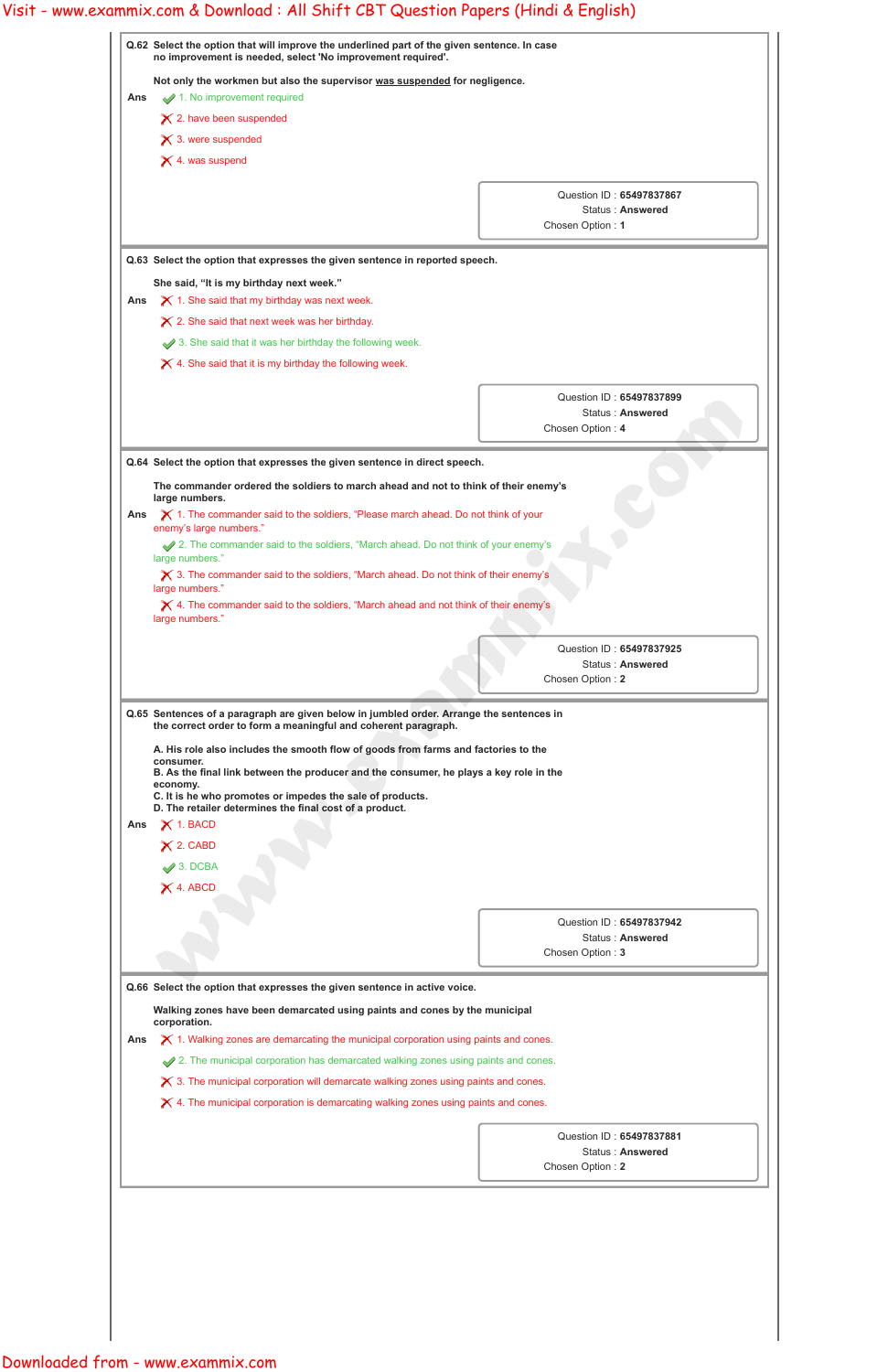|     | Q.67 The following sentence has been split into four segments. Identify the segment that<br>contains a grammatical error.                                                                                                                                                                                                                                                                                                  |                                                                              |
|-----|----------------------------------------------------------------------------------------------------------------------------------------------------------------------------------------------------------------------------------------------------------------------------------------------------------------------------------------------------------------------------------------------------------------------------|------------------------------------------------------------------------------|
| Ans | The more harder / you work, / the better / it will be.<br>1. The more harder<br>$\times$ 2. you work<br>$\times$ 3. it will be<br>$\times$ 4. the better                                                                                                                                                                                                                                                                   |                                                                              |
|     |                                                                                                                                                                                                                                                                                                                                                                                                                            | Question ID: 65497837839<br><b>Status: Answered</b><br>Chosen Option: 1      |
|     | Q.68 Select the option that expresses the given sentence in direct speech.                                                                                                                                                                                                                                                                                                                                                 |                                                                              |
| Ans | My sister suggested that we go for a walk in the fresh air.<br>X 1. My sister said, "We shall go for a walk in the fresh air."<br>$\times$ 2. My sister said, "Let me go for a walk in the fresh air."<br>$\boldsymbol{\times}$ 3. My sister said, "Go for a walk in the fresh air."<br>4. My sister said, "Let us go for a walk in the fresh air."                                                                        |                                                                              |
|     |                                                                                                                                                                                                                                                                                                                                                                                                                            | Question ID: 65497837913<br><b>Status: Answered</b><br>Chosen Option: 4      |
|     | Q.69 Select the option that expresses the given sentence in direct speech.                                                                                                                                                                                                                                                                                                                                                 |                                                                              |
| Ans | The students asked how they would benefit from online classes.<br>1. The students said, "How will we benefit from online classes?"<br>$\boldsymbol{\times}$ 2. The students said, "How will they be benefited from online classes?"<br>$\boldsymbol{\times}$ 3. The students said, "How they will benefit from online classes?"<br>$\boldsymbol{\times}$ 4. The students said, "How we would benefit from online classes?" |                                                                              |
|     |                                                                                                                                                                                                                                                                                                                                                                                                                            | Question ID: 65497837910<br><b>Status: Answered</b><br>Chosen Option: 3      |
|     | Q.70 Select the option that will improve the underlined part of the given sentence. In case<br>no improvement is needed, select 'No improvement required'.                                                                                                                                                                                                                                                                 |                                                                              |
| Ans | Do I need finish this work today itself?<br>$\times$ 1. Must I to<br>$2.$ Need I<br>$\times$ 3. No improvement required<br>X 4. Do I must                                                                                                                                                                                                                                                                                  |                                                                              |
|     |                                                                                                                                                                                                                                                                                                                                                                                                                            | Question ID: 65497837858<br><b>Status: Not Answered</b><br>Chosen Option: -- |
|     | Q.71 Select the most appropriate meaning of the given idiom.                                                                                                                                                                                                                                                                                                                                                               |                                                                              |
| Ans | A square deal<br>1. A fair and honest deal<br>$\times$ 2. An advantageous deal                                                                                                                                                                                                                                                                                                                                             |                                                                              |
|     | $\times$ 3. An unfruitful plan<br>$\times$ 4. A false claim                                                                                                                                                                                                                                                                                                                                                                |                                                                              |
|     |                                                                                                                                                                                                                                                                                                                                                                                                                            |                                                                              |

|     |                                                                                                                           | Question ID: 65497837959<br><b>Status: Not Answered</b><br>Chosen Option: -- |
|-----|---------------------------------------------------------------------------------------------------------------------------|------------------------------------------------------------------------------|
|     | Q.72 The following sentence has been split into four segments. Identify the segment that<br>contains a grammatical error. |                                                                              |
|     | I will spend / my rest of remaining / life in my / native village.                                                        |                                                                              |
| Ans | $\blacktriangleright$ 1. my rest of remaining                                                                             |                                                                              |
|     | $\times$ 2. life in my                                                                                                    |                                                                              |
|     | $\times$ 3. native village                                                                                                |                                                                              |
|     | $\times$ 4. I will spend                                                                                                  |                                                                              |
|     |                                                                                                                           | Question ID: 65497837854                                                     |
|     |                                                                                                                           | Status: Answered                                                             |
|     |                                                                                                                           | Chosen Option: 1                                                             |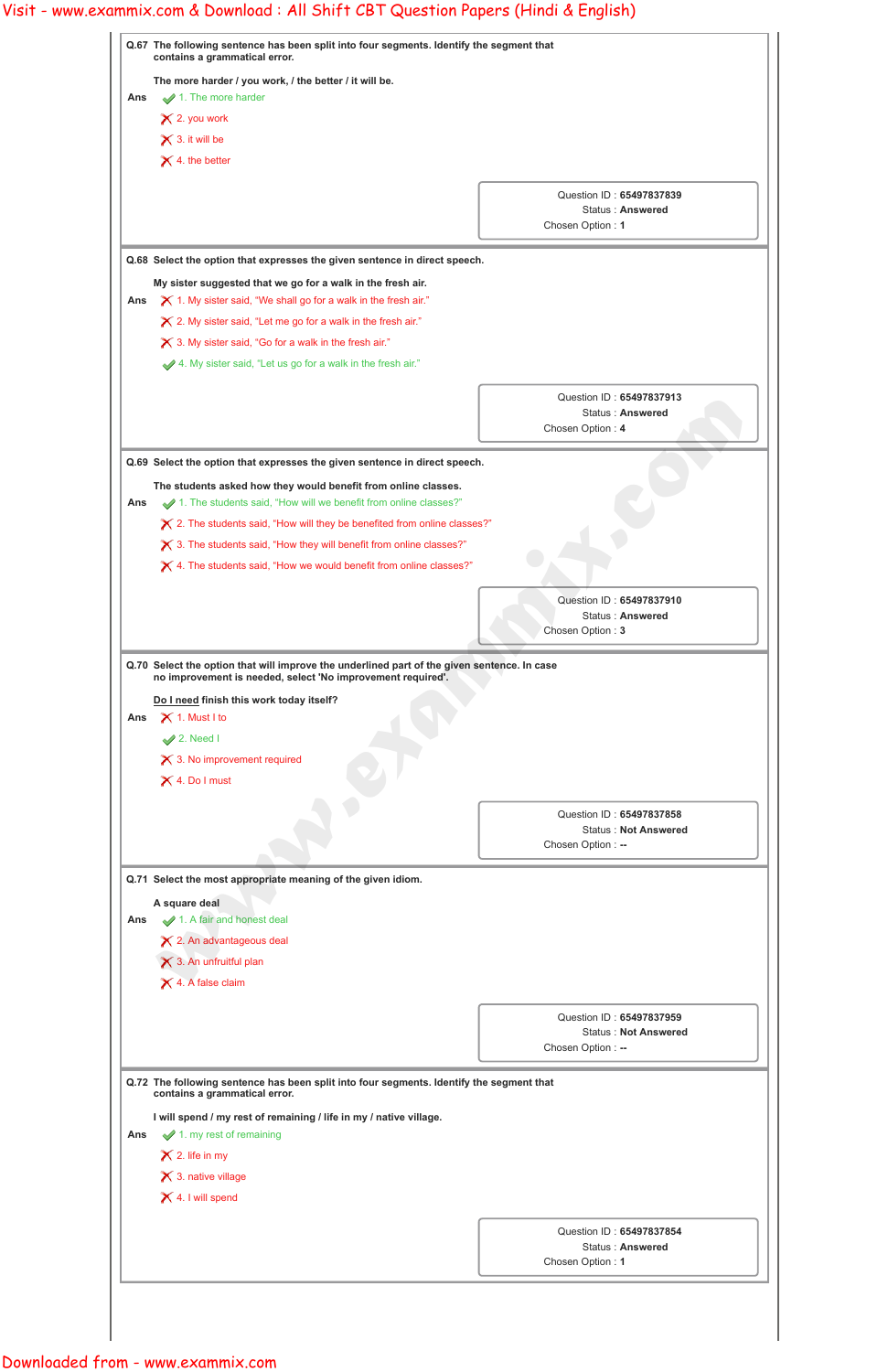|     | Q.73 Select the most appropriate meaning of the given idiom.                                                                                                                                                              |                                                                                          |
|-----|---------------------------------------------------------------------------------------------------------------------------------------------------------------------------------------------------------------------------|------------------------------------------------------------------------------------------|
|     | To have an axe to grind                                                                                                                                                                                                   |                                                                                          |
| Ans | 1. To have a selfish motive in doing something                                                                                                                                                                            |                                                                                          |
|     | $\boldsymbol{\times}$ 2. To have an indomitable task to accomplish                                                                                                                                                        |                                                                                          |
|     | $\boldsymbol{\times}$ 3. To have adequate means of subsistence                                                                                                                                                            |                                                                                          |
|     | $\times$ 4. To have access to top levels of authority                                                                                                                                                                     |                                                                                          |
|     |                                                                                                                                                                                                                           |                                                                                          |
|     |                                                                                                                                                                                                                           | Question ID: 65497837965<br><b>Status: Answered</b>                                      |
|     |                                                                                                                                                                                                                           | Chosen Option: 1                                                                         |
|     | Q.74 Select the option that will improve the underlined part of the given sentence. In case                                                                                                                               |                                                                                          |
|     | no improvement is needed, select 'No improvement required'.                                                                                                                                                               |                                                                                          |
|     | It is I who am responsible for the success of the organisation.<br>$\blacktriangleright$ 1. No improvement required                                                                                                       |                                                                                          |
| Ans |                                                                                                                                                                                                                           |                                                                                          |
|     | $\times$ 2. It is me who am                                                                                                                                                                                               |                                                                                          |
|     | $\times$ 3. It is I which is                                                                                                                                                                                              |                                                                                          |
|     | $\times$ 4. It is me that is                                                                                                                                                                                              |                                                                                          |
|     |                                                                                                                                                                                                                           | Question ID: 65497837865                                                                 |
|     |                                                                                                                                                                                                                           | <b>Status: Answered</b>                                                                  |
|     |                                                                                                                                                                                                                           | Chosen Option: 1                                                                         |
|     | the correct order to form a meaningful and coherent paragraph.<br>A. He stamped them mechanically and returned them to us.<br>B. They had information that large sums of money were being smuggled out of the<br>country. | Q.75 Sentences of a paragraph are given below in jumbled order. Arrange the sentences in |
| Ans | C. No sooner had he left than the custom officers entered.<br>D. An official entered our train compartment and asked for passports.<br>$\times$ 1. CBDA<br>$\times$ 2. DCBA<br>$\times$ 3. ACBD<br>4. DACB                |                                                                                          |
|     |                                                                                                                                                                                                                           |                                                                                          |
|     |                                                                                                                                                                                                                           | Question ID: 65497837935<br><b>Status: Answered</b>                                      |
|     |                                                                                                                                                                                                                           | Chosen Option: 4                                                                         |
|     | Q.76 Select the option that will improve the underlined part of the given sentence. In case<br>no improvement is needed, select 'No improvement required'.                                                                |                                                                                          |
|     | The show flopped miserably to the utter disappointment of everybody.                                                                                                                                                      |                                                                                          |
| Ans | $\boldsymbol{\times}$ 1. by the utterly                                                                                                                                                                                   |                                                                                          |
|     | $\times$ 2. for the utter                                                                                                                                                                                                 |                                                                                          |
|     | 3. No improvement required                                                                                                                                                                                                |                                                                                          |
|     | $\times$ 4. at an utter                                                                                                                                                                                                   |                                                                                          |
|     |                                                                                                                                                                                                                           |                                                                                          |
|     |                                                                                                                                                                                                                           | Question ID: 65497837871                                                                 |
|     |                                                                                                                                                                                                                           | <b>Status: Not Answered</b><br>Chosen Option : --                                        |

|  |  | 2. is broadcast |  |
|--|--|-----------------|--|
|  |  |                 |  |

 $\times$  3. are broadcasted

4. No improvement required

Question ID : **65497837872**

Status : **Answered**

Chosen Option : **2**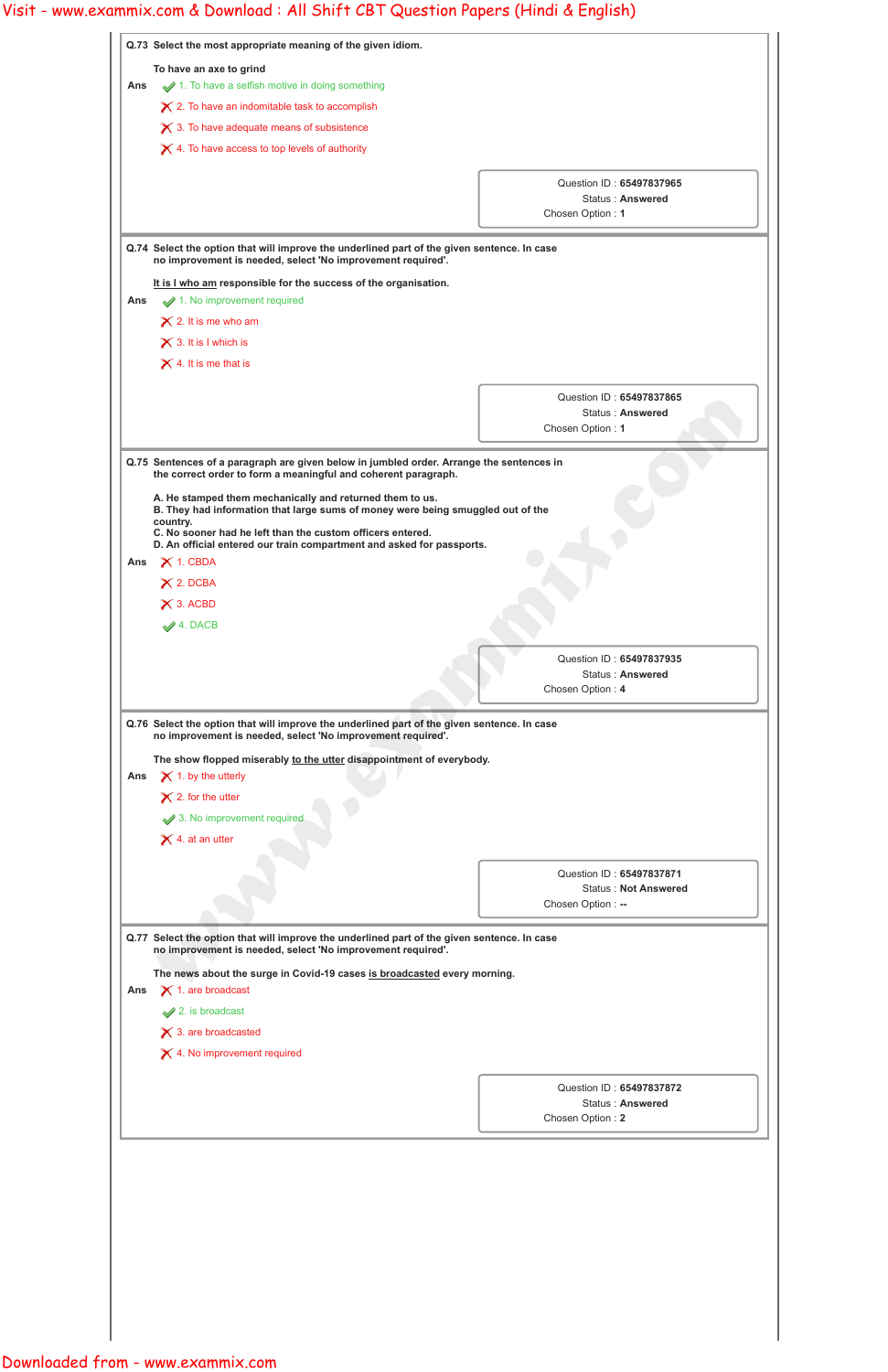|     | Q.78 Select the option that expresses the given sentence in passive voice.                                                                                                      |                                                                         |
|-----|---------------------------------------------------------------------------------------------------------------------------------------------------------------------------------|-------------------------------------------------------------------------|
|     | The commanding officer ordered the troops to march ahead.                                                                                                                       |                                                                         |
| Ans | $\boldsymbol{\times}$ 1. The troops have been ordered to march ahead by the commanding officer.                                                                                 |                                                                         |
|     | 2. The troops were ordered to march ahead by the commanding officer.<br>$\boldsymbol{\times}$ 3. The troops were being ordered to march ahead by the commanding officer.        |                                                                         |
|     | $\boldsymbol{\times}$ 4. The troops are ordered to march ahead by the commanding officer.                                                                                       |                                                                         |
|     |                                                                                                                                                                                 |                                                                         |
|     |                                                                                                                                                                                 | Question ID: 65497837879                                                |
|     |                                                                                                                                                                                 | <b>Status: Answered</b><br>Chosen Option: 2                             |
|     |                                                                                                                                                                                 |                                                                         |
|     | Q.79 Select the most appropriate meaning of the given idiom.                                                                                                                    |                                                                         |
|     | To meet one's Waterloo                                                                                                                                                          |                                                                         |
| Ans | $\boldsymbol{\times}$ 1. To make a foolish choice                                                                                                                               |                                                                         |
|     | 2. To experience defeat                                                                                                                                                         |                                                                         |
|     | $\times$ 3. To meet a friend                                                                                                                                                    |                                                                         |
|     | $\times$ 4. To win a match                                                                                                                                                      |                                                                         |
|     |                                                                                                                                                                                 | Question ID: 65497837958                                                |
|     |                                                                                                                                                                                 | <b>Status: Answered</b>                                                 |
|     |                                                                                                                                                                                 | Chosen Option: 2                                                        |
|     | Q.80 Sentences of a paragraph are given below in jumbled order. Arrange the sentences in                                                                                        |                                                                         |
|     | the correct order to form a meaningful and coherent paragraph.                                                                                                                  |                                                                         |
|     | A. My father is the only breadwinner in the family.<br>B. My mother happily lends a helping hand in his hard work.                                                              |                                                                         |
|     | C. I belong to a family where it is difficult to make both ends meet.<br>D. He earns a rather meagre amount, working as a mason.                                                |                                                                         |
| Ans | $\blacktriangleright$ 1. CADB                                                                                                                                                   |                                                                         |
|     | $\times$ 2. ACBD                                                                                                                                                                |                                                                         |
|     | $\times$ 3. ABCD                                                                                                                                                                |                                                                         |
|     | X 4. CBDA                                                                                                                                                                       |                                                                         |
|     |                                                                                                                                                                                 |                                                                         |
|     |                                                                                                                                                                                 | Question ID: 65497837931<br><b>Status: Answered</b>                     |
|     |                                                                                                                                                                                 | Chosen Option: 1                                                        |
| Ans | Q.81 Select the option that can be used as a one-word substitute for the given group of<br>words.<br>An entertainer who performs difficult physical feats<br>$\times$ 1. Archer |                                                                         |
|     | 2. Acrobat<br>$\times$ 3. Artist<br>X 4. Artisan<br>Q.82 Select the most appropriate meaning of the given idiom.                                                                | Question ID: 65497837966<br><b>Status: Answered</b><br>Chosen Option: 2 |
|     | To hit below the belt                                                                                                                                                           |                                                                         |
| Ans | $\mathsf{X}$ 1. To attack after warning                                                                                                                                         |                                                                         |
|     | $\times$ 2. To hit someone boldly                                                                                                                                               |                                                                         |
|     | $\times$ 3. To hit off the mark                                                                                                                                                 |                                                                         |
|     | 4. To attack in an unfair manner                                                                                                                                                |                                                                         |
|     |                                                                                                                                                                                 |                                                                         |
|     |                                                                                                                                                                                 | <b>Status: Answered</b>                                                 |
|     |                                                                                                                                                                                 | Chosen Option: 4                                                        |
|     | Q.83 Select the option that will improve the underlined part of the given sentence. In case                                                                                     |                                                                         |
|     | no improvement is needed, select 'No improvement required'.                                                                                                                     |                                                                         |
|     | It is time for the factory to being closed.                                                                                                                                     |                                                                         |
|     | $\times$ 1. should be closed                                                                                                                                                    |                                                                         |
|     | $\times$ 2. No improvement required                                                                                                                                             | Question ID: 65497837960                                                |
|     | $\blacktriangleright$ 3. to be closed<br>$\times$ 4. for closing                                                                                                                |                                                                         |
|     |                                                                                                                                                                                 |                                                                         |
| Ans |                                                                                                                                                                                 | Question ID: 65497837860                                                |
|     |                                                                                                                                                                                 | Status: Answered<br>Chosen Option: 3                                    |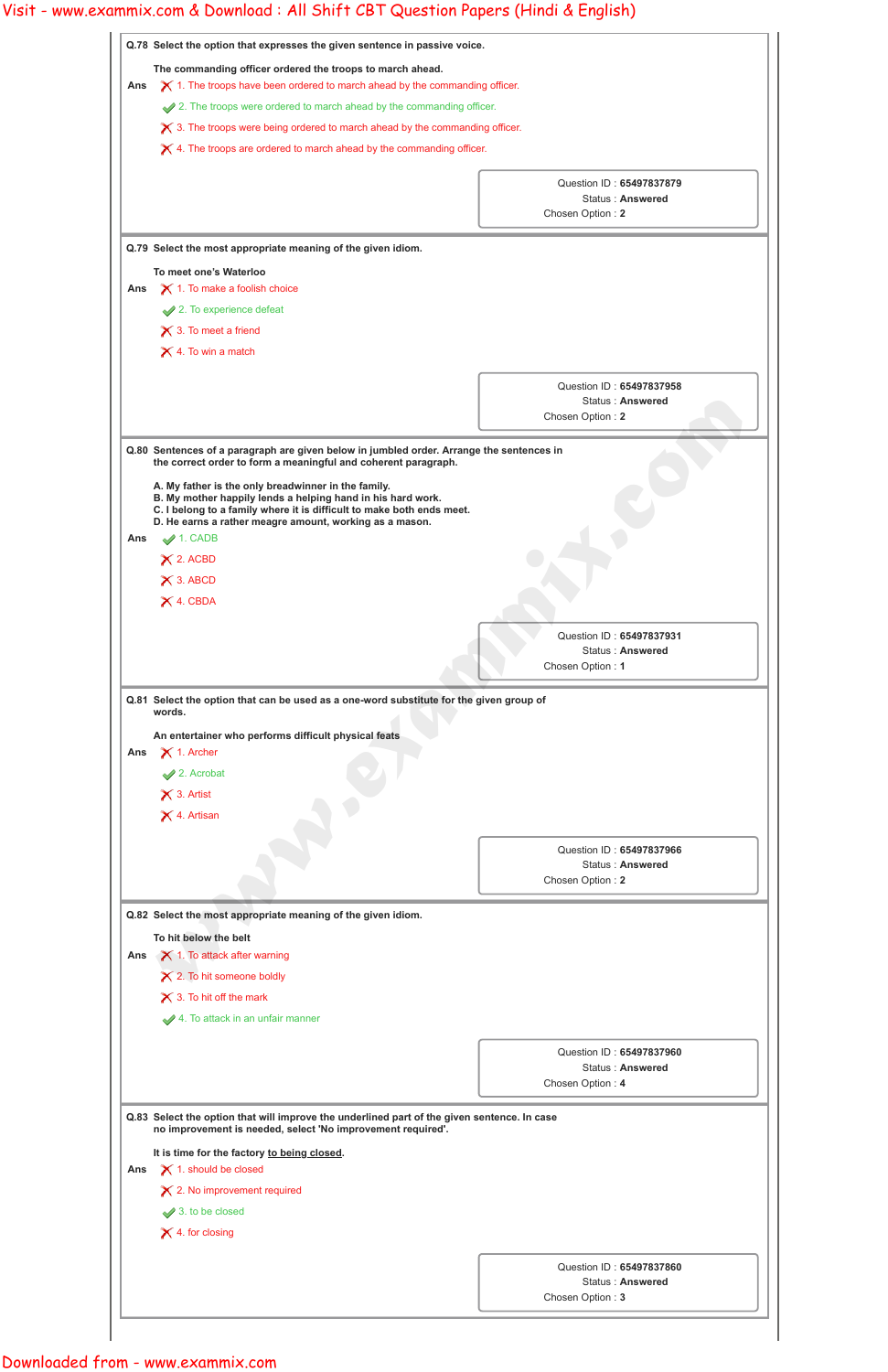|     | Q.84 Select the option that will improve the underlined part of the given sentence. In case<br>no improvement is needed, select 'No improvement required'.                                                                                 |                                              |
|-----|--------------------------------------------------------------------------------------------------------------------------------------------------------------------------------------------------------------------------------------------|----------------------------------------------|
|     | The manager assured the employees that none of them will be dismiss.                                                                                                                                                                       |                                              |
| Ans | 1. would be dismissed                                                                                                                                                                                                                      |                                              |
|     | $\times$ 2. is being dismiss                                                                                                                                                                                                               |                                              |
|     | $\times$ 3. No improvement required                                                                                                                                                                                                        |                                              |
|     | $\times$ 4. would have been dismissed                                                                                                                                                                                                      |                                              |
|     |                                                                                                                                                                                                                                            | Question ID: 65497837859                     |
|     |                                                                                                                                                                                                                                            | <b>Status: Answered</b>                      |
|     |                                                                                                                                                                                                                                            | Chosen Option: 1                             |
|     | Q.85 Sentences of a paragraph are given below in jumbled order. Arrange the sentences in                                                                                                                                                   |                                              |
|     | the correct order to form a meaningful and coherent paragraph.                                                                                                                                                                             |                                              |
|     | A. Arrogance inflames prejudice and hatred, but humble speech soothes.<br>B. Humility is the quality of being courteously respectful of others.                                                                                            |                                              |
|     | C. It is the opposite of arrogance, aggressiveness and vanity.                                                                                                                                                                             |                                              |
| Ans | D. Thus, a humble demeanour is what is required to live in peace.<br>$\boldsymbol{\times}$ 1. CADB                                                                                                                                         |                                              |
|     | $\times$ 2. DACB                                                                                                                                                                                                                           |                                              |
|     | $\times$ 3. ACBD                                                                                                                                                                                                                           |                                              |
|     |                                                                                                                                                                                                                                            |                                              |
|     | 4. BCAD                                                                                                                                                                                                                                    |                                              |
|     |                                                                                                                                                                                                                                            | Question ID: 65497837938                     |
|     |                                                                                                                                                                                                                                            | <b>Status: Answered</b>                      |
|     |                                                                                                                                                                                                                                            | Chosen Option: 4                             |
|     |                                                                                                                                                                                                                                            |                                              |
|     | Q.86 Select the option that expresses the given sentence in direct speech.                                                                                                                                                                 |                                              |
| Ans | Father told the children that there was some good news for them that day.<br>1. Father said to the children, "There is some good news for you today."                                                                                      |                                              |
|     |                                                                                                                                                                                                                                            |                                              |
|     | $\boldsymbol{\times}$ 2. Father said to the children, "There was some good news for you today."                                                                                                                                            |                                              |
|     | $\bigtimes$ 3. Father said to the children, "There had been some good news for them that day."                                                                                                                                             |                                              |
|     | $\boldsymbol{\times}$ 4. Father said to the children, "There was some good news for them that day."                                                                                                                                        |                                              |
|     |                                                                                                                                                                                                                                            | Question ID: 65497837921                     |
|     |                                                                                                                                                                                                                                            | <b>Status: Answered</b>                      |
|     |                                                                                                                                                                                                                                            | Chosen Option: 1                             |
| Ans | no improvement is needed, select 'No improvement required'.<br>Is this the same book like our teacher recommended?<br>$\times$ 1. No improvement required<br>$\times$ 2. same book who<br>$\times$ 3. similar book that<br>4. same book as |                                              |
|     |                                                                                                                                                                                                                                            |                                              |
|     |                                                                                                                                                                                                                                            | Question ID: 65497837866                     |
|     |                                                                                                                                                                                                                                            | <b>Status: Answered</b>                      |
|     |                                                                                                                                                                                                                                            | Chosen Option: 4                             |
|     | Q.88 Select the option that can be used as a one-word substitute for the given group of                                                                                                                                                    |                                              |
|     | words.                                                                                                                                                                                                                                     |                                              |
|     | Strong dislike between two persons                                                                                                                                                                                                         |                                              |
| Ans | 1. Antipathy                                                                                                                                                                                                                               |                                              |
|     | $\times$ 2. Rivalry                                                                                                                                                                                                                        |                                              |
|     |                                                                                                                                                                                                                                            |                                              |
|     | $\times$ 3. Tolerance                                                                                                                                                                                                                      |                                              |
|     | X 4. Adoration                                                                                                                                                                                                                             |                                              |
|     |                                                                                                                                                                                                                                            |                                              |
|     |                                                                                                                                                                                                                                            | Question ID: 65497837969<br>Status: Answered |
|     |                                                                                                                                                                                                                                            | Chosen Option: 1                             |
|     |                                                                                                                                                                                                                                            |                                              |
|     | Q.89 Select the option that expresses the given sentence in reported speech.                                                                                                                                                               |                                              |
|     | The investigator asked me, "Did you see or hear anything in the dead of night?"                                                                                                                                                            |                                              |
| Ans | $\boldsymbol{\times}$ 1. The investigator asked me if I saw or heard anything in the dead of night.                                                                                                                                        |                                              |
|     | $\boldsymbol{\times}$ 2. The investigator asked me if I see or hear anything in the dead of night.                                                                                                                                         |                                              |
|     | 3. The investigator asked me if I had seen or heard anything in the dead of night.                                                                                                                                                         |                                              |
|     | $\blacktriangleright$ 4. The investigator asked me that if I had seen or heard anything in the dead of night.                                                                                                                              |                                              |
|     |                                                                                                                                                                                                                                            |                                              |
|     |                                                                                                                                                                                                                                            | Question ID: 65497837916                     |
|     |                                                                                                                                                                                                                                            | <b>Status: Answered</b><br>Chosen Option: 1  |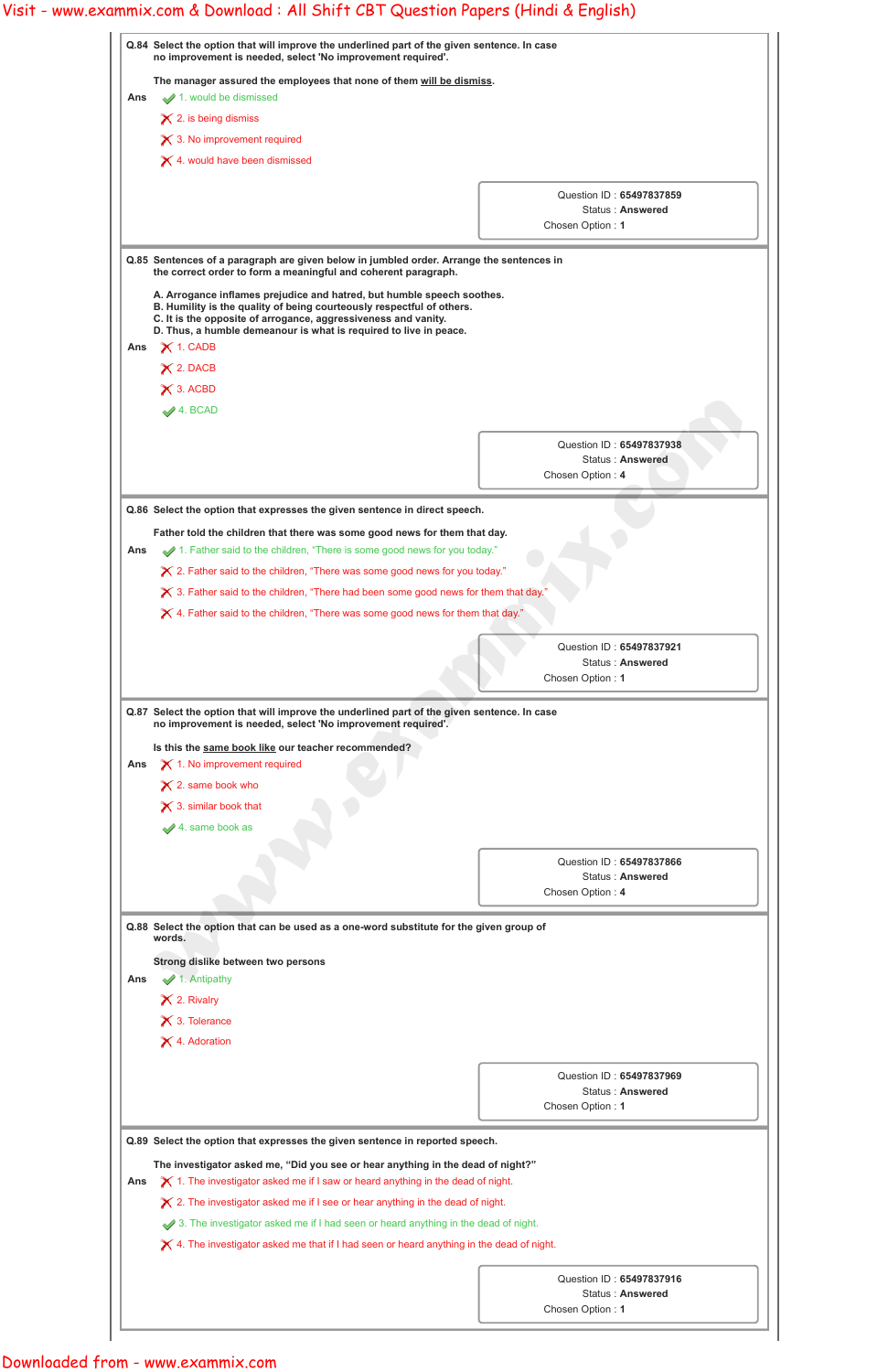| Ans |                                                                                                                                                                                                             |                                                         |
|-----|-------------------------------------------------------------------------------------------------------------------------------------------------------------------------------------------------------------|---------------------------------------------------------|
|     | The little boy asked his teacher if she had always been good as a child.<br>$\boldsymbol{\times}$ 1. The little boy said to his teacher, "You have always been good as a child?"                            |                                                         |
|     | $\boldsymbol{\times}$ 2. The little boy said to his teacher, "Ma'am, always you were good as a child?"                                                                                                      |                                                         |
|     | 3. The little boy said to his teacher, "Ma'am, were you always good as a child?"                                                                                                                            |                                                         |
|     | $\boldsymbol{\times}$ 4. The little boy said to his teacher, "Are you always good as a child?"                                                                                                              |                                                         |
|     |                                                                                                                                                                                                             | Question ID: 65497837923                                |
|     |                                                                                                                                                                                                             | Status: Answered<br>Chosen Option: 3                    |
|     |                                                                                                                                                                                                             |                                                         |
|     | Q.91 Select the most appropriate ANTONYM of the given word.                                                                                                                                                 |                                                         |
|     | <b>Thwart</b>                                                                                                                                                                                               |                                                         |
| Ans | $\blacktriangleright$ 1. Allow<br>$\times$ 2. Obstruct                                                                                                                                                      |                                                         |
|     | X 3. Oppose                                                                                                                                                                                                 |                                                         |
|     | X 4. Appoint                                                                                                                                                                                                |                                                         |
|     |                                                                                                                                                                                                             |                                                         |
|     |                                                                                                                                                                                                             | Question ID: 65497837954<br><b>Status: Not Answered</b> |
|     |                                                                                                                                                                                                             | Chosen Option : --                                      |
|     | Q.92 Select the option that expresses the given sentence in direct speech.                                                                                                                                  |                                                         |
|     | Smriti greeted me and asked me where I was working then.                                                                                                                                                    |                                                         |
| Ans | X 1. Smriti said to me, "Hello! Where were you working then?"                                                                                                                                               |                                                         |
|     |                                                                                                                                                                                                             |                                                         |
|     | X 2. Smriti said to me, "Hello! Where I was working then?"                                                                                                                                                  |                                                         |
|     | 3. Smriti said to me, "Hello! Where are you working now?"                                                                                                                                                   |                                                         |
|     | X 4. Smriti said to me, "Hello! Where you are working now?"                                                                                                                                                 |                                                         |
|     |                                                                                                                                                                                                             | Question ID: 65497837914                                |
|     |                                                                                                                                                                                                             | <b>Status: Answered</b>                                 |
| Ans | Q.93 The following sentence has been split into four segments. Identify the segment that<br>contains a grammatical error.<br>We yet / have time / to catch / the bus.<br>$\boldsymbol{\times}$ 1. have time | Chosen Option: 3                                        |
|     | $\times$ 2. to catch<br>$\times$ 3. the bus                                                                                                                                                                 |                                                         |
|     | $4.$ We yet                                                                                                                                                                                                 |                                                         |
|     |                                                                                                                                                                                                             | Question ID: 65497837848                                |
|     |                                                                                                                                                                                                             | Status: Answered                                        |
|     |                                                                                                                                                                                                             | Chosen Option: 4                                        |
|     | Q.94 Select the option that expresses the given sentence in direct speech.                                                                                                                                  |                                                         |
|     | Raza requested his parents to forgive him that time and promised never to play truant                                                                                                                       |                                                         |
| Ans | again.<br>1. Raza said to his parents, "Please forgive me this time. I promise never to play truant                                                                                                         |                                                         |
|     | again."<br>X 2. Raza said to his parents, "Forgive me that time. I promise I would never play truant                                                                                                        |                                                         |
|     | again."                                                                                                                                                                                                     |                                                         |
|     | $\bigtimes$ 3. Raza said to his parents, "Please forgive me that time. I promise to never play truant<br>again."                                                                                            |                                                         |
|     | $\blacktriangleright$ 4. Raza said to his parents, "Forgive me this time. I promised never to play truant<br>again."                                                                                        |                                                         |
|     |                                                                                                                                                                                                             | Question ID: 65497837924                                |
|     |                                                                                                                                                                                                             | <b>Status: Answered</b><br>Chosen Option: 1             |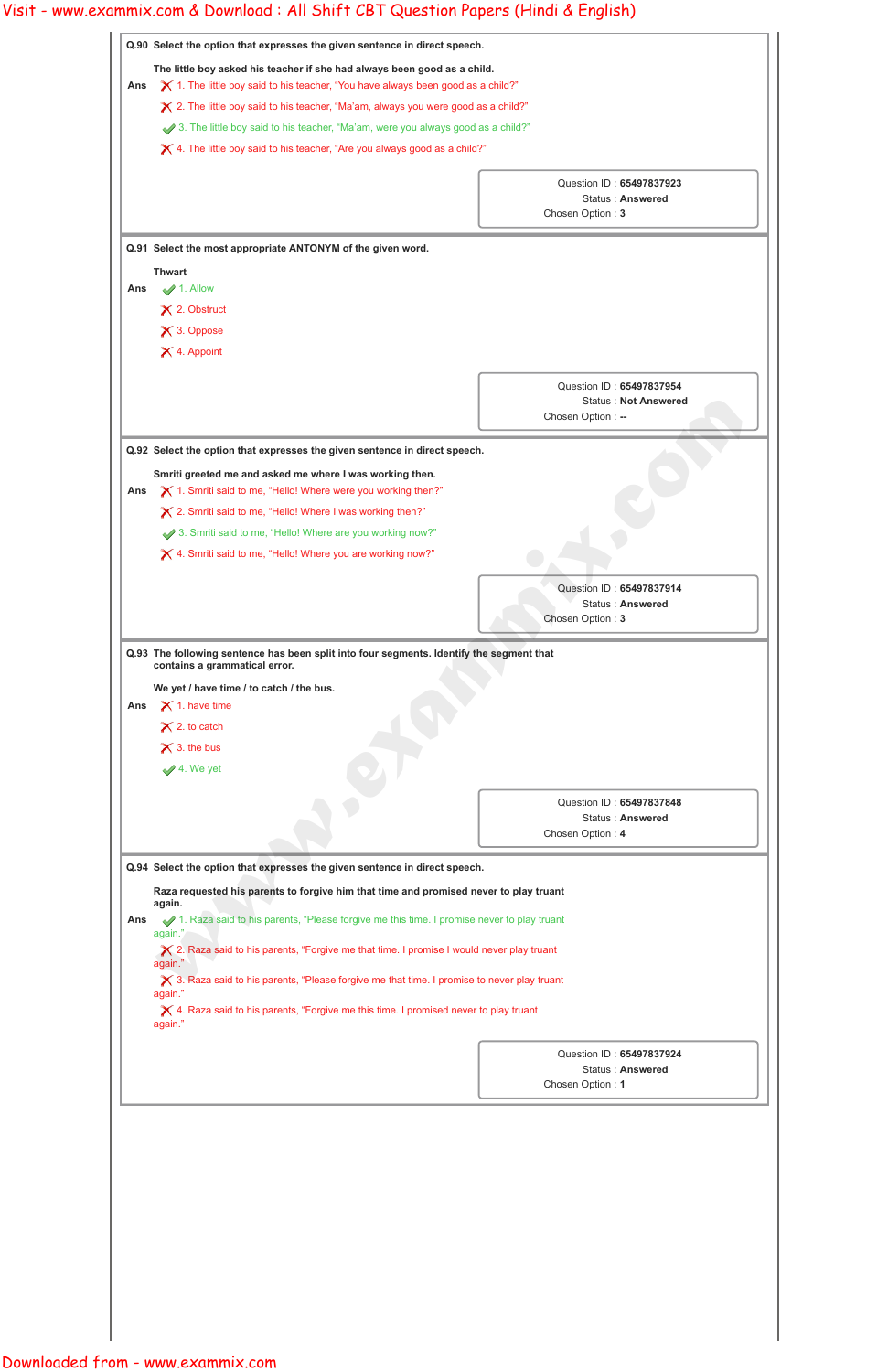|     | Q.95 Sentences of a paragraph are given below in jumbled order. Arrange the sentences in<br>the correct order to form a meaningful and coherent paragraph.                                                                                                                                                                                                           |                                                                               |
|-----|----------------------------------------------------------------------------------------------------------------------------------------------------------------------------------------------------------------------------------------------------------------------------------------------------------------------------------------------------------------------|-------------------------------------------------------------------------------|
|     | A. There are several factors that contribute to wisdom.<br>B. Doing this has become more difficult than before owing to the complexity of the<br>specialised knowledge required.<br>C. This is the capacity to take account of all important factors in a problem and to<br>attach to each its due weight.<br>D. Of these, I should put first a sense of proportion. |                                                                               |
| Ans | $\times$ 1. ACBD                                                                                                                                                                                                                                                                                                                                                     |                                                                               |
|     | $\blacktriangleright$ 2. ADCB                                                                                                                                                                                                                                                                                                                                        |                                                                               |
|     | $\times$ 3. CDBA                                                                                                                                                                                                                                                                                                                                                     |                                                                               |
|     | X 4. CBAD                                                                                                                                                                                                                                                                                                                                                            |                                                                               |
|     |                                                                                                                                                                                                                                                                                                                                                                      | Question ID: 65497837944<br><b>Status: Answered</b><br>Chosen Option: 2       |
|     | Q.96 Select the option that will improve the underlined part of the given sentence. In case                                                                                                                                                                                                                                                                          |                                                                               |
|     | no improvement is needed, select 'No improvement required'.                                                                                                                                                                                                                                                                                                          |                                                                               |
| Ans | Megha's habit of procrastination puts her colleagues on lot of trouble.<br>$\blacktriangleright$ 1. to a lot of trouble                                                                                                                                                                                                                                              |                                                                               |
|     | $\times$ 2. in lot of troubles                                                                                                                                                                                                                                                                                                                                       |                                                                               |
|     | $\times$ 3. into lot troubles                                                                                                                                                                                                                                                                                                                                        |                                                                               |
|     | $\times$ 4. No improvement required                                                                                                                                                                                                                                                                                                                                  |                                                                               |
|     |                                                                                                                                                                                                                                                                                                                                                                      | Question ID: 65497837877                                                      |
|     |                                                                                                                                                                                                                                                                                                                                                                      | <b>Status: Answered</b>                                                       |
|     |                                                                                                                                                                                                                                                                                                                                                                      | Chosen Option: 1                                                              |
|     | Q.97 Select the most appropriate meaning of the given idiom.                                                                                                                                                                                                                                                                                                         |                                                                               |
|     | To turn the corner                                                                                                                                                                                                                                                                                                                                                   |                                                                               |
| Ans | X 1. To change one's goal                                                                                                                                                                                                                                                                                                                                            |                                                                               |
|     | $\times$ 2. To wait for an opportunity                                                                                                                                                                                                                                                                                                                               |                                                                               |
|     | 3. To pass the critical stage                                                                                                                                                                                                                                                                                                                                        |                                                                               |
|     | $\times$ 4. To go back to the past                                                                                                                                                                                                                                                                                                                                   |                                                                               |
|     |                                                                                                                                                                                                                                                                                                                                                                      | Question ID: 65497837964<br><b>Status: Not Answered</b>                       |
|     |                                                                                                                                                                                                                                                                                                                                                                      | Chosen Option : --                                                            |
|     | Q.98 The following sentence has been split into four segments. Identify the segment that                                                                                                                                                                                                                                                                             |                                                                               |
|     | contains a grammatical error.                                                                                                                                                                                                                                                                                                                                        |                                                                               |
| Ans | This dog seems / to be very ferocious, / otherwise, / it is harmless.<br>$\blacktriangleright$ 1. otherwise                                                                                                                                                                                                                                                          |                                                                               |
|     | $\times$ 2. to be very ferocious                                                                                                                                                                                                                                                                                                                                     |                                                                               |
|     |                                                                                                                                                                                                                                                                                                                                                                      |                                                                               |
|     | $\times$ 3. it is harmless                                                                                                                                                                                                                                                                                                                                           |                                                                               |
|     | $\times$ 4. This dog seems                                                                                                                                                                                                                                                                                                                                           |                                                                               |
|     |                                                                                                                                                                                                                                                                                                                                                                      |                                                                               |
|     |                                                                                                                                                                                                                                                                                                                                                                      | Question ID: 65497837845<br><b>Status: Not Answered</b>                       |
|     |                                                                                                                                                                                                                                                                                                                                                                      | Chosen Option : --                                                            |
|     | Q.99 Select the most appropriate synonym of the given word.                                                                                                                                                                                                                                                                                                          |                                                                               |
|     | <b>Penalise</b>                                                                                                                                                                                                                                                                                                                                                      |                                                                               |
|     | $\blacktriangleright$ 1. Punish                                                                                                                                                                                                                                                                                                                                      |                                                                               |
| Ans | $\times$ 2. Praise                                                                                                                                                                                                                                                                                                                                                   |                                                                               |
|     | $\times$ 3. Pretend                                                                                                                                                                                                                                                                                                                                                  |                                                                               |
|     | X 4. Protect                                                                                                                                                                                                                                                                                                                                                         |                                                                               |
|     |                                                                                                                                                                                                                                                                                                                                                                      |                                                                               |
|     |                                                                                                                                                                                                                                                                                                                                                                      | Question ID: 65497837951<br><b>Status: Not Answered</b><br>Chosen Option : -- |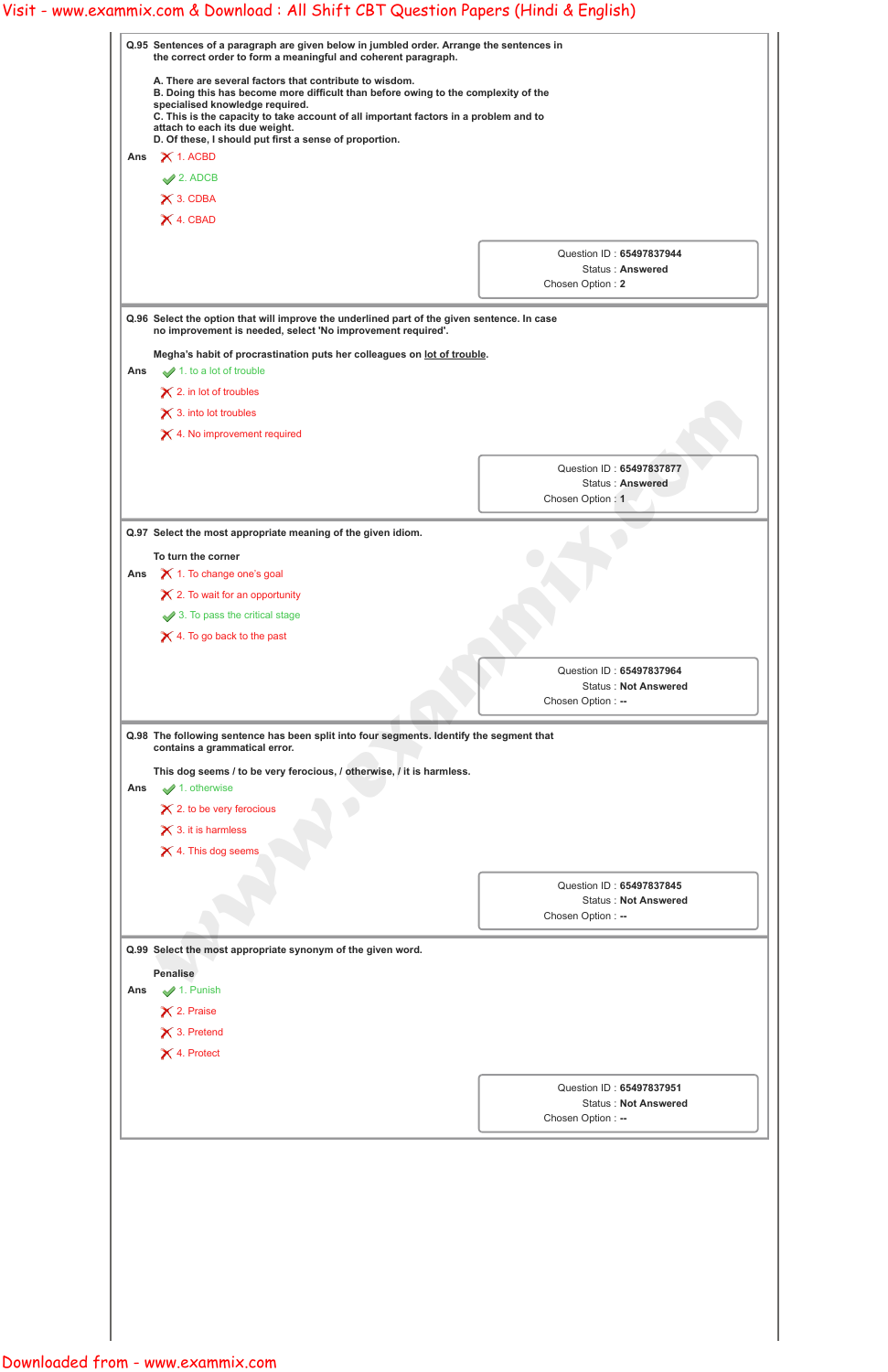|     | Q.100 Select the option that expresses the given sentence in passive voice.                                                                                                                                                                                                                                                                                                                                                                                 |                                                     |
|-----|-------------------------------------------------------------------------------------------------------------------------------------------------------------------------------------------------------------------------------------------------------------------------------------------------------------------------------------------------------------------------------------------------------------------------------------------------------------|-----------------------------------------------------|
|     | Do not touch any items displayed on glass shelves.                                                                                                                                                                                                                                                                                                                                                                                                          |                                                     |
| Ans | $\boldsymbol{\times}$ 1. Let any items displayed on glass shelves be touched.                                                                                                                                                                                                                                                                                                                                                                               |                                                     |
|     | 2. No items displayed on glass shelves should be touched.                                                                                                                                                                                                                                                                                                                                                                                                   |                                                     |
|     | $\boldsymbol{\times}$ 3. Any items displayed on glass shelves will not be touched.                                                                                                                                                                                                                                                                                                                                                                          |                                                     |
|     | $\times$ 4. Any items displayed on glass shelves not be touched.                                                                                                                                                                                                                                                                                                                                                                                            |                                                     |
|     |                                                                                                                                                                                                                                                                                                                                                                                                                                                             | Question ID: 65497837891                            |
|     |                                                                                                                                                                                                                                                                                                                                                                                                                                                             | Status: Answered<br>Chosen Option: 4                |
|     | Q.101 Select the option that expresses the given sentence in passive voice.                                                                                                                                                                                                                                                                                                                                                                                 |                                                     |
|     | People write autobiographies for various reasons.                                                                                                                                                                                                                                                                                                                                                                                                           |                                                     |
| Ans | 1. Autobiographies are written by people for various reasons.                                                                                                                                                                                                                                                                                                                                                                                               |                                                     |
|     | $\boldsymbol{\times}$ 2. Autobiographies are being written by people for various reasons.                                                                                                                                                                                                                                                                                                                                                                   |                                                     |
|     | $\boldsymbol{\times}$ 3. Autobiographies have been written by people for various reasons.                                                                                                                                                                                                                                                                                                                                                                   |                                                     |
|     | $\boldsymbol{\times}$ 4. Autobiographies were written by people for various reasons.                                                                                                                                                                                                                                                                                                                                                                        |                                                     |
|     |                                                                                                                                                                                                                                                                                                                                                                                                                                                             |                                                     |
|     |                                                                                                                                                                                                                                                                                                                                                                                                                                                             | Question ID: 65497837885<br><b>Status: Answered</b> |
|     |                                                                                                                                                                                                                                                                                                                                                                                                                                                             | Chosen Option: 1                                    |
|     |                                                                                                                                                                                                                                                                                                                                                                                                                                                             |                                                     |
|     | A. This usually results from a conviction on the part of the worker that the boss is<br>genuinely interested in his growth and development.<br>B. More attention should be paid to make this contact constructive and productive.<br>C. The most vital spot in management is the contact between the workers and the<br>boss.<br>D. Constructive conditions prevail when mutual confidence and respect exists<br>between the supervisor and the supervised. |                                                     |
| Ans | $\blacktriangleright$ 1. CBDA<br>$\times$ 2. CADB<br>$\times$ 3. DBCA                                                                                                                                                                                                                                                                                                                                                                                       |                                                     |
|     | $\times$ 4. DABC                                                                                                                                                                                                                                                                                                                                                                                                                                            |                                                     |
|     |                                                                                                                                                                                                                                                                                                                                                                                                                                                             |                                                     |
|     |                                                                                                                                                                                                                                                                                                                                                                                                                                                             | Question ID: 65497837943<br><b>Status: Answered</b> |
|     |                                                                                                                                                                                                                                                                                                                                                                                                                                                             | Chosen Option: 2                                    |
|     | Q.103 Select the INCORRECTLY spelt word.                                                                                                                                                                                                                                                                                                                                                                                                                    |                                                     |
| Ans | $\times$ 1. Accumulate                                                                                                                                                                                                                                                                                                                                                                                                                                      |                                                     |
|     | 2. Neccessary                                                                                                                                                                                                                                                                                                                                                                                                                                               |                                                     |
|     | $\times$ 3. Occasion                                                                                                                                                                                                                                                                                                                                                                                                                                        |                                                     |
|     | $\times$ 4. Remittance                                                                                                                                                                                                                                                                                                                                                                                                                                      |                                                     |
|     |                                                                                                                                                                                                                                                                                                                                                                                                                                                             |                                                     |
|     |                                                                                                                                                                                                                                                                                                                                                                                                                                                             | Question ID: 65497837980<br><b>Status: Answered</b> |
|     |                                                                                                                                                                                                                                                                                                                                                                                                                                                             | Chosen Option: 2                                    |
|     |                                                                                                                                                                                                                                                                                                                                                                                                                                                             |                                                     |
|     | Q.104 Select the option that expresses the given sentence in reported speech.                                                                                                                                                                                                                                                                                                                                                                               |                                                     |
|     | The librarian said, "Let no student be issued a book till next week."                                                                                                                                                                                                                                                                                                                                                                                       |                                                     |
| Ans | 1. The librarian said that no student was to be issued a book till the following week.                                                                                                                                                                                                                                                                                                                                                                      |                                                     |
|     | $\boldsymbol{\times}$ 2. The librarian said that no student is to be issued a book till next week.<br>$\boldsymbol{\times}$ 3. The librarian said that no student will be issued a book till the following week.                                                                                                                                                                                                                                            |                                                     |

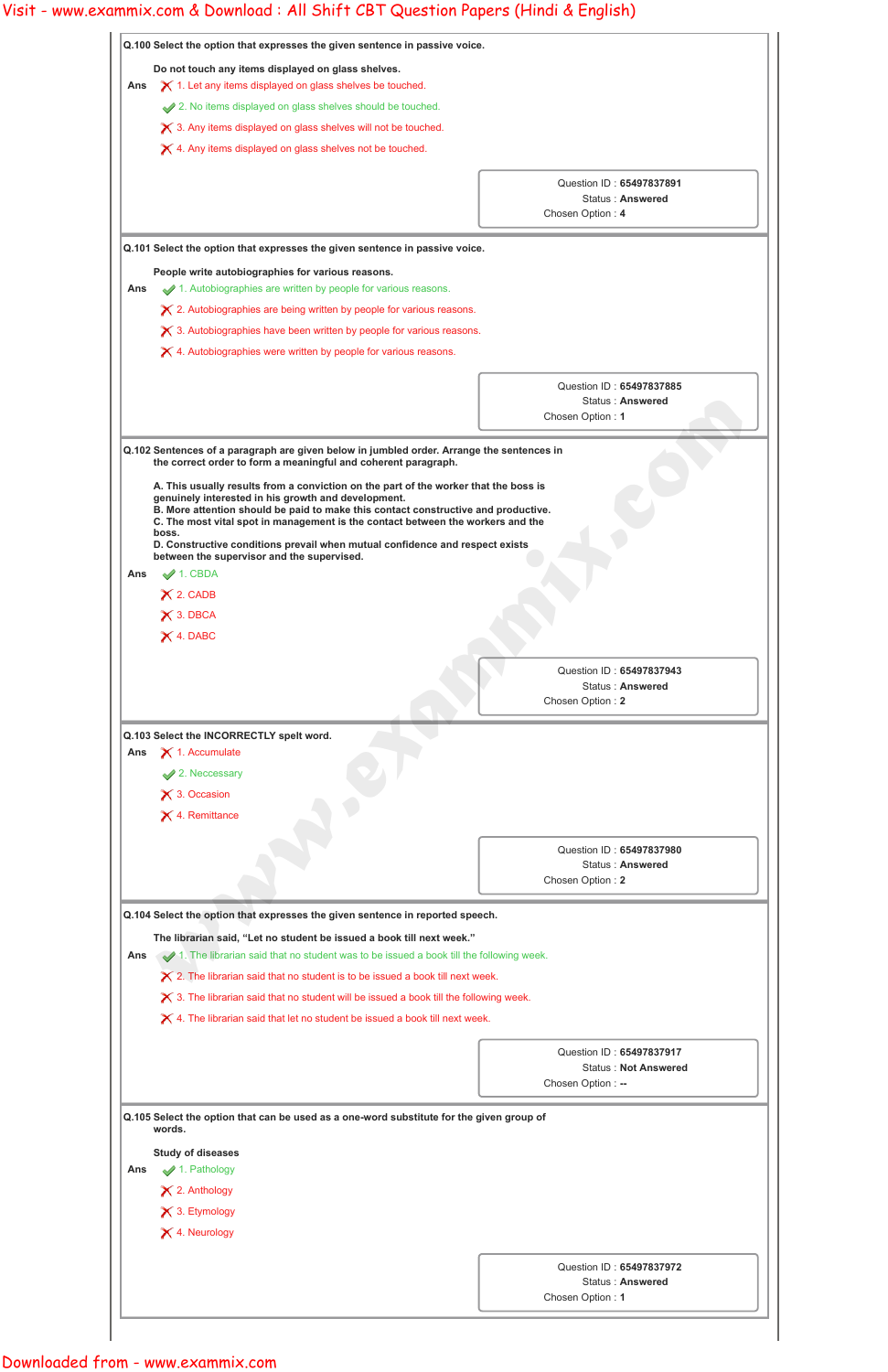| It is the true fact that the second wave of Covid-19 that has gripped India is more<br>deadly.<br>$\times$ 1. the correct fact<br>Ans<br>$\times$ 2. No improvement required<br>$\times$ 3. a real fact<br>4. a fact<br>Q.107 Select the option that expresses the given sentence in direct speech.<br>She asked if she could help him with his packing.<br>$\boldsymbol{\times}$ 1. She said, "Could I help him with your packing?"<br>Ans<br>2. She said, "Can I help you with your packing?"<br>$\times$ 3. She said, "Should you help me with my packing?"<br>$\times$ 4. She said, "May I help you with your packing?"<br>Q.108 Select the option that will improve the underlined part of the given sentence. In case<br>no improvement is needed, select 'No improvement required'.<br>Unless you carry a Covid-19 negative report, you can travel by air.<br>$\boldsymbol{\times}$ 1. Only<br>Ans<br>2. Provided<br>$\times$ 3. No improvement required<br>$\times$ 4. Until | Question ID: 65497837874<br>Status: Answered<br>Chosen Option: 4<br>Question ID: 65497837903<br>Status: Answered<br>Chosen Option: 2 |
|--------------------------------------------------------------------------------------------------------------------------------------------------------------------------------------------------------------------------------------------------------------------------------------------------------------------------------------------------------------------------------------------------------------------------------------------------------------------------------------------------------------------------------------------------------------------------------------------------------------------------------------------------------------------------------------------------------------------------------------------------------------------------------------------------------------------------------------------------------------------------------------------------------------------------------------------------------------------------------------|--------------------------------------------------------------------------------------------------------------------------------------|
|                                                                                                                                                                                                                                                                                                                                                                                                                                                                                                                                                                                                                                                                                                                                                                                                                                                                                                                                                                                      |                                                                                                                                      |
|                                                                                                                                                                                                                                                                                                                                                                                                                                                                                                                                                                                                                                                                                                                                                                                                                                                                                                                                                                                      |                                                                                                                                      |
|                                                                                                                                                                                                                                                                                                                                                                                                                                                                                                                                                                                                                                                                                                                                                                                                                                                                                                                                                                                      |                                                                                                                                      |
|                                                                                                                                                                                                                                                                                                                                                                                                                                                                                                                                                                                                                                                                                                                                                                                                                                                                                                                                                                                      |                                                                                                                                      |
|                                                                                                                                                                                                                                                                                                                                                                                                                                                                                                                                                                                                                                                                                                                                                                                                                                                                                                                                                                                      |                                                                                                                                      |
|                                                                                                                                                                                                                                                                                                                                                                                                                                                                                                                                                                                                                                                                                                                                                                                                                                                                                                                                                                                      |                                                                                                                                      |
|                                                                                                                                                                                                                                                                                                                                                                                                                                                                                                                                                                                                                                                                                                                                                                                                                                                                                                                                                                                      |                                                                                                                                      |
|                                                                                                                                                                                                                                                                                                                                                                                                                                                                                                                                                                                                                                                                                                                                                                                                                                                                                                                                                                                      |                                                                                                                                      |
|                                                                                                                                                                                                                                                                                                                                                                                                                                                                                                                                                                                                                                                                                                                                                                                                                                                                                                                                                                                      |                                                                                                                                      |
|                                                                                                                                                                                                                                                                                                                                                                                                                                                                                                                                                                                                                                                                                                                                                                                                                                                                                                                                                                                      |                                                                                                                                      |
|                                                                                                                                                                                                                                                                                                                                                                                                                                                                                                                                                                                                                                                                                                                                                                                                                                                                                                                                                                                      |                                                                                                                                      |
|                                                                                                                                                                                                                                                                                                                                                                                                                                                                                                                                                                                                                                                                                                                                                                                                                                                                                                                                                                                      |                                                                                                                                      |
|                                                                                                                                                                                                                                                                                                                                                                                                                                                                                                                                                                                                                                                                                                                                                                                                                                                                                                                                                                                      |                                                                                                                                      |
|                                                                                                                                                                                                                                                                                                                                                                                                                                                                                                                                                                                                                                                                                                                                                                                                                                                                                                                                                                                      |                                                                                                                                      |
|                                                                                                                                                                                                                                                                                                                                                                                                                                                                                                                                                                                                                                                                                                                                                                                                                                                                                                                                                                                      |                                                                                                                                      |
|                                                                                                                                                                                                                                                                                                                                                                                                                                                                                                                                                                                                                                                                                                                                                                                                                                                                                                                                                                                      |                                                                                                                                      |
|                                                                                                                                                                                                                                                                                                                                                                                                                                                                                                                                                                                                                                                                                                                                                                                                                                                                                                                                                                                      | Question ID: 65497837868<br><b>Status: Answered</b><br>Chosen Option: 2                                                              |
| Q.109 Select the most appropriate option to fill in the blank.                                                                                                                                                                                                                                                                                                                                                                                                                                                                                                                                                                                                                                                                                                                                                                                                                                                                                                                       |                                                                                                                                      |
| In the absence of the Principal, the Vice- Principal<br>for him.                                                                                                                                                                                                                                                                                                                                                                                                                                                                                                                                                                                                                                                                                                                                                                                                                                                                                                                     |                                                                                                                                      |
| $\boldsymbol{\times}$ 1. deputes<br>Ans                                                                                                                                                                                                                                                                                                                                                                                                                                                                                                                                                                                                                                                                                                                                                                                                                                                                                                                                              |                                                                                                                                      |
| $\times$ 2. exchanges                                                                                                                                                                                                                                                                                                                                                                                                                                                                                                                                                                                                                                                                                                                                                                                                                                                                                                                                                                |                                                                                                                                      |
| $\blacktriangleright$ 3. officiates                                                                                                                                                                                                                                                                                                                                                                                                                                                                                                                                                                                                                                                                                                                                                                                                                                                                                                                                                  |                                                                                                                                      |
| $\times$ 4. replaces                                                                                                                                                                                                                                                                                                                                                                                                                                                                                                                                                                                                                                                                                                                                                                                                                                                                                                                                                                 |                                                                                                                                      |
|                                                                                                                                                                                                                                                                                                                                                                                                                                                                                                                                                                                                                                                                                                                                                                                                                                                                                                                                                                                      | Question ID: 65497837927                                                                                                             |
|                                                                                                                                                                                                                                                                                                                                                                                                                                                                                                                                                                                                                                                                                                                                                                                                                                                                                                                                                                                      | <b>Status: Answered</b>                                                                                                              |
|                                                                                                                                                                                                                                                                                                                                                                                                                                                                                                                                                                                                                                                                                                                                                                                                                                                                                                                                                                                      | Chosen Option: 3                                                                                                                     |
| Q.110 Select the option that expresses the given sentence in active voice.                                                                                                                                                                                                                                                                                                                                                                                                                                                                                                                                                                                                                                                                                                                                                                                                                                                                                                           |                                                                                                                                      |
| Efforts are being made by us to reduce crowding in core city areas.                                                                                                                                                                                                                                                                                                                                                                                                                                                                                                                                                                                                                                                                                                                                                                                                                                                                                                                  |                                                                                                                                      |
| $\boldsymbol{\times}$ 1. We were making efforts to reduce crowding in core city areas.<br>Ans                                                                                                                                                                                                                                                                                                                                                                                                                                                                                                                                                                                                                                                                                                                                                                                                                                                                                        |                                                                                                                                      |
|                                                                                                                                                                                                                                                                                                                                                                                                                                                                                                                                                                                                                                                                                                                                                                                                                                                                                                                                                                                      |                                                                                                                                      |
| $\boldsymbol{\times}$ 2. We made efforts to reduce crowding in core city areas.                                                                                                                                                                                                                                                                                                                                                                                                                                                                                                                                                                                                                                                                                                                                                                                                                                                                                                      |                                                                                                                                      |
| $\boldsymbol{\times}$ 3. We will be making efforts to reduce crowding in core city areas.                                                                                                                                                                                                                                                                                                                                                                                                                                                                                                                                                                                                                                                                                                                                                                                                                                                                                            |                                                                                                                                      |

Question ID : **65497837882**

Status : **Answered**

Chosen Option : **4**

**Q.111 Select the option that expresses the given sentence in passive voice.**

**The audience is applauding the wonderful performance.**

Ans  $\bigtimes$  1. The wonderful performance was being applauded by the audience.

2. The wonderful performance is being applauded by the audience.

 $\boldsymbol{\times}$  3. The wonderful audience is being applauded by the performance.

 $\boldsymbol{\times}$  4. The wonderful performance is applauded by the audience.

Question ID : **65497837883**

Status : **Answered**

Chosen Option : **2**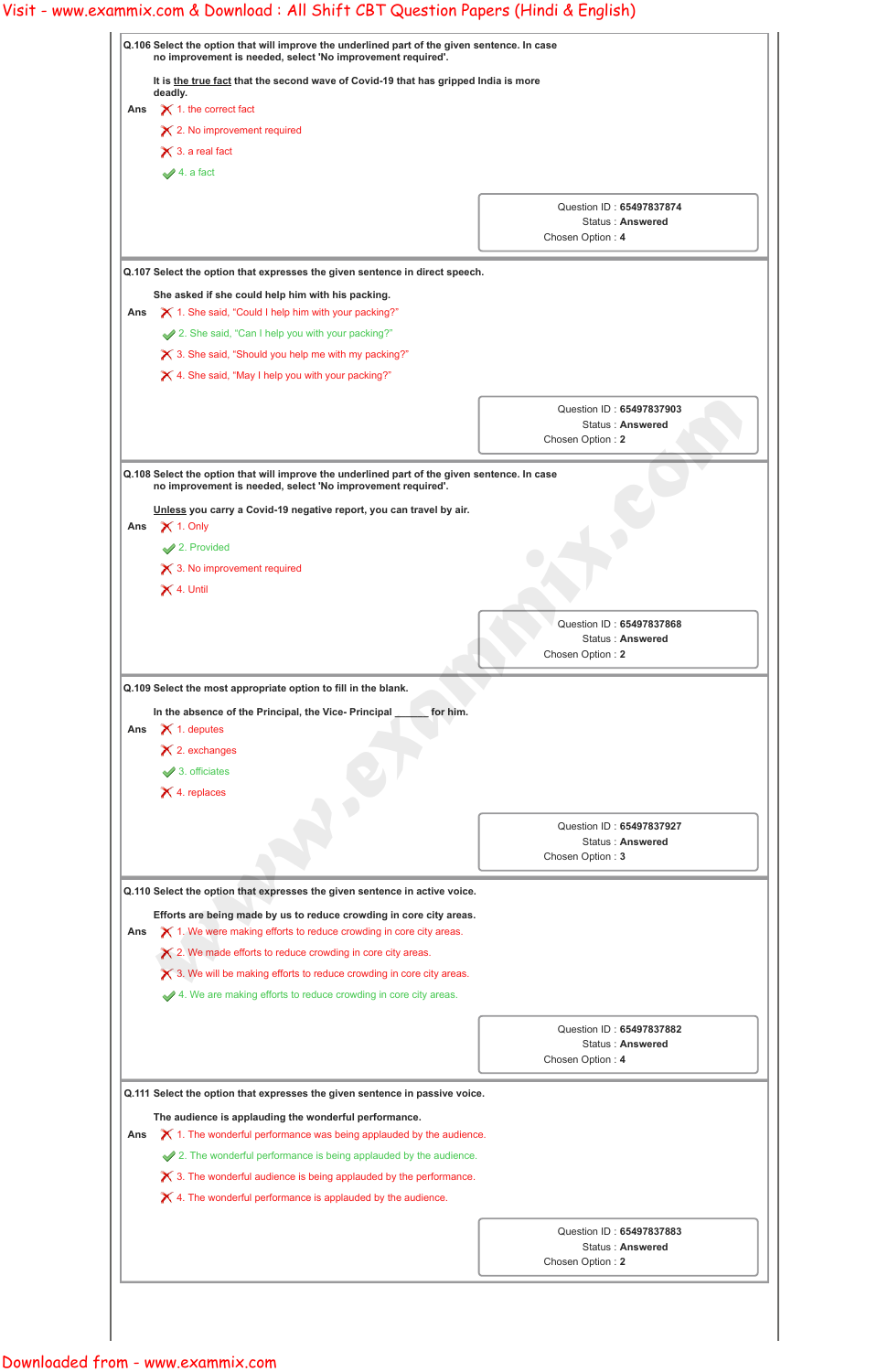|     | Q.112 The following sentence has been split into four segments. Identify the segment that<br>contains a grammatical error.                                                                                                  |                                                                         |
|-----|-----------------------------------------------------------------------------------------------------------------------------------------------------------------------------------------------------------------------------|-------------------------------------------------------------------------|
|     | This renowned / university provide / research opportunities / for students.                                                                                                                                                 |                                                                         |
| Ans | 1. university provide                                                                                                                                                                                                       |                                                                         |
|     | $\times$ 2. This renowned                                                                                                                                                                                                   |                                                                         |
|     | $\times$ 3. for students                                                                                                                                                                                                    |                                                                         |
|     | $\times$ 4. research opportunities                                                                                                                                                                                          |                                                                         |
|     |                                                                                                                                                                                                                             | Question ID: 65497837837                                                |
|     |                                                                                                                                                                                                                             | <b>Status: Answered</b>                                                 |
|     |                                                                                                                                                                                                                             | Chosen Option: 1                                                        |
|     | Q.113 The following sentence has been split into four segments. Identify the segment that                                                                                                                                   |                                                                         |
|     | contains a grammatical error.                                                                                                                                                                                               |                                                                         |
| Ans | The allies / of the government / decided to / withdrew all support.<br>$\times$ 1. of the government                                                                                                                        |                                                                         |
|     | $\times$ 2. The allies                                                                                                                                                                                                      |                                                                         |
|     | 3. withdrew all support                                                                                                                                                                                                     |                                                                         |
|     | $\times$ 4. decided to                                                                                                                                                                                                      |                                                                         |
|     |                                                                                                                                                                                                                             |                                                                         |
|     |                                                                                                                                                                                                                             | Question ID: 65497837842                                                |
|     |                                                                                                                                                                                                                             | <b>Status: Not Answered</b><br>Chosen Option : --                       |
|     |                                                                                                                                                                                                                             |                                                                         |
|     | Q.114 The following sentence has been split into four segments. Identify the segment that<br>contains a grammatical error.                                                                                                  |                                                                         |
|     | Mr. Das, my friend / and Principal / of this college, / have retired.                                                                                                                                                       |                                                                         |
| Ans | X 1. Mr. Das, my friend                                                                                                                                                                                                     |                                                                         |
|     | $\blacktriangleright$ 2. have retired                                                                                                                                                                                       |                                                                         |
|     | $\times$ 3. and Principal                                                                                                                                                                                                   |                                                                         |
|     | $\times$ 4. of this college                                                                                                                                                                                                 |                                                                         |
|     |                                                                                                                                                                                                                             |                                                                         |
|     |                                                                                                                                                                                                                             | Question ID: 65497837847<br><b>Status: Not Answered</b>                 |
|     |                                                                                                                                                                                                                             |                                                                         |
| Ans | Q.115 The following sentence has been split into four segments. Identify the segment that<br>contains a grammatical error.<br>Scarcely had I / started reading / the paper / then the doorbell rang.<br>X 1. Scarcely had I | Chosen Option : --                                                      |
|     | $\times$ 2. started reading<br>$\blacktriangleright$ 3. then the doorbell rang<br>$\times$ 4. the paper                                                                                                                     |                                                                         |
|     |                                                                                                                                                                                                                             |                                                                         |
|     |                                                                                                                                                                                                                             | Question ID: 65497837852<br><b>Status: Not Answered</b>                 |
|     |                                                                                                                                                                                                                             | Chosen Option : --                                                      |
|     | Q.116 Select the option that can be used as a one-word substitute for the given group of                                                                                                                                    |                                                                         |
|     | words.                                                                                                                                                                                                                      |                                                                         |
|     | Made of artificial substance or material                                                                                                                                                                                    |                                                                         |
| Ans | $\blacktriangleright$ 1. Synthetic                                                                                                                                                                                          |                                                                         |
|     | X 2. Offensive                                                                                                                                                                                                              |                                                                         |
|     | $\times$ 3. Expensive                                                                                                                                                                                                       |                                                                         |
|     | $\times$ 4. Authentic                                                                                                                                                                                                       |                                                                         |
|     |                                                                                                                                                                                                                             | Question ID: 65497837970                                                |
|     |                                                                                                                                                                                                                             | Status: Answered                                                        |
|     |                                                                                                                                                                                                                             | Chosen Option: 1                                                        |
|     | Q.117 Select the option that expresses the given sentence in active voice.                                                                                                                                                  |                                                                         |
|     | Enough money will have been saved by me for a new house by next year                                                                                                                                                        |                                                                         |
| Ans | 1. I will have saved enough money for a new house by next year.                                                                                                                                                             |                                                                         |
|     | $\boldsymbol{\times}$ 2. I will be saving enough money for a new house by next year.                                                                                                                                        |                                                                         |
|     | $\boldsymbol{\times}$ 3. I will have been saving enough money for a new house by next year.                                                                                                                                 |                                                                         |
|     | $\boldsymbol{\times}$ 4. I will save enough money for a new house by next year.                                                                                                                                             |                                                                         |
|     |                                                                                                                                                                                                                             |                                                                         |
|     |                                                                                                                                                                                                                             | Question ID: 65497837889<br><b>Status: Answered</b><br>Chosen Option: 1 |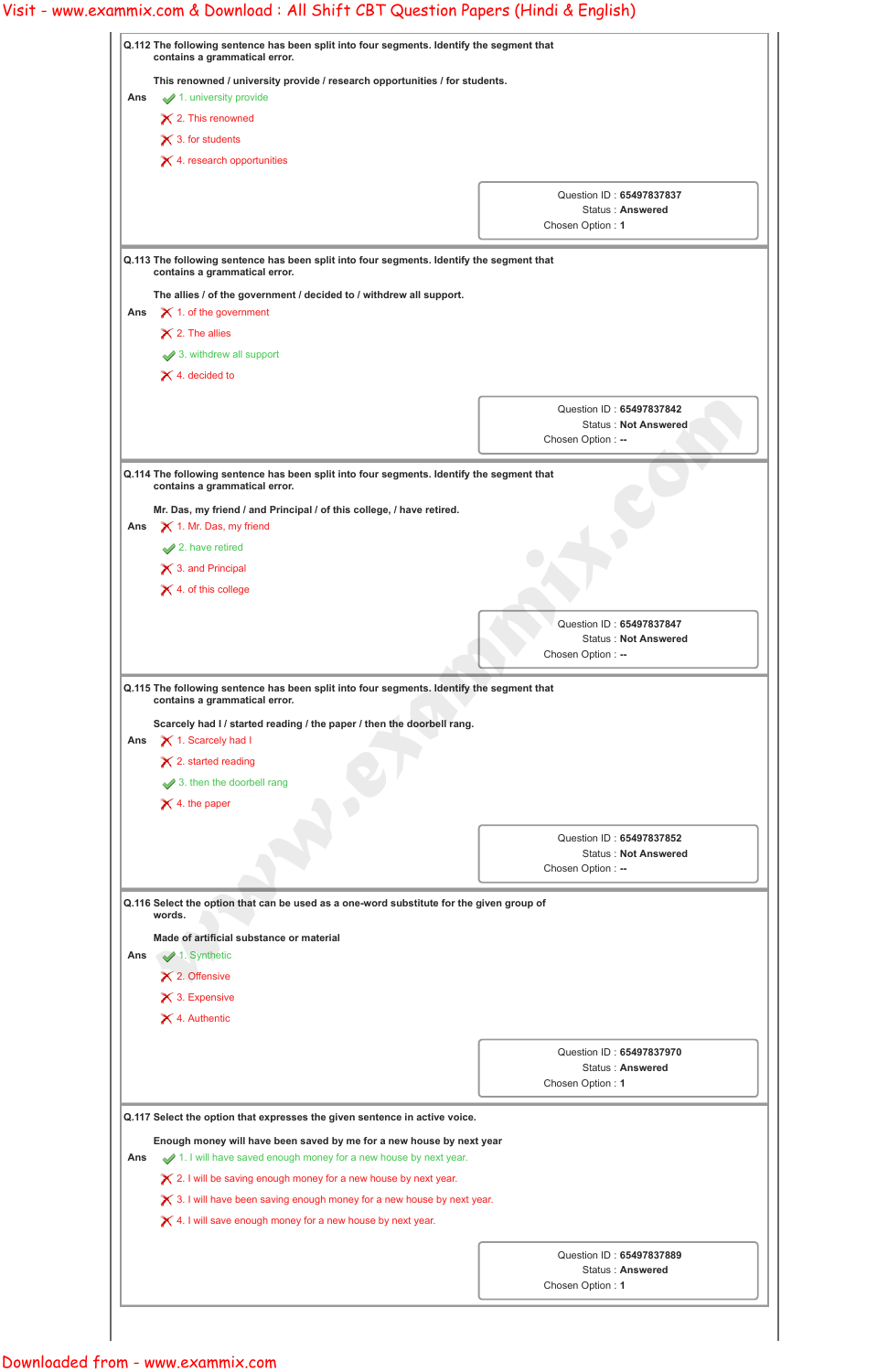|     | Q.118 Select the option that will improve the underlined part of the given sentence. In case<br>no improvement is needed, select 'No improvement required'. |                                                                         |
|-----|-------------------------------------------------------------------------------------------------------------------------------------------------------------|-------------------------------------------------------------------------|
| Ans | He felt dejected but the feeling passed out in a minute.<br>$\boldsymbol{\times}$ 1. No improvement required<br>2. passed off<br>$\times$ 3. passed on      |                                                                         |
|     | $\times$ 4. passed back                                                                                                                                     |                                                                         |
|     |                                                                                                                                                             | Question ID: 65497837862<br><b>Status: Answered</b><br>Chosen Option: 3 |
|     | Q.119 Select the option that expresses the given sentence in active voice.                                                                                  |                                                                         |
|     | All previous ages are far surpassed in knowledge by our age.                                                                                                |                                                                         |
| Ans | $\boldsymbol{\times}$ 1. Our age far surpassed all previous ages in knowledge.                                                                              |                                                                         |
|     | $\boldsymbol{\times}$ 2. Our age will far surpasses all previous ages in knowledge.                                                                         |                                                                         |
|     | $\boldsymbol{\times}$ 3. Our age is far surpassing all previous ages in knowledge.                                                                          |                                                                         |
|     | 4. Our age far surpasses all previous ages in knowledge.                                                                                                    |                                                                         |
|     |                                                                                                                                                             | Question ID: 65497837887                                                |
|     |                                                                                                                                                             | Status: Answered<br>Chosen Option: 1                                    |
| Ans | $\times$ 1. DCAB<br>$\blacktriangleright$ 2. BADC<br>$\times$ 3. BDAC<br>$\times$ 4. DACB                                                                   | Question ID: 65497837932<br><b>Status: Answered</b>                     |
|     |                                                                                                                                                             | Chosen Option: 3                                                        |
|     | Q.121 The following sentence has been split into four segments. Identify the segment that<br>contains a grammatical error.                                  |                                                                         |
|     | The strain caused by / the difficulties and anxieties / were more than / she could bear.<br>$\boldsymbol{\times}$ 1. the difficulties and anxieties         |                                                                         |
| Ans |                                                                                                                                                             |                                                                         |
|     | $\blacktriangleright$ 2. were more than                                                                                                                     |                                                                         |
|     | $\times$ 3. she could bear                                                                                                                                  |                                                                         |
|     | $\times$ 4. The strain caused by                                                                                                                            |                                                                         |
|     |                                                                                                                                                             | Question ID: 65497837853                                                |
|     |                                                                                                                                                             | <b>Status: Answered</b>                                                 |
|     |                                                                                                                                                             | Chosen Option: 1                                                        |
|     | Q.122 Select the option that expresses the given sentence in active voice.                                                                                  |                                                                         |
|     | Let these ancient texts be preserved for posterity.                                                                                                         |                                                                         |
| Ans | $\blacktriangleright$ 1. Let us preserve these ancient texts for posterity.                                                                                 |                                                                         |

|  |  |  | $\boldsymbol{\times}$ 3. Let these ancient texts preserve us for posterity. |
|--|--|--|-----------------------------------------------------------------------------|
|--|--|--|-----------------------------------------------------------------------------|

 $\boldsymbol{\times}$  4. We have to preserve these ancient texts for posterity.

Question ID : **65497837895**

Status : **Not Answered**

Chosen Option : **--**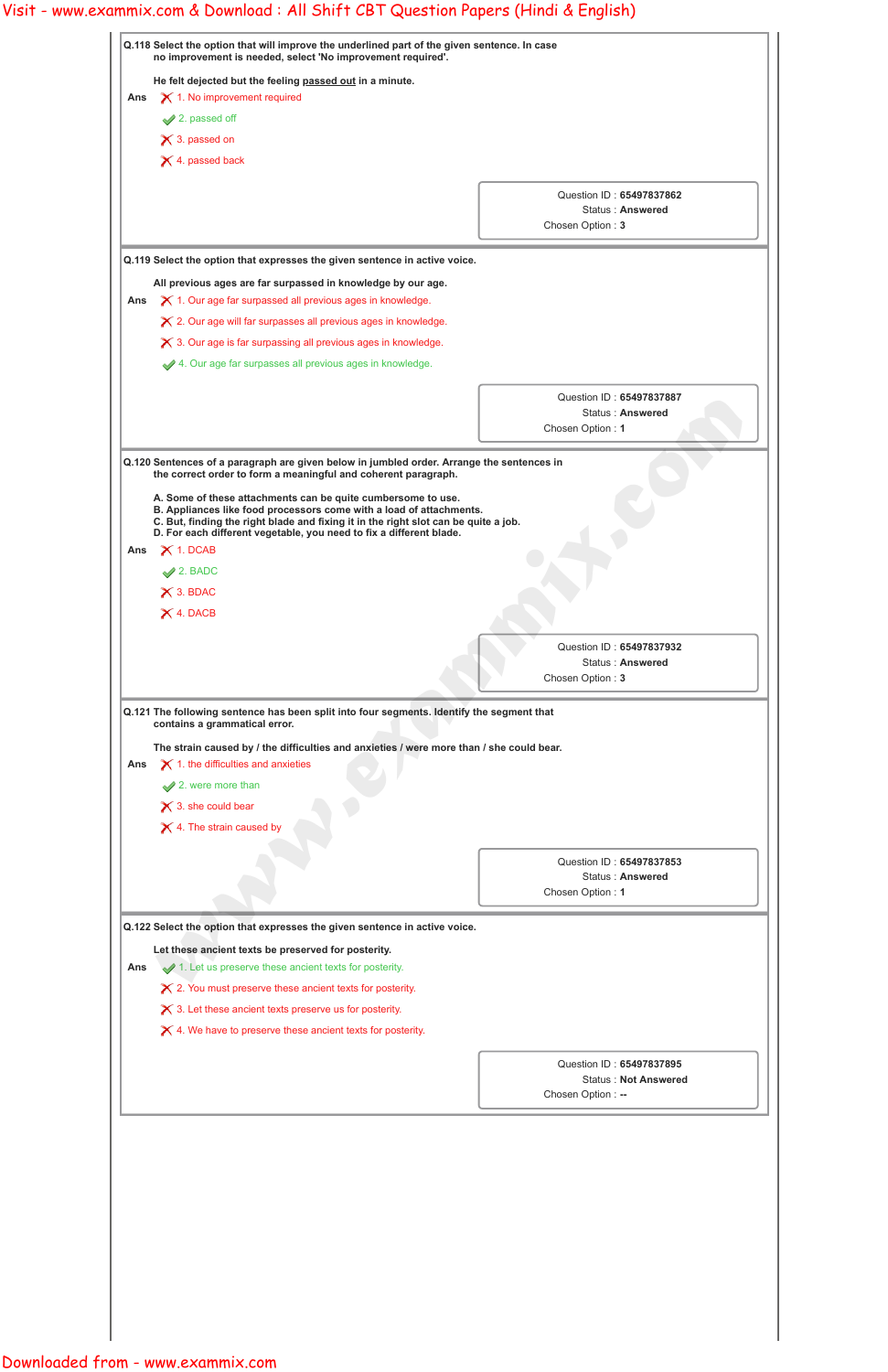|     | Q.123 Sentences of a paragraph are given below in jumbled order. Arrange the sentences in<br>the correct order to form a meaningful and coherent paragraph.                                                                                    |                                                                         |
|-----|------------------------------------------------------------------------------------------------------------------------------------------------------------------------------------------------------------------------------------------------|-------------------------------------------------------------------------|
|     | A. In fact he began his career as a peon in a small firm.<br>B. Before he joined us as the accounts officer, he was a junior clerk.<br>C. He learnt typing, accounting and even graduated.<br>D. But he gradually improved his qualifications. |                                                                         |
| Ans | $\times$ 1. CDAB                                                                                                                                                                                                                               |                                                                         |
|     | $2.$ BADC                                                                                                                                                                                                                                      |                                                                         |
|     | $\times$ 3. CBAD                                                                                                                                                                                                                               |                                                                         |
|     | $\times$ 4. BCDA                                                                                                                                                                                                                               |                                                                         |
|     |                                                                                                                                                                                                                                                | Question ID: 65497837936<br><b>Status: Answered</b>                     |
|     |                                                                                                                                                                                                                                                | Chosen Option: 4                                                        |
|     | Q.124 The following sentence has been split into four segments. Identify the segment that<br>contains a grammatical error.                                                                                                                     |                                                                         |
|     | The girl lay down / on the bed / besides her mother / and went to sleep.                                                                                                                                                                       |                                                                         |
| Ans | $\times$ 1. on the bed                                                                                                                                                                                                                         |                                                                         |
|     | $\blacktriangleright$ 2. besides her mother                                                                                                                                                                                                    |                                                                         |
|     | $\times$ 3. The girl lay down                                                                                                                                                                                                                  |                                                                         |
|     | $\times$ 4. and went to sleep                                                                                                                                                                                                                  |                                                                         |
|     |                                                                                                                                                                                                                                                |                                                                         |
|     |                                                                                                                                                                                                                                                | Question ID: 65497837840<br><b>Status: Answered</b>                     |
|     |                                                                                                                                                                                                                                                | Chosen Option: 3                                                        |
|     | Q.125 Select the option that expresses the given sentence in passive voice.                                                                                                                                                                    |                                                                         |
|     | Light the lamp of knowledge in every heart.                                                                                                                                                                                                    |                                                                         |
| Ans | $\boldsymbol{\times}$ 1. Let the lamp of knowledge being lighted in every heart.                                                                                                                                                               |                                                                         |
|     | 2. Let the lamp of knowledge be lit in every heart.                                                                                                                                                                                            |                                                                         |
|     | $\boldsymbol{\times}$ 3. Let the lamp of knowledge be lighting every heart.                                                                                                                                                                    |                                                                         |
|     | $\times$ 4. Let the lamp of knowledge light in every heart.                                                                                                                                                                                    |                                                                         |
|     |                                                                                                                                                                                                                                                |                                                                         |
|     |                                                                                                                                                                                                                                                | Question ID: 65497837886                                                |
|     |                                                                                                                                                                                                                                                | <b>Status: Answered</b><br>Chosen Option: 4                             |
|     | Q.126 The following sentence has been split into four segments. Identify the segment that<br>contains a grammatical error.                                                                                                                     |                                                                         |
| Ans | He went / to the bed / with a / slight fever.<br>$\boldsymbol{\times}$ 1. slight fever<br>$\blacktriangleright$ 2. to the bed<br>$\times$ 3. with a                                                                                            |                                                                         |
|     | $\times$ 4. He went                                                                                                                                                                                                                            |                                                                         |
|     |                                                                                                                                                                                                                                                |                                                                         |
|     |                                                                                                                                                                                                                                                | <b>Status: Answered</b>                                                 |
|     |                                                                                                                                                                                                                                                | Chosen Option: 2                                                        |
|     | Q.127 Select the option that expresses the given sentence in reported speech.                                                                                                                                                                  | Question ID: 65497837838                                                |
|     | Harry said to me, "Don't wear this expensive watch to school."                                                                                                                                                                                 |                                                                         |
| Ans | $\times$ 1. Harry told me to not wear this expensive watch to school.                                                                                                                                                                          |                                                                         |
|     | $\boldsymbol{\times}$ 2. Harry told me that don't wear that expensive watch to school.                                                                                                                                                         |                                                                         |
|     | $\boldsymbol{\times}$ 3. Harry told me that not to wear that expensive watch to school.                                                                                                                                                        |                                                                         |
|     | 4. Harry told me not to wear that expensive watch to school.                                                                                                                                                                                   |                                                                         |
|     |                                                                                                                                                                                                                                                | Question ID: 65497837902<br><b>Status: Answered</b><br>Chosen Option: 4 |
|     |                                                                                                                                                                                                                                                |                                                                         |
|     | Q.128 Select the option that expresses the given sentence in reported speech.                                                                                                                                                                  |                                                                         |
| Ans | The teacher says, "Every action has an equal and opposite reaction."                                                                                                                                                                           |                                                                         |
|     | $\boldsymbol{\times}$ 1. The teacher says every action had an equal and opposite reaction.                                                                                                                                                     |                                                                         |
|     | $\boldsymbol{\times}$ 2. The teacher said that every action had an equal and opposite reaction.<br>$\boldsymbol{\times}$ 3. The teacher said that every action has an equal and opposite reaction.                                             |                                                                         |
|     | 4. The teacher says that every action has an equal and opposite reaction.                                                                                                                                                                      |                                                                         |
|     |                                                                                                                                                                                                                                                |                                                                         |
|     |                                                                                                                                                                                                                                                | Question ID: 65497837909<br><b>Status: Answered</b>                     |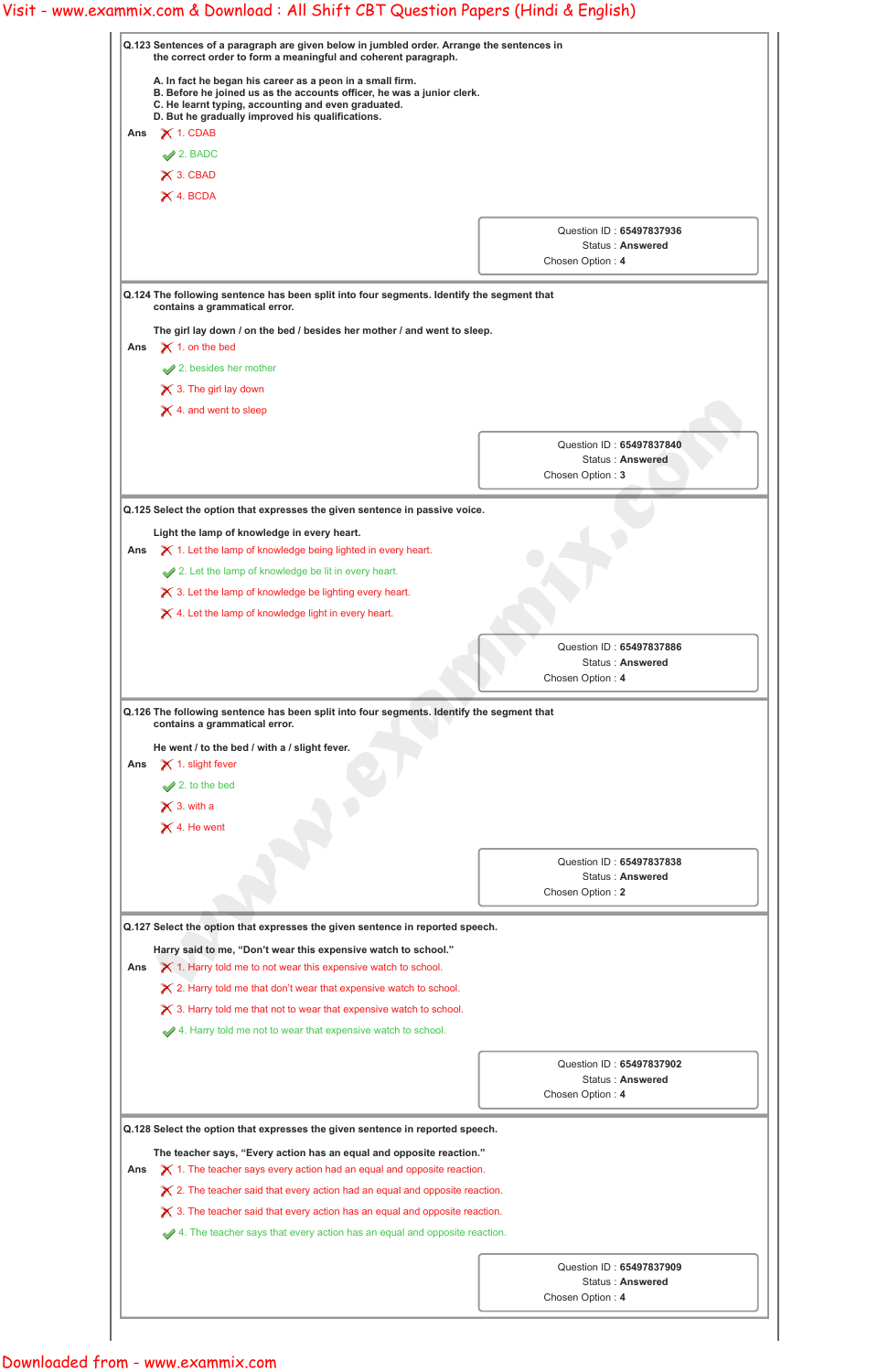| Q.129 Select the segment in which a word has been INCORRECTLY used.                                                                                         |                                                         |
|-------------------------------------------------------------------------------------------------------------------------------------------------------------|---------------------------------------------------------|
| The children were so exhausted that they sank warily into bed.                                                                                              |                                                         |
| 1. warily into bed<br>Ans                                                                                                                                   |                                                         |
| $\times$ 2. The children<br>$\times$ 3. were so exhausted                                                                                                   |                                                         |
| $\times$ 4. that they sank                                                                                                                                  |                                                         |
|                                                                                                                                                             |                                                         |
|                                                                                                                                                             | Question ID: 65497837977                                |
|                                                                                                                                                             | <b>Status: Not Answered</b><br>Chosen Option: --        |
|                                                                                                                                                             |                                                         |
| Q.130 Sentences of a paragraph are given below in jumbled order. Arrange the sentences in<br>the correct order to form a meaningful and coherent paragraph. |                                                         |
| A. Suddenly, a motor bike came towards me from the opposite direction.                                                                                      |                                                         |
| B. The consequence of my daredevilry was a sprained ankle and a bruised arm.                                                                                |                                                         |
| C. I was enjoying my hands-free ride at top speed.<br>D. I tried to swerve out of the way but lost control and fell.                                        |                                                         |
| $\times$ 1. CBDA<br>Ans                                                                                                                                     |                                                         |
| $\times$ 2. BCDA                                                                                                                                            |                                                         |
| $\times$ 3. BADC                                                                                                                                            |                                                         |
| $4.$ CADB                                                                                                                                                   |                                                         |
|                                                                                                                                                             | Question ID: 65497837940                                |
|                                                                                                                                                             | <b>Status: Answered</b>                                 |
|                                                                                                                                                             | Chosen Option: 4                                        |
| Q.131 Select the option that will improve the underlined part of the given sentence. In case                                                                |                                                         |
| no improvement is needed, select 'No improvement required'.                                                                                                 |                                                         |
| The magistrate acquitted him of all charges and set him free.                                                                                               |                                                         |
| $\boldsymbol{\times}$ 1. atoned him from<br>Ans                                                                                                             |                                                         |
| 2. No improvement required                                                                                                                                  |                                                         |
| $\times$ 3. apprehended him in                                                                                                                              |                                                         |
| $\times$ 4. accused him for                                                                                                                                 |                                                         |
|                                                                                                                                                             | Question ID: 65497837875                                |
|                                                                                                                                                             | <b>Status: Answered</b>                                 |
|                                                                                                                                                             | Chosen Option: 2                                        |
| Q.132 Select the option that expresses the given sentence in passive voice.                                                                                 |                                                         |
| You must sign the contract before you start working.                                                                                                        |                                                         |
| $\boldsymbol{\times}$ 1. The contract will be signed by you before you start working.<br>Ans                                                                |                                                         |
| $\boldsymbol{\times}$ 2. The contract has been signed by you before you start working.                                                                      |                                                         |
| $\boldsymbol{\times}$ 3. The contract must being signed by you before you start working.                                                                    |                                                         |
| 4. The contract must be signed by you before you start working.                                                                                             |                                                         |
|                                                                                                                                                             | Question ID: 65497837880                                |
|                                                                                                                                                             | <b>Status: Answered</b>                                 |
|                                                                                                                                                             | Chosen Option: 3                                        |
| Q.133 Select the most appropriate ANTONYM of the given word.                                                                                                |                                                         |
| Indigenous                                                                                                                                                  |                                                         |
| $\blacktriangleright$ 1. Alien<br>Ans                                                                                                                       |                                                         |
| $\times$ 2. Innate                                                                                                                                          |                                                         |
| $\times$ 3. Natural                                                                                                                                         |                                                         |
| $\times$ 4. Primitive                                                                                                                                       |                                                         |
|                                                                                                                                                             |                                                         |
|                                                                                                                                                             | Question ID: 65497837956<br><b>Status: Answered</b>     |
|                                                                                                                                                             | Chosen Option: 1                                        |
|                                                                                                                                                             |                                                         |
| Q.134 The following sentence has been split into four segments. Identify the segment that                                                                   |                                                         |
| contains a grammatical error.                                                                                                                               |                                                         |
|                                                                                                                                                             |                                                         |
| Have you / ever spoke / to anyone / about your problems?<br>$\blacktriangleright$ 1. ever spoke<br>Ans                                                      |                                                         |
| $\times$ 2. about your problems                                                                                                                             |                                                         |
| $\times$ 3. to anyone                                                                                                                                       |                                                         |
| $\times$ 4. Have you                                                                                                                                        |                                                         |
|                                                                                                                                                             |                                                         |
|                                                                                                                                                             | Question ID: 65497837843<br><b>Status: Not Answered</b> |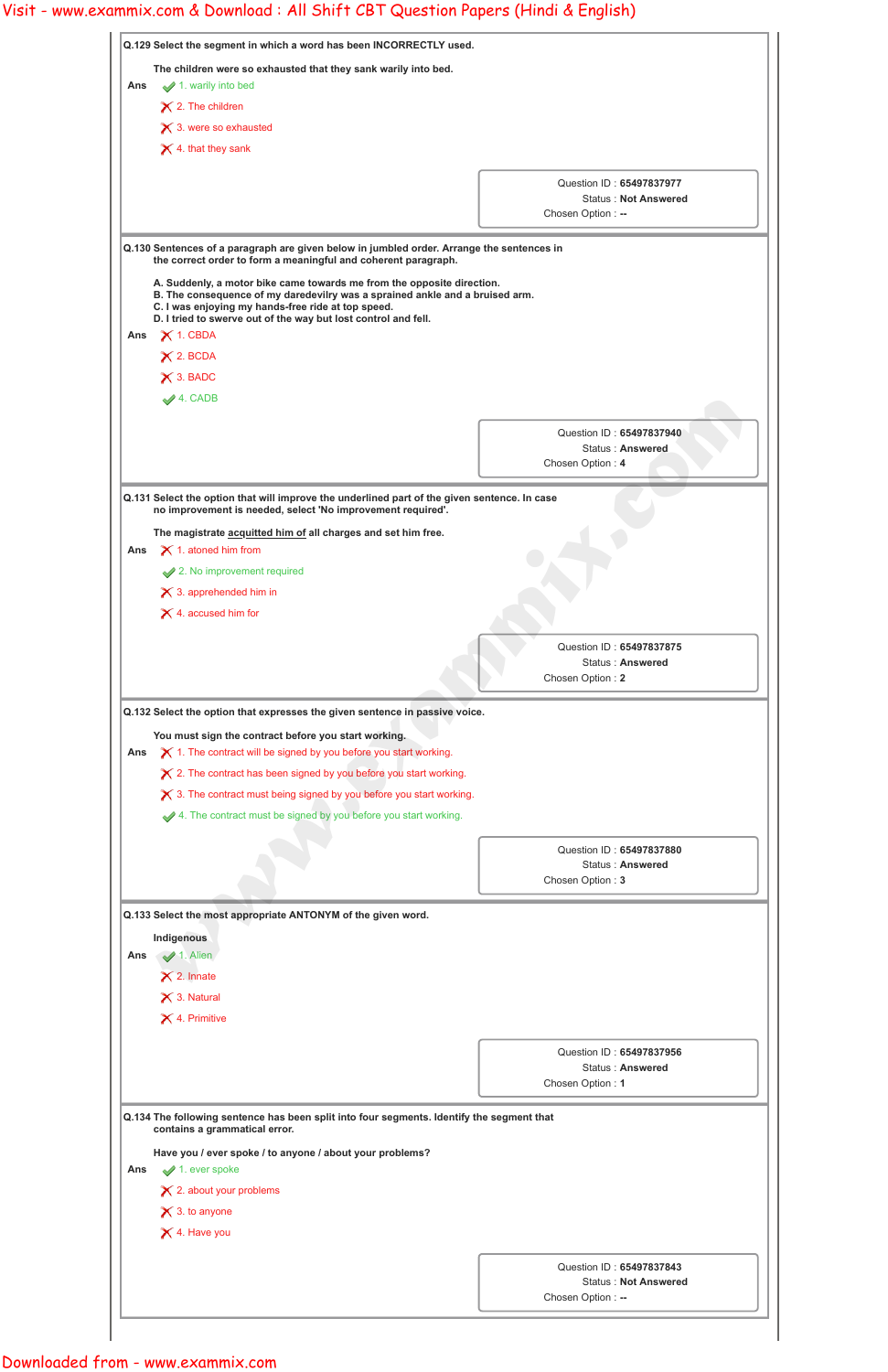| Her parents asked her if the match proposed by them would be acceptable to her.<br>$\boldsymbol{\times}$ 1. Her parents said her, "Would the match proposed by them be acceptable to her?"<br>Ans<br>$\boldsymbol{\times}$ 2. Her parents said to her, "Was the match proposed by them acceptable to her?"<br>$\chi$ 3. Her parents said her, "Will the match proposed by us be acceptable to you?"<br>4. Her parents said to her, "Will the match proposed by us be acceptable to you?"<br>Q.136 Select the most appropriate option to fill in the blank.<br>The workers ______ against the new labour laws.<br>$\blacktriangleright$ 1. remonstrated<br>Ans<br>$\times$ 2. dissented<br>$\times$ 3. implicated<br>$\times$ 4. opposed<br>Q.137 Select the option that will improve the underlined part of the given sentence. In case<br>no improvement is needed, select 'No improvement required'.<br>He was knowing her for a long time before he finally married her.<br>$\times$ 1. has been knowing<br>Ans<br>$\times$ 2. No improvement required<br>3. had known<br>$\times$ 4. had knew<br>Q.138 Select the most appropriate meaning of the given idiom.<br>To read between the lines<br>$\boldsymbol{\times}$ 1. To criticise the writer's style<br>Ans<br>$\boldsymbol{\times}$ 2. To interrupt someone while reading<br>$\times$ 3. To read each line carefully<br>4. To understand the implied meaning<br>Q.139 The following sentence has been split into four segments. Identify the segment that<br>contains a grammatical error.<br>The city turned out / to be very / different to what / he had expected.<br>$\times$ 1. to be very<br>Ans<br>$\times$ 2. The city turned out<br>$\times$ 3. he had expected<br>4. different to what<br>Q.140 Sentences of a paragraph are given below in jumbled order. Arrange the sentences in<br>the correct order to form a meaningful and coherent paragraph. | Question ID: 65497837915<br><b>Status: Not Answered</b><br>Chosen Option: --<br>Question ID: 65497837930<br><b>Status: Answered</b><br>Chosen Option: 4<br>Question ID: 65497837857<br><b>Status: Answered</b><br>Chosen Option: 3<br>Question ID: 65497837957<br><b>Status: Answered</b><br>Chosen Option: 4<br>Question ID: 65497837855<br><b>Status: Answered</b><br>Chosen Option: 3 |
|-------------------------------------------------------------------------------------------------------------------------------------------------------------------------------------------------------------------------------------------------------------------------------------------------------------------------------------------------------------------------------------------------------------------------------------------------------------------------------------------------------------------------------------------------------------------------------------------------------------------------------------------------------------------------------------------------------------------------------------------------------------------------------------------------------------------------------------------------------------------------------------------------------------------------------------------------------------------------------------------------------------------------------------------------------------------------------------------------------------------------------------------------------------------------------------------------------------------------------------------------------------------------------------------------------------------------------------------------------------------------------------------------------------------------------------------------------------------------------------------------------------------------------------------------------------------------------------------------------------------------------------------------------------------------------------------------------------------------------------------------------------------------------------------------------------------------------------------------------------------------------------------------------------------------|------------------------------------------------------------------------------------------------------------------------------------------------------------------------------------------------------------------------------------------------------------------------------------------------------------------------------------------------------------------------------------------|
|                                                                                                                                                                                                                                                                                                                                                                                                                                                                                                                                                                                                                                                                                                                                                                                                                                                                                                                                                                                                                                                                                                                                                                                                                                                                                                                                                                                                                                                                                                                                                                                                                                                                                                                                                                                                                                                                                                                         |                                                                                                                                                                                                                                                                                                                                                                                          |
|                                                                                                                                                                                                                                                                                                                                                                                                                                                                                                                                                                                                                                                                                                                                                                                                                                                                                                                                                                                                                                                                                                                                                                                                                                                                                                                                                                                                                                                                                                                                                                                                                                                                                                                                                                                                                                                                                                                         |                                                                                                                                                                                                                                                                                                                                                                                          |
|                                                                                                                                                                                                                                                                                                                                                                                                                                                                                                                                                                                                                                                                                                                                                                                                                                                                                                                                                                                                                                                                                                                                                                                                                                                                                                                                                                                                                                                                                                                                                                                                                                                                                                                                                                                                                                                                                                                         |                                                                                                                                                                                                                                                                                                                                                                                          |
|                                                                                                                                                                                                                                                                                                                                                                                                                                                                                                                                                                                                                                                                                                                                                                                                                                                                                                                                                                                                                                                                                                                                                                                                                                                                                                                                                                                                                                                                                                                                                                                                                                                                                                                                                                                                                                                                                                                         |                                                                                                                                                                                                                                                                                                                                                                                          |
|                                                                                                                                                                                                                                                                                                                                                                                                                                                                                                                                                                                                                                                                                                                                                                                                                                                                                                                                                                                                                                                                                                                                                                                                                                                                                                                                                                                                                                                                                                                                                                                                                                                                                                                                                                                                                                                                                                                         |                                                                                                                                                                                                                                                                                                                                                                                          |
|                                                                                                                                                                                                                                                                                                                                                                                                                                                                                                                                                                                                                                                                                                                                                                                                                                                                                                                                                                                                                                                                                                                                                                                                                                                                                                                                                                                                                                                                                                                                                                                                                                                                                                                                                                                                                                                                                                                         |                                                                                                                                                                                                                                                                                                                                                                                          |
|                                                                                                                                                                                                                                                                                                                                                                                                                                                                                                                                                                                                                                                                                                                                                                                                                                                                                                                                                                                                                                                                                                                                                                                                                                                                                                                                                                                                                                                                                                                                                                                                                                                                                                                                                                                                                                                                                                                         |                                                                                                                                                                                                                                                                                                                                                                                          |
|                                                                                                                                                                                                                                                                                                                                                                                                                                                                                                                                                                                                                                                                                                                                                                                                                                                                                                                                                                                                                                                                                                                                                                                                                                                                                                                                                                                                                                                                                                                                                                                                                                                                                                                                                                                                                                                                                                                         |                                                                                                                                                                                                                                                                                                                                                                                          |
|                                                                                                                                                                                                                                                                                                                                                                                                                                                                                                                                                                                                                                                                                                                                                                                                                                                                                                                                                                                                                                                                                                                                                                                                                                                                                                                                                                                                                                                                                                                                                                                                                                                                                                                                                                                                                                                                                                                         |                                                                                                                                                                                                                                                                                                                                                                                          |
|                                                                                                                                                                                                                                                                                                                                                                                                                                                                                                                                                                                                                                                                                                                                                                                                                                                                                                                                                                                                                                                                                                                                                                                                                                                                                                                                                                                                                                                                                                                                                                                                                                                                                                                                                                                                                                                                                                                         |                                                                                                                                                                                                                                                                                                                                                                                          |
|                                                                                                                                                                                                                                                                                                                                                                                                                                                                                                                                                                                                                                                                                                                                                                                                                                                                                                                                                                                                                                                                                                                                                                                                                                                                                                                                                                                                                                                                                                                                                                                                                                                                                                                                                                                                                                                                                                                         |                                                                                                                                                                                                                                                                                                                                                                                          |
|                                                                                                                                                                                                                                                                                                                                                                                                                                                                                                                                                                                                                                                                                                                                                                                                                                                                                                                                                                                                                                                                                                                                                                                                                                                                                                                                                                                                                                                                                                                                                                                                                                                                                                                                                                                                                                                                                                                         |                                                                                                                                                                                                                                                                                                                                                                                          |
|                                                                                                                                                                                                                                                                                                                                                                                                                                                                                                                                                                                                                                                                                                                                                                                                                                                                                                                                                                                                                                                                                                                                                                                                                                                                                                                                                                                                                                                                                                                                                                                                                                                                                                                                                                                                                                                                                                                         |                                                                                                                                                                                                                                                                                                                                                                                          |
|                                                                                                                                                                                                                                                                                                                                                                                                                                                                                                                                                                                                                                                                                                                                                                                                                                                                                                                                                                                                                                                                                                                                                                                                                                                                                                                                                                                                                                                                                                                                                                                                                                                                                                                                                                                                                                                                                                                         |                                                                                                                                                                                                                                                                                                                                                                                          |
|                                                                                                                                                                                                                                                                                                                                                                                                                                                                                                                                                                                                                                                                                                                                                                                                                                                                                                                                                                                                                                                                                                                                                                                                                                                                                                                                                                                                                                                                                                                                                                                                                                                                                                                                                                                                                                                                                                                         |                                                                                                                                                                                                                                                                                                                                                                                          |
|                                                                                                                                                                                                                                                                                                                                                                                                                                                                                                                                                                                                                                                                                                                                                                                                                                                                                                                                                                                                                                                                                                                                                                                                                                                                                                                                                                                                                                                                                                                                                                                                                                                                                                                                                                                                                                                                                                                         |                                                                                                                                                                                                                                                                                                                                                                                          |
|                                                                                                                                                                                                                                                                                                                                                                                                                                                                                                                                                                                                                                                                                                                                                                                                                                                                                                                                                                                                                                                                                                                                                                                                                                                                                                                                                                                                                                                                                                                                                                                                                                                                                                                                                                                                                                                                                                                         |                                                                                                                                                                                                                                                                                                                                                                                          |
|                                                                                                                                                                                                                                                                                                                                                                                                                                                                                                                                                                                                                                                                                                                                                                                                                                                                                                                                                                                                                                                                                                                                                                                                                                                                                                                                                                                                                                                                                                                                                                                                                                                                                                                                                                                                                                                                                                                         |                                                                                                                                                                                                                                                                                                                                                                                          |
|                                                                                                                                                                                                                                                                                                                                                                                                                                                                                                                                                                                                                                                                                                                                                                                                                                                                                                                                                                                                                                                                                                                                                                                                                                                                                                                                                                                                                                                                                                                                                                                                                                                                                                                                                                                                                                                                                                                         |                                                                                                                                                                                                                                                                                                                                                                                          |
|                                                                                                                                                                                                                                                                                                                                                                                                                                                                                                                                                                                                                                                                                                                                                                                                                                                                                                                                                                                                                                                                                                                                                                                                                                                                                                                                                                                                                                                                                                                                                                                                                                                                                                                                                                                                                                                                                                                         |                                                                                                                                                                                                                                                                                                                                                                                          |
|                                                                                                                                                                                                                                                                                                                                                                                                                                                                                                                                                                                                                                                                                                                                                                                                                                                                                                                                                                                                                                                                                                                                                                                                                                                                                                                                                                                                                                                                                                                                                                                                                                                                                                                                                                                                                                                                                                                         |                                                                                                                                                                                                                                                                                                                                                                                          |
|                                                                                                                                                                                                                                                                                                                                                                                                                                                                                                                                                                                                                                                                                                                                                                                                                                                                                                                                                                                                                                                                                                                                                                                                                                                                                                                                                                                                                                                                                                                                                                                                                                                                                                                                                                                                                                                                                                                         |                                                                                                                                                                                                                                                                                                                                                                                          |
|                                                                                                                                                                                                                                                                                                                                                                                                                                                                                                                                                                                                                                                                                                                                                                                                                                                                                                                                                                                                                                                                                                                                                                                                                                                                                                                                                                                                                                                                                                                                                                                                                                                                                                                                                                                                                                                                                                                         |                                                                                                                                                                                                                                                                                                                                                                                          |
|                                                                                                                                                                                                                                                                                                                                                                                                                                                                                                                                                                                                                                                                                                                                                                                                                                                                                                                                                                                                                                                                                                                                                                                                                                                                                                                                                                                                                                                                                                                                                                                                                                                                                                                                                                                                                                                                                                                         |                                                                                                                                                                                                                                                                                                                                                                                          |
|                                                                                                                                                                                                                                                                                                                                                                                                                                                                                                                                                                                                                                                                                                                                                                                                                                                                                                                                                                                                                                                                                                                                                                                                                                                                                                                                                                                                                                                                                                                                                                                                                                                                                                                                                                                                                                                                                                                         |                                                                                                                                                                                                                                                                                                                                                                                          |
|                                                                                                                                                                                                                                                                                                                                                                                                                                                                                                                                                                                                                                                                                                                                                                                                                                                                                                                                                                                                                                                                                                                                                                                                                                                                                                                                                                                                                                                                                                                                                                                                                                                                                                                                                                                                                                                                                                                         |                                                                                                                                                                                                                                                                                                                                                                                          |
|                                                                                                                                                                                                                                                                                                                                                                                                                                                                                                                                                                                                                                                                                                                                                                                                                                                                                                                                                                                                                                                                                                                                                                                                                                                                                                                                                                                                                                                                                                                                                                                                                                                                                                                                                                                                                                                                                                                         |                                                                                                                                                                                                                                                                                                                                                                                          |
|                                                                                                                                                                                                                                                                                                                                                                                                                                                                                                                                                                                                                                                                                                                                                                                                                                                                                                                                                                                                                                                                                                                                                                                                                                                                                                                                                                                                                                                                                                                                                                                                                                                                                                                                                                                                                                                                                                                         |                                                                                                                                                                                                                                                                                                                                                                                          |
|                                                                                                                                                                                                                                                                                                                                                                                                                                                                                                                                                                                                                                                                                                                                                                                                                                                                                                                                                                                                                                                                                                                                                                                                                                                                                                                                                                                                                                                                                                                                                                                                                                                                                                                                                                                                                                                                                                                         |                                                                                                                                                                                                                                                                                                                                                                                          |
|                                                                                                                                                                                                                                                                                                                                                                                                                                                                                                                                                                                                                                                                                                                                                                                                                                                                                                                                                                                                                                                                                                                                                                                                                                                                                                                                                                                                                                                                                                                                                                                                                                                                                                                                                                                                                                                                                                                         |                                                                                                                                                                                                                                                                                                                                                                                          |
|                                                                                                                                                                                                                                                                                                                                                                                                                                                                                                                                                                                                                                                                                                                                                                                                                                                                                                                                                                                                                                                                                                                                                                                                                                                                                                                                                                                                                                                                                                                                                                                                                                                                                                                                                                                                                                                                                                                         |                                                                                                                                                                                                                                                                                                                                                                                          |
|                                                                                                                                                                                                                                                                                                                                                                                                                                                                                                                                                                                                                                                                                                                                                                                                                                                                                                                                                                                                                                                                                                                                                                                                                                                                                                                                                                                                                                                                                                                                                                                                                                                                                                                                                                                                                                                                                                                         |                                                                                                                                                                                                                                                                                                                                                                                          |
|                                                                                                                                                                                                                                                                                                                                                                                                                                                                                                                                                                                                                                                                                                                                                                                                                                                                                                                                                                                                                                                                                                                                                                                                                                                                                                                                                                                                                                                                                                                                                                                                                                                                                                                                                                                                                                                                                                                         |                                                                                                                                                                                                                                                                                                                                                                                          |
|                                                                                                                                                                                                                                                                                                                                                                                                                                                                                                                                                                                                                                                                                                                                                                                                                                                                                                                                                                                                                                                                                                                                                                                                                                                                                                                                                                                                                                                                                                                                                                                                                                                                                                                                                                                                                                                                                                                         |                                                                                                                                                                                                                                                                                                                                                                                          |
|                                                                                                                                                                                                                                                                                                                                                                                                                                                                                                                                                                                                                                                                                                                                                                                                                                                                                                                                                                                                                                                                                                                                                                                                                                                                                                                                                                                                                                                                                                                                                                                                                                                                                                                                                                                                                                                                                                                         |                                                                                                                                                                                                                                                                                                                                                                                          |
|                                                                                                                                                                                                                                                                                                                                                                                                                                                                                                                                                                                                                                                                                                                                                                                                                                                                                                                                                                                                                                                                                                                                                                                                                                                                                                                                                                                                                                                                                                                                                                                                                                                                                                                                                                                                                                                                                                                         |                                                                                                                                                                                                                                                                                                                                                                                          |
|                                                                                                                                                                                                                                                                                                                                                                                                                                                                                                                                                                                                                                                                                                                                                                                                                                                                                                                                                                                                                                                                                                                                                                                                                                                                                                                                                                                                                                                                                                                                                                                                                                                                                                                                                                                                                                                                                                                         |                                                                                                                                                                                                                                                                                                                                                                                          |
|                                                                                                                                                                                                                                                                                                                                                                                                                                                                                                                                                                                                                                                                                                                                                                                                                                                                                                                                                                                                                                                                                                                                                                                                                                                                                                                                                                                                                                                                                                                                                                                                                                                                                                                                                                                                                                                                                                                         |                                                                                                                                                                                                                                                                                                                                                                                          |
|                                                                                                                                                                                                                                                                                                                                                                                                                                                                                                                                                                                                                                                                                                                                                                                                                                                                                                                                                                                                                                                                                                                                                                                                                                                                                                                                                                                                                                                                                                                                                                                                                                                                                                                                                                                                                                                                                                                         |                                                                                                                                                                                                                                                                                                                                                                                          |
|                                                                                                                                                                                                                                                                                                                                                                                                                                                                                                                                                                                                                                                                                                                                                                                                                                                                                                                                                                                                                                                                                                                                                                                                                                                                                                                                                                                                                                                                                                                                                                                                                                                                                                                                                                                                                                                                                                                         |                                                                                                                                                                                                                                                                                                                                                                                          |
|                                                                                                                                                                                                                                                                                                                                                                                                                                                                                                                                                                                                                                                                                                                                                                                                                                                                                                                                                                                                                                                                                                                                                                                                                                                                                                                                                                                                                                                                                                                                                                                                                                                                                                                                                                                                                                                                                                                         |                                                                                                                                                                                                                                                                                                                                                                                          |
|                                                                                                                                                                                                                                                                                                                                                                                                                                                                                                                                                                                                                                                                                                                                                                                                                                                                                                                                                                                                                                                                                                                                                                                                                                                                                                                                                                                                                                                                                                                                                                                                                                                                                                                                                                                                                                                                                                                         |                                                                                                                                                                                                                                                                                                                                                                                          |
|                                                                                                                                                                                                                                                                                                                                                                                                                                                                                                                                                                                                                                                                                                                                                                                                                                                                                                                                                                                                                                                                                                                                                                                                                                                                                                                                                                                                                                                                                                                                                                                                                                                                                                                                                                                                                                                                                                                         |                                                                                                                                                                                                                                                                                                                                                                                          |
|                                                                                                                                                                                                                                                                                                                                                                                                                                                                                                                                                                                                                                                                                                                                                                                                                                                                                                                                                                                                                                                                                                                                                                                                                                                                                                                                                                                                                                                                                                                                                                                                                                                                                                                                                                                                                                                                                                                         |                                                                                                                                                                                                                                                                                                                                                                                          |
|                                                                                                                                                                                                                                                                                                                                                                                                                                                                                                                                                                                                                                                                                                                                                                                                                                                                                                                                                                                                                                                                                                                                                                                                                                                                                                                                                                                                                                                                                                                                                                                                                                                                                                                                                                                                                                                                                                                         |                                                                                                                                                                                                                                                                                                                                                                                          |
|                                                                                                                                                                                                                                                                                                                                                                                                                                                                                                                                                                                                                                                                                                                                                                                                                                                                                                                                                                                                                                                                                                                                                                                                                                                                                                                                                                                                                                                                                                                                                                                                                                                                                                                                                                                                                                                                                                                         |                                                                                                                                                                                                                                                                                                                                                                                          |
|                                                                                                                                                                                                                                                                                                                                                                                                                                                                                                                                                                                                                                                                                                                                                                                                                                                                                                                                                                                                                                                                                                                                                                                                                                                                                                                                                                                                                                                                                                                                                                                                                                                                                                                                                                                                                                                                                                                         |                                                                                                                                                                                                                                                                                                                                                                                          |
|                                                                                                                                                                                                                                                                                                                                                                                                                                                                                                                                                                                                                                                                                                                                                                                                                                                                                                                                                                                                                                                                                                                                                                                                                                                                                                                                                                                                                                                                                                                                                                                                                                                                                                                                                                                                                                                                                                                         |                                                                                                                                                                                                                                                                                                                                                                                          |
| A. She hugged my mom and almost screamed when she saw me.                                                                                                                                                                                                                                                                                                                                                                                                                                                                                                                                                                                                                                                                                                                                                                                                                                                                                                                                                                                                                                                                                                                                                                                                                                                                                                                                                                                                                                                                                                                                                                                                                                                                                                                                                                                                                                                               |                                                                                                                                                                                                                                                                                                                                                                                          |
| B. It was a long ride before we finally reached.<br>C. A plump, over excited woman greeted us at the door.                                                                                                                                                                                                                                                                                                                                                                                                                                                                                                                                                                                                                                                                                                                                                                                                                                                                                                                                                                                                                                                                                                                                                                                                                                                                                                                                                                                                                                                                                                                                                                                                                                                                                                                                                                                                              |                                                                                                                                                                                                                                                                                                                                                                                          |
| D. Apparently, she had seen me as a baby and behaved as if she didn't expect me to                                                                                                                                                                                                                                                                                                                                                                                                                                                                                                                                                                                                                                                                                                                                                                                                                                                                                                                                                                                                                                                                                                                                                                                                                                                                                                                                                                                                                                                                                                                                                                                                                                                                                                                                                                                                                                      |                                                                                                                                                                                                                                                                                                                                                                                          |
| grow up!<br>$\times$ 1. ADBC<br>Ans                                                                                                                                                                                                                                                                                                                                                                                                                                                                                                                                                                                                                                                                                                                                                                                                                                                                                                                                                                                                                                                                                                                                                                                                                                                                                                                                                                                                                                                                                                                                                                                                                                                                                                                                                                                                                                                                                     |                                                                                                                                                                                                                                                                                                                                                                                          |
| $\times$ 2. CABD                                                                                                                                                                                                                                                                                                                                                                                                                                                                                                                                                                                                                                                                                                                                                                                                                                                                                                                                                                                                                                                                                                                                                                                                                                                                                                                                                                                                                                                                                                                                                                                                                                                                                                                                                                                                                                                                                                        |                                                                                                                                                                                                                                                                                                                                                                                          |
| $\blacktriangleright$ 3. BCAD                                                                                                                                                                                                                                                                                                                                                                                                                                                                                                                                                                                                                                                                                                                                                                                                                                                                                                                                                                                                                                                                                                                                                                                                                                                                                                                                                                                                                                                                                                                                                                                                                                                                                                                                                                                                                                                                                           |                                                                                                                                                                                                                                                                                                                                                                                          |
| $\times$ 4. DACB                                                                                                                                                                                                                                                                                                                                                                                                                                                                                                                                                                                                                                                                                                                                                                                                                                                                                                                                                                                                                                                                                                                                                                                                                                                                                                                                                                                                                                                                                                                                                                                                                                                                                                                                                                                                                                                                                                        |                                                                                                                                                                                                                                                                                                                                                                                          |
|                                                                                                                                                                                                                                                                                                                                                                                                                                                                                                                                                                                                                                                                                                                                                                                                                                                                                                                                                                                                                                                                                                                                                                                                                                                                                                                                                                                                                                                                                                                                                                                                                                                                                                                                                                                                                                                                                                                         |                                                                                                                                                                                                                                                                                                                                                                                          |
|                                                                                                                                                                                                                                                                                                                                                                                                                                                                                                                                                                                                                                                                                                                                                                                                                                                                                                                                                                                                                                                                                                                                                                                                                                                                                                                                                                                                                                                                                                                                                                                                                                                                                                                                                                                                                                                                                                                         |                                                                                                                                                                                                                                                                                                                                                                                          |
|                                                                                                                                                                                                                                                                                                                                                                                                                                                                                                                                                                                                                                                                                                                                                                                                                                                                                                                                                                                                                                                                                                                                                                                                                                                                                                                                                                                                                                                                                                                                                                                                                                                                                                                                                                                                                                                                                                                         | Question ID: 65497837939<br>Status: Answered                                                                                                                                                                                                                                                                                                                                             |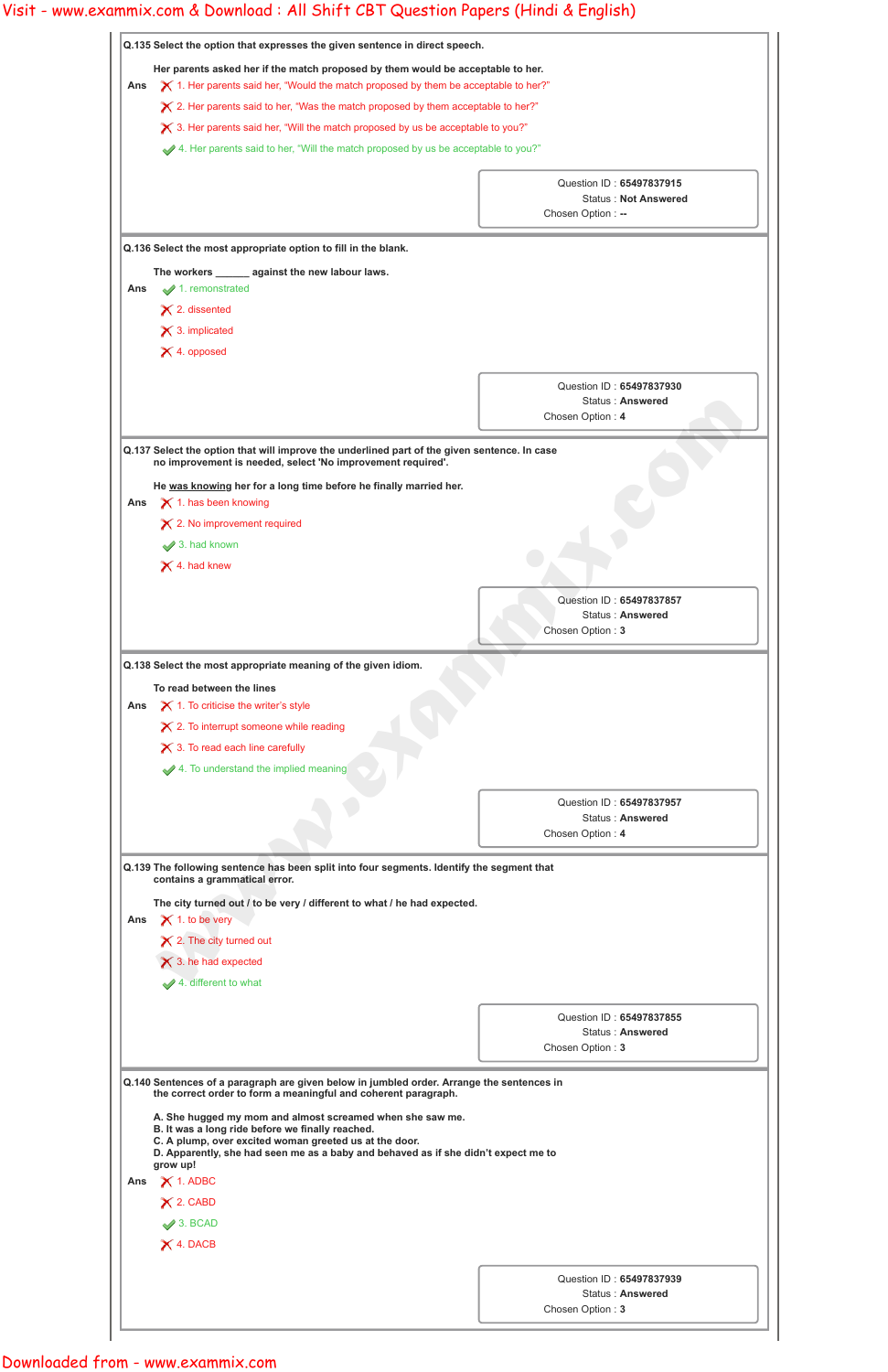|     | Q.141 Select the most appropriate ANTONYM of the given word.                                                                                                                                                                                                                                                                               |                                                     |
|-----|--------------------------------------------------------------------------------------------------------------------------------------------------------------------------------------------------------------------------------------------------------------------------------------------------------------------------------------------|-----------------------------------------------------|
|     | <b>Remorse</b>                                                                                                                                                                                                                                                                                                                             |                                                     |
| Ans | $\times$ 1. Empathy                                                                                                                                                                                                                                                                                                                        |                                                     |
|     | $\times$ 2. Regret                                                                                                                                                                                                                                                                                                                         |                                                     |
|     | $\times$ 3. Sorrow                                                                                                                                                                                                                                                                                                                         |                                                     |
|     | <b>◆ 4. Satisfaction</b>                                                                                                                                                                                                                                                                                                                   |                                                     |
|     |                                                                                                                                                                                                                                                                                                                                            | Question ID: 65497837955                            |
|     |                                                                                                                                                                                                                                                                                                                                            | <b>Status: Not Answered</b>                         |
|     |                                                                                                                                                                                                                                                                                                                                            | Chosen Option: --                                   |
|     | Q.142 Sentences of a paragraph are given below in jumbled order. Arrange the sentences in<br>the correct order to form a meaningful and coherent paragraph.                                                                                                                                                                                |                                                     |
|     | A. "How do you manage to complete so much work?" he asked the student.<br>B. Looking at the huge pile of books on a student's desk, a man said, "What a burden,<br>my son! I pity you."<br>C. "I focus on only one lesson at a time," the student further added.<br>D. "I don't think of all the work I have to do," answered the student. |                                                     |
| Ans | $\times$ 1. ACDB                                                                                                                                                                                                                                                                                                                           |                                                     |
|     | $\blacktriangleright$ 2. BADC                                                                                                                                                                                                                                                                                                              |                                                     |
|     | $\times$ 3. ACBD                                                                                                                                                                                                                                                                                                                           |                                                     |
|     | $\times$ 4. BDAC                                                                                                                                                                                                                                                                                                                           |                                                     |
|     |                                                                                                                                                                                                                                                                                                                                            |                                                     |
|     |                                                                                                                                                                                                                                                                                                                                            | Question ID: 65497837941<br><b>Status: Answered</b> |
|     |                                                                                                                                                                                                                                                                                                                                            | Chosen Option: 2                                    |
| Ans | B. Here, there is nothing but sand and rock.<br>C. A great part of Arabia is a desert.<br>D. However, there are springs of water but these are few and far apart.<br>$\blacktriangleright$ 1. CBAD<br>$\times$ 2. BDCA<br>$\times$ 3. CABD                                                                                                 |                                                     |
|     | $\times$ 4. ACDB                                                                                                                                                                                                                                                                                                                           |                                                     |
|     |                                                                                                                                                                                                                                                                                                                                            | Question ID: 65497837934                            |
|     |                                                                                                                                                                                                                                                                                                                                            | <b>Status: Answered</b><br>Chosen Option: 1         |
|     |                                                                                                                                                                                                                                                                                                                                            |                                                     |
|     | Q.144 Select the option that expresses the given sentence in passive voice.                                                                                                                                                                                                                                                                |                                                     |
|     | What did you do to help the migrant labourers during the pandemic?<br>$\boldsymbol{\times}$ 1. What is done by you to help the migrant labourers during the pandemic?                                                                                                                                                                      |                                                     |
| Ans | $\boldsymbol{\times}$ 2. What was being done by you to help the migrant labourers during the pandemic?                                                                                                                                                                                                                                     |                                                     |
|     |                                                                                                                                                                                                                                                                                                                                            |                                                     |
|     | 3. What was done by you to help the migrant labourers during the pandemic?                                                                                                                                                                                                                                                                 |                                                     |
|     | $\boldsymbol{\times}$ 4. What has been done by you to help the migrant labourers during the pandemic?                                                                                                                                                                                                                                      |                                                     |
|     |                                                                                                                                                                                                                                                                                                                                            |                                                     |
|     |                                                                                                                                                                                                                                                                                                                                            | Question ID: 65497837894<br>Status: Answered        |

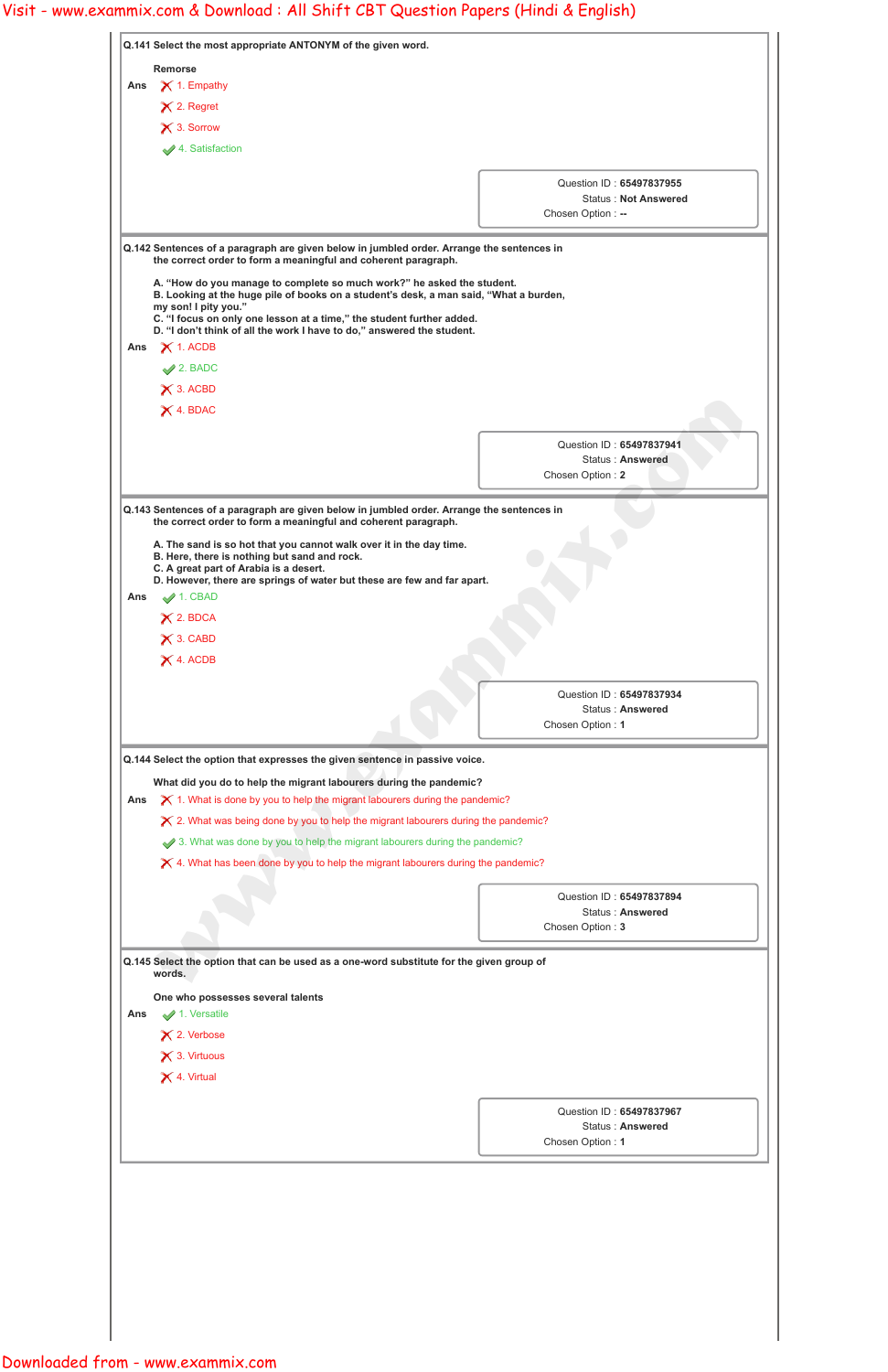|     | Q.146 Select the option that can be used as a one-word substitute for the given group of<br>words.                                                                       |                                                     |
|-----|--------------------------------------------------------------------------------------------------------------------------------------------------------------------------|-----------------------------------------------------|
|     | No longer in use                                                                                                                                                         |                                                     |
| Ans | X 1. Obscure                                                                                                                                                             |                                                     |
|     | X 2. Oriental                                                                                                                                                            |                                                     |
|     | $\times$ 3. Original                                                                                                                                                     |                                                     |
|     | 4. Obsolete                                                                                                                                                              |                                                     |
|     |                                                                                                                                                                          | Question ID: 65497837968                            |
|     |                                                                                                                                                                          | <b>Status: Answered</b>                             |
|     |                                                                                                                                                                          | Chosen Option: 4                                    |
|     | Q.147 Select the option that will improve the underlined part of the given sentence. In case                                                                             |                                                     |
|     | no improvement is needed, select 'No improvement required'.                                                                                                              |                                                     |
|     | These shoes are cheap as well durable.                                                                                                                                   |                                                     |
| Ans | $\boldsymbol{\times}$ 1. more cheaper than durable                                                                                                                       |                                                     |
|     | 2. both cheap and durable                                                                                                                                                |                                                     |
|     | $\times$ 3. No improvement required                                                                                                                                      |                                                     |
|     | $\times$ 4. neither cheaper nor durable                                                                                                                                  |                                                     |
|     |                                                                                                                                                                          | Question ID: 65497837864                            |
|     |                                                                                                                                                                          | Status: Answered                                    |
|     |                                                                                                                                                                          | Chosen Option: 2                                    |
|     | Q.148 Select the option that will improve the underlined part of the given sentence. In case                                                                             |                                                     |
|     | no improvement is needed, select 'No improvement required'.                                                                                                              |                                                     |
|     | The teacher found it difficult to exceed on the students' request.                                                                                                       |                                                     |
| Ans | $\boldsymbol{\times}$ 1. accede by                                                                                                                                       |                                                     |
|     | $\times$ 2. No improvement required                                                                                                                                      |                                                     |
|     | $\blacktriangleright$ 3. accede to                                                                                                                                       |                                                     |
|     | $\times$ 4. exceed for                                                                                                                                                   |                                                     |
|     |                                                                                                                                                                          | Question ID: 65497837863                            |
|     |                                                                                                                                                                          | <b>Status: Answered</b>                             |
|     |                                                                                                                                                                          | Chosen Option: 4                                    |
| Ans | Q.149 Select the option that can be used as a one-word substitute for the given group of<br>words.<br>A decision on which one cannot go back<br>$\times$ 1. Incorrigible |                                                     |
|     | 2. Irrevocable<br>$\times$ 3. Improbable<br>$\times$ 4. Incredible                                                                                                       | Question ID: 65497837976                            |
|     |                                                                                                                                                                          | <b>Status: Not Answered</b>                         |
|     |                                                                                                                                                                          | Chosen Option: --                                   |
|     | Q.150 Select the option that expresses the given sentence in passive voice.                                                                                              |                                                     |
|     | I could not use his laptop as it was password protected.                                                                                                                 |                                                     |
| Ans | $\boldsymbol{\times}$ 1. His laptop has not been used by me as it is password protected.                                                                                 |                                                     |
|     | $\boldsymbol{\times}$ 2. His laptop cannot be used by me as it is password protected.                                                                                    |                                                     |
|     | $\boldsymbol{\times}$ 3. His laptop could not been used by me as it was password protected.                                                                              |                                                     |
|     | 4. His laptop could not be used by me as it was password protected.                                                                                                      |                                                     |
|     |                                                                                                                                                                          |                                                     |
|     |                                                                                                                                                                          | Question ID: 65497837892<br><b>Status: Answered</b> |
|     |                                                                                                                                                                          | Chosen Option: 4                                    |
|     |                                                                                                                                                                          |                                                     |
|     | Q.151 The following sentence has been split into four segments. Identify the segment that<br>contains a grammatical error.                                               |                                                     |
|     |                                                                                                                                                                          |                                                     |
| Ans | Your name / precedes before / mine / in the list.<br>$\times$ 1. mine                                                                                                    |                                                     |
|     | $\times$ 2. Your name                                                                                                                                                    |                                                     |
|     | $\rightarrow$ 3. precedes before                                                                                                                                         |                                                     |
|     | $\times$ 4. in the list                                                                                                                                                  |                                                     |
|     |                                                                                                                                                                          |                                                     |
|     |                                                                                                                                                                          | Question ID: 65497837850                            |
|     |                                                                                                                                                                          | <b>Status: Answered</b><br>Chosen Option: 3         |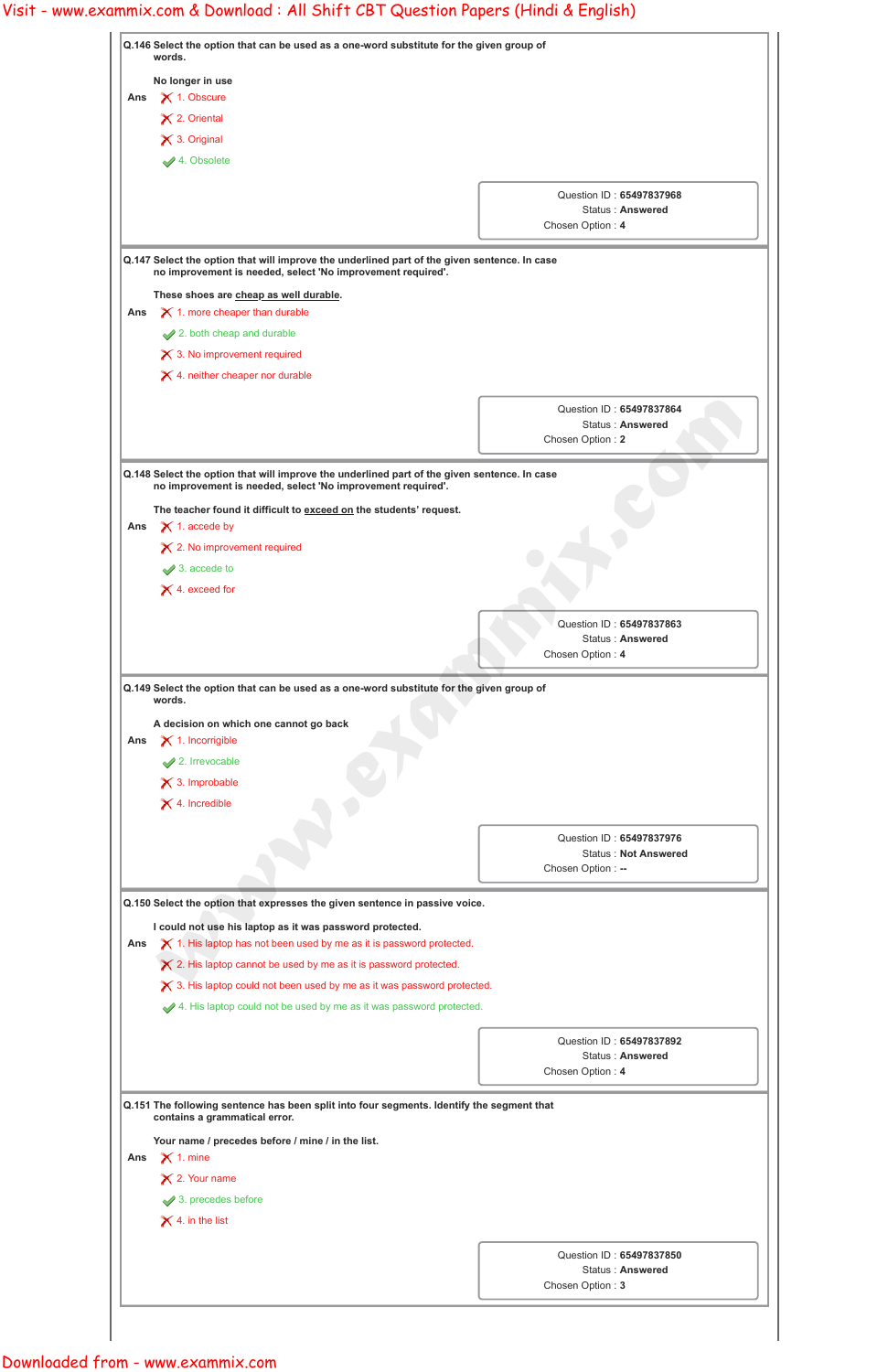| Q.152 Sentences of a paragraph are given below in jumbled order. Arrange the sentences in<br>the correct order to form a meaningful and coherent paragraph.                                                                                                                                                                                                                                                                                                                                                                                                                                      |                                                                         |
|--------------------------------------------------------------------------------------------------------------------------------------------------------------------------------------------------------------------------------------------------------------------------------------------------------------------------------------------------------------------------------------------------------------------------------------------------------------------------------------------------------------------------------------------------------------------------------------------------|-------------------------------------------------------------------------|
| A. Now, I was shining from top to toe and felt proud of my form.<br>B. Finally, I was ready to leave the factory for my new home.<br>C. Then the painter set about rubbing me vigorously and polishing me.<br>D. A busy carpenter at last gave finishing touches to me.<br>$\times$ 1. ADBC<br>Ans<br>$\blacktriangleright$ 2. DCAB<br>$\times$ 3. ACDB<br>$\times$ 4. DACB                                                                                                                                                                                                                      |                                                                         |
|                                                                                                                                                                                                                                                                                                                                                                                                                                                                                                                                                                                                  | Question ID: 65497837933<br>Status: Answered<br>Chosen Option: 3        |
| Q.153 Sentences of a paragraph are given below in jumbled order. Arrange the sentences in<br>the correct order to form a meaningful and coherent paragraph.<br>A. Most of these superpowers are not rich in natural resources and have faced<br>political turmoil.<br>B. Human capital ultimately makes the difference, both, in an enterprise and a nation.<br>C. The new economic superpowers of today amply testify this thesis.<br>D. Yet, they have achieved economic affluence in a relatively short period.<br>$\times$ 1. BCDA<br>Ans<br>$\times$ 2. ADBC<br>$\times$ 3. ACDB<br>4. BCAD |                                                                         |
|                                                                                                                                                                                                                                                                                                                                                                                                                                                                                                                                                                                                  | Question ID: 65497837947<br><b>Status: Answered</b><br>Chosen Option: 4 |
| Q.154 Select the option that expresses the given sentence in reported speech.<br>The Chief Minister said, "All exams shall be cancelled this year."<br>$\boldsymbol{\times}$ 1. The Chief Minister said that all exams should have been cancelled that year.<br>Ans<br>2. The Chief Minister said that all exams would be cancelled that year.<br>$\boldsymbol{\times}$ 3. The Chief Minister says that all exams shall be cancelled this year.<br>$\boldsymbol{\times}$ 4. The Chief Minister said that all exams should be cancelled this year.                                                |                                                                         |
|                                                                                                                                                                                                                                                                                                                                                                                                                                                                                                                                                                                                  | Question ID: 65497837905<br><b>Status: Answered</b><br>Chosen Option: 4 |
| Q.155 Select the option that expresses the given sentence in reported speech.<br>The old man said, "I was walking in my garden at six o'clock."<br>$\boldsymbol{\times}$ 1. The old man said that I had been walking in my garden at six o'clock.<br>Ans<br>2. The old man said that he had been walking in his garden at six o'clock.<br>$\boldsymbol{\times}$ 3. The old man said that I was been walking in my garden at six o'clock.<br>$\boldsymbol{\times}$ 4. The old man said that he was walking in his garden at six o'clock.                                                          |                                                                         |
|                                                                                                                                                                                                                                                                                                                                                                                                                                                                                                                                                                                                  | Question ID: 65497837908                                                |

Ans  $\bigtimes$  1. The actor said, "What he did in films is something he has never attempted in real life."

 $\boldsymbol{\times}$  3. The actor said, "What I am doing in films is something I have never attempted in real life."

 $\boldsymbol{\times}$  4. The actor said, "What he did in films was something he had never attempted in real life."

**life.**

2. The actor said, "What I do in films is something I have never attempted in real life."

Question ID : **65497837911**

Status : **Answered**

Chosen Option : **3**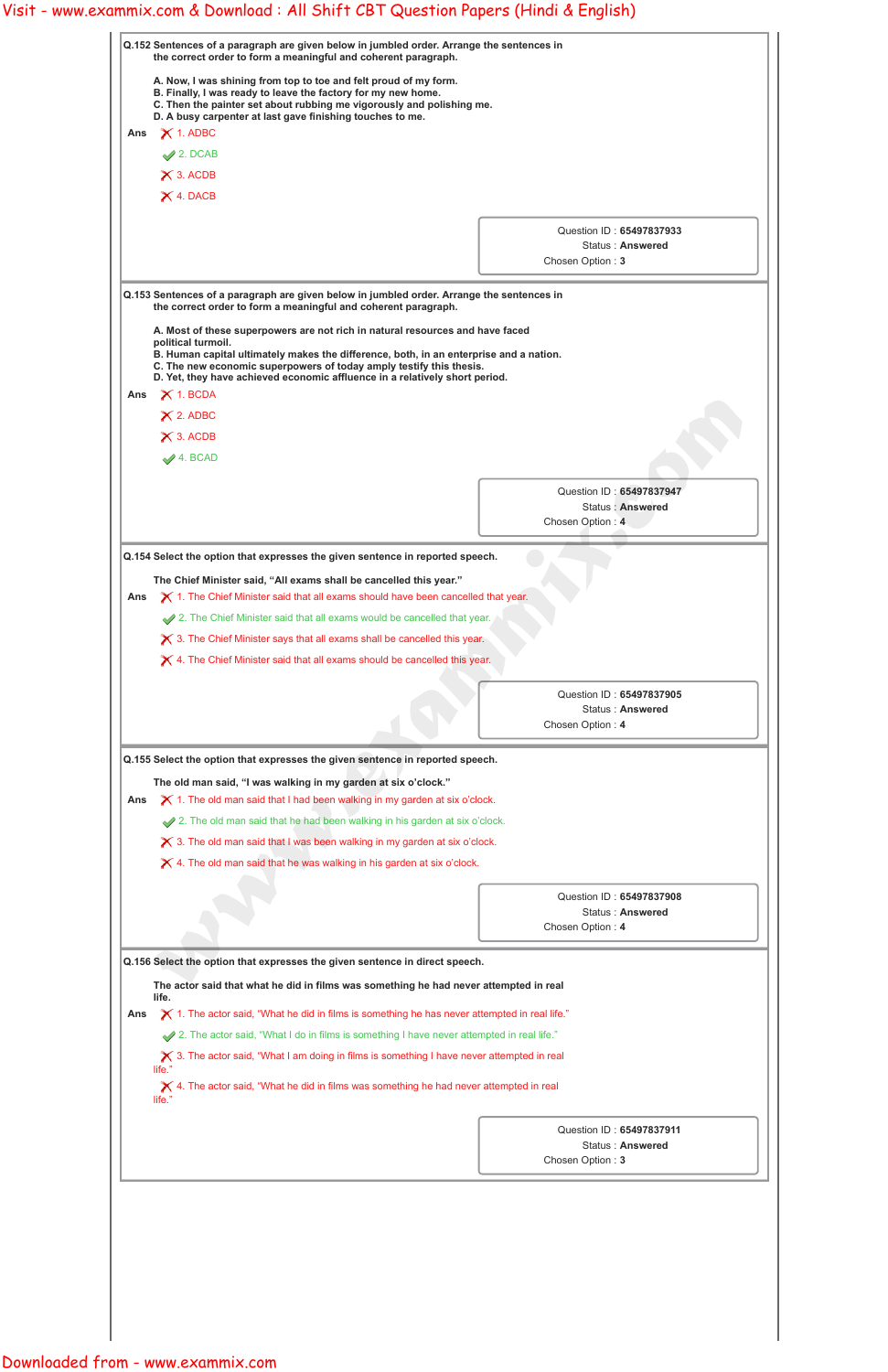|     | Q.157 Select the option that will improve the underlined part of the given sentence. In case<br>no improvement is needed, select 'No improvement required'.                                                                                    |                                                         |
|-----|------------------------------------------------------------------------------------------------------------------------------------------------------------------------------------------------------------------------------------------------|---------------------------------------------------------|
|     | He denied if he had caused the accident.                                                                                                                                                                                                       |                                                         |
| Ans | $\boldsymbol{\times}$ 1. not to had                                                                                                                                                                                                            |                                                         |
|     | $\times$ 2. of having                                                                                                                                                                                                                          |                                                         |
|     | $\times$ 3. No improvement required                                                                                                                                                                                                            |                                                         |
|     | $\blacktriangleright$ 4. that he had                                                                                                                                                                                                           |                                                         |
|     |                                                                                                                                                                                                                                                |                                                         |
|     |                                                                                                                                                                                                                                                | Question ID: 65497837869<br><b>Status: Answered</b>     |
|     |                                                                                                                                                                                                                                                | Chosen Option: 4                                        |
|     | Q.158 Select the option that expresses the given sentence in direct speech.                                                                                                                                                                    |                                                         |
|     |                                                                                                                                                                                                                                                |                                                         |
| Ans | My friend asked me where I planned to go for a vacation.<br>$\boldsymbol{\times}$ 1. My friend said to me, "Where have you planned to go for a vacation?"                                                                                      |                                                         |
|     | $\boldsymbol{\times}$ 2. My friend said to me, "Where you have planned to go for a vacation?"                                                                                                                                                  |                                                         |
|     | 3. My friend said to me, "Where do you plan to go for a vacation?"                                                                                                                                                                             |                                                         |
|     | $\boldsymbol{\times}$ 4. My friend said to me, "Where are you planning to go for a vacation?"                                                                                                                                                  |                                                         |
|     |                                                                                                                                                                                                                                                |                                                         |
|     |                                                                                                                                                                                                                                                | Question ID: 65497837912                                |
|     |                                                                                                                                                                                                                                                | <b>Status: Answered</b><br>Chosen Option: 3             |
|     |                                                                                                                                                                                                                                                |                                                         |
|     | Q.159 The following sentence has been split into four segments. Identify the segment that<br>contains a grammatical error.                                                                                                                     |                                                         |
|     | You should / avail this opportunity / to demonstrate / your skills.                                                                                                                                                                            |                                                         |
| Ans | X 1. You should                                                                                                                                                                                                                                |                                                         |
|     | $\times$ 2. your skills                                                                                                                                                                                                                        |                                                         |
|     | 3. avail this opportunity                                                                                                                                                                                                                      |                                                         |
|     | $\times$ 4. to demonstrate                                                                                                                                                                                                                     |                                                         |
|     |                                                                                                                                                                                                                                                |                                                         |
|     |                                                                                                                                                                                                                                                | Question ID: 65497837849<br><b>Status: Not Answered</b> |
|     |                                                                                                                                                                                                                                                | Chosen Option : --                                      |
| Ans | Absolute liberty is enjoyed by us in matters of food and dress.<br>$\boldsymbol{\times}$ 1. We are enjoying absolute liberty in matters of food and dress.                                                                                     |                                                         |
|     | 2. We enjoy absolute liberty in matters of food and dress.<br>$\boldsymbol{\times}$ 3. We will enjoy absolute liberty in matters of food and dress.<br>$\boldsymbol{\times}$ 4. We have enjoyed absolute liberty in matters of food and dress. |                                                         |
|     |                                                                                                                                                                                                                                                | Question ID: 65497837888                                |
|     |                                                                                                                                                                                                                                                | Status: Answered                                        |
|     |                                                                                                                                                                                                                                                | Chosen Option: 2                                        |
|     | Q.161 Select the option that expresses the given sentence in reported speech.                                                                                                                                                                  |                                                         |
|     | The old man said to her, "Good luck to you! May you succeed in your venture!"                                                                                                                                                                  |                                                         |
| Ans | $\blacktriangleright$ 1. The old man exclaimed good luck to you and wished that she may succeed in her                                                                                                                                         |                                                         |
|     | venture.<br>$\boldsymbol{\times}$ 2. The old man wished you good luck and prayed that you might succeed in your                                                                                                                                |                                                         |
|     | venture.                                                                                                                                                                                                                                       |                                                         |
|     | 3. The old man wished her good luck and prayed that she might succeed in her<br>venture.                                                                                                                                                       |                                                         |
|     | $\blacktriangleright$ 4. The old man told her good luck and prayed that may she succeed in her venture.                                                                                                                                        |                                                         |
|     |                                                                                                                                                                                                                                                |                                                         |
|     |                                                                                                                                                                                                                                                | Question ID: 65497837920<br>Status: Answered            |
|     |                                                                                                                                                                                                                                                | Chosen Option: 3                                        |
|     |                                                                                                                                                                                                                                                |                                                         |
|     | Q.162 The following sentence has been split into four segments. Identify the segment that<br>contains a grammatical error.                                                                                                                     |                                                         |
|     | The manager / took him / at task / for his negligence.                                                                                                                                                                                         |                                                         |
| Ans | $\times$ 1. for his negligence                                                                                                                                                                                                                 |                                                         |
|     | $\times$ 2. The manager                                                                                                                                                                                                                        |                                                         |
|     | $\blacktriangleright$ 3. at task                                                                                                                                                                                                               |                                                         |
|     | $\times$ 4. took him                                                                                                                                                                                                                           |                                                         |
|     |                                                                                                                                                                                                                                                |                                                         |
|     |                                                                                                                                                                                                                                                | Question ID: 65497837841<br><b>Status: Not Answered</b> |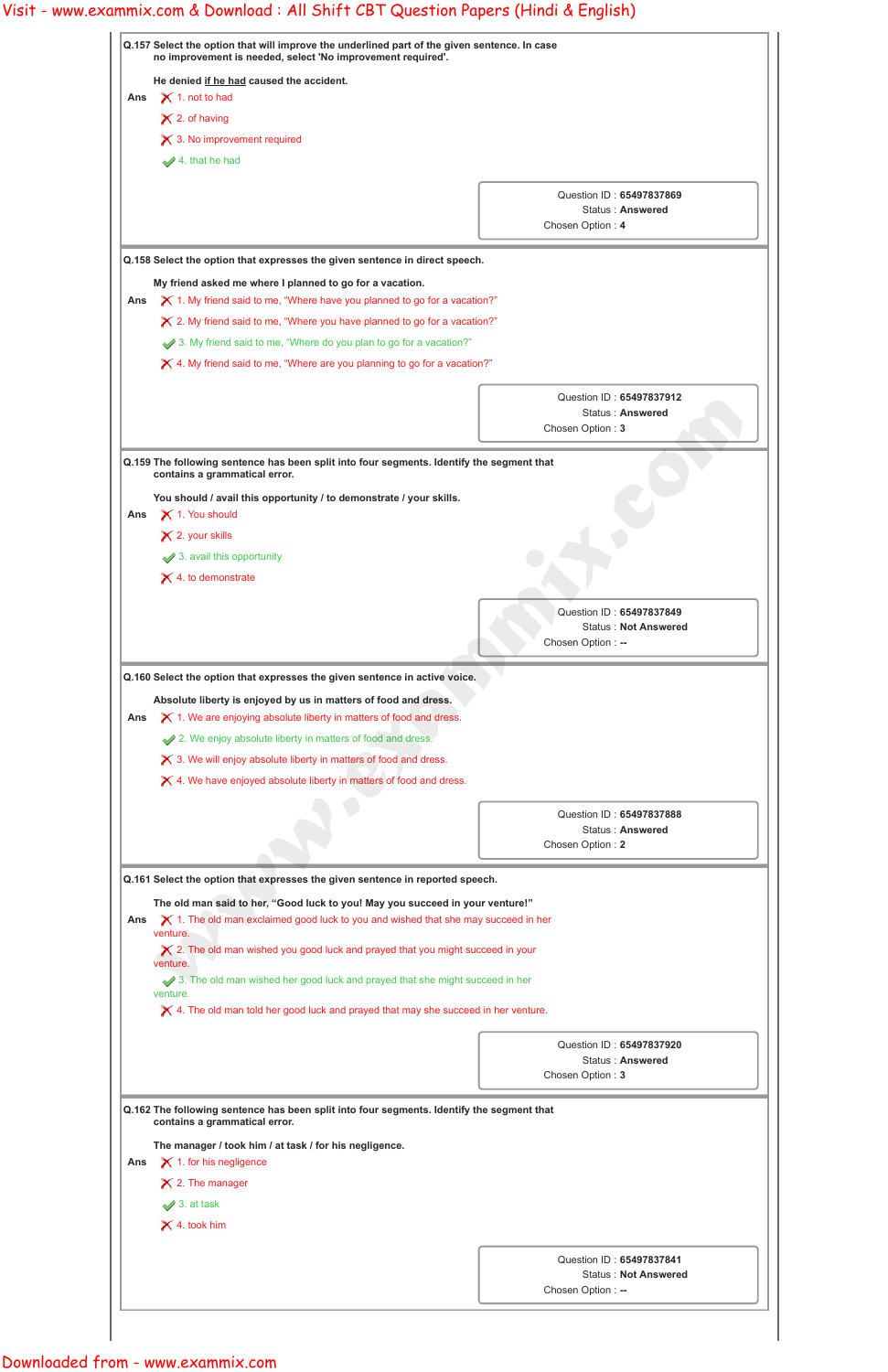|     | Q.163 Select the option that can be used as a one-word substitute for the given group of<br>words.                                                                                                                     |
|-----|------------------------------------------------------------------------------------------------------------------------------------------------------------------------------------------------------------------------|
|     | Central character in a story or play                                                                                                                                                                                   |
| Ans | $\times$ 1. Emulator                                                                                                                                                                                                   |
|     | $\times$ 2. Contender                                                                                                                                                                                                  |
|     | 3. Protagonist                                                                                                                                                                                                         |
|     | X 4. Adversary                                                                                                                                                                                                         |
|     | Question ID: 65497837974                                                                                                                                                                                               |
|     | <b>Status: Not Answered</b>                                                                                                                                                                                            |
|     | Chosen Option: --                                                                                                                                                                                                      |
|     | Q.164 Select the option that expresses the given sentence in reported speech.                                                                                                                                          |
|     | "Please lend me some money, Raman. I need it urgently," said Sumesh.                                                                                                                                                   |
| Ans | 1. Sumesh requested Raman to lend him some money as he needed it urgently.                                                                                                                                             |
|     | $\boldsymbol{\times}$ 2. Sumesh requested Raman please lend me some money as I need it urgently.                                                                                                                       |
|     | $\boldsymbol{\times}$ 3. Sumesh requested to Raman to please lend him some money as he needed it<br>urgently.                                                                                                          |
|     | $\boldsymbol{\times}$ 4. Sumesh requested Raman to lend me some money as I needed it urgently.                                                                                                                         |
|     | Question ID: 65497837907                                                                                                                                                                                               |
|     | <b>Status: Answered</b>                                                                                                                                                                                                |
|     | Chosen Option: 1                                                                                                                                                                                                       |
|     | Q.165 Select the segment in which a word has been INCORRECTLY used.                                                                                                                                                    |
|     | Is the Abominable Snowman a friction of the mountaineers' imagination?                                                                                                                                                 |
| Ans | $\blacktriangleright$ 1. a friction                                                                                                                                                                                    |
|     | $\times$ 2. of the mountaineers'                                                                                                                                                                                       |
|     | $\times$ 3. imagination                                                                                                                                                                                                |
|     | $\times$ 4. Is the Abominable Snowman                                                                                                                                                                                  |
|     | Question ID: 65497837979                                                                                                                                                                                               |
|     | <b>Status: Not Answered</b>                                                                                                                                                                                            |
|     | Chosen Option: --                                                                                                                                                                                                      |
|     | Q.166 Select the option that expresses the given sentence in reported speech.                                                                                                                                          |
|     | Harsh said, "How happy I am to receive the best student award!"                                                                                                                                                        |
| Ans | $\boldsymbol{\times}$ 1. Harsh exclaimed happily that he was receiving the best student award.<br>2. Harsh exclaimed with joy that he was very happy to receive the best student award.                                |
|     |                                                                                                                                                                                                                        |
|     | $\boldsymbol{\times}$ 3. Harsh exclaimed with joy that how happy he was to receive the best student award.<br>$\boldsymbol{\times}$ 4. Harsh exclaimed happily that I am very happy to receive the best student award. |
|     |                                                                                                                                                                                                                        |
|     | Question ID: 65497837906                                                                                                                                                                                               |
|     | Status: Answered                                                                                                                                                                                                       |
|     | Chosen Option: 3                                                                                                                                                                                                       |
|     |                                                                                                                                                                                                                        |
|     | Q.167 Select the option that will improve the underlined part of the given sentence. In case                                                                                                                           |
|     | no improvement is needed, select 'No improvement required'.                                                                                                                                                            |
| Ans | Sal trees have been planted in relatively three-fourth of the forest area.<br>$\times$ 1. No improvement required                                                                                                      |
|     | $\blacktriangleright$ 2. nearly three-fourths                                                                                                                                                                          |
|     | $\times$ 3. about three-fourth                                                                                                                                                                                         |

Question ID : **65497837873**

Status : **Answered**

Chosen Option : **2**

**Q.168 Select the option that will improve the underlined part of the given sentence. In case no improvement is needed, select 'No improvement required'.**

**Unless we are not sure of our goals, we cannot achieve them.**

Ans  $\bigtimes$  1. No improvement required

2. Unless we are sure

 $\times$  3. Not until we are sure

 $\times$  4. Except if we are not sure

Question ID : **65497837878**

Status : **Answered**

Chosen Option : **2**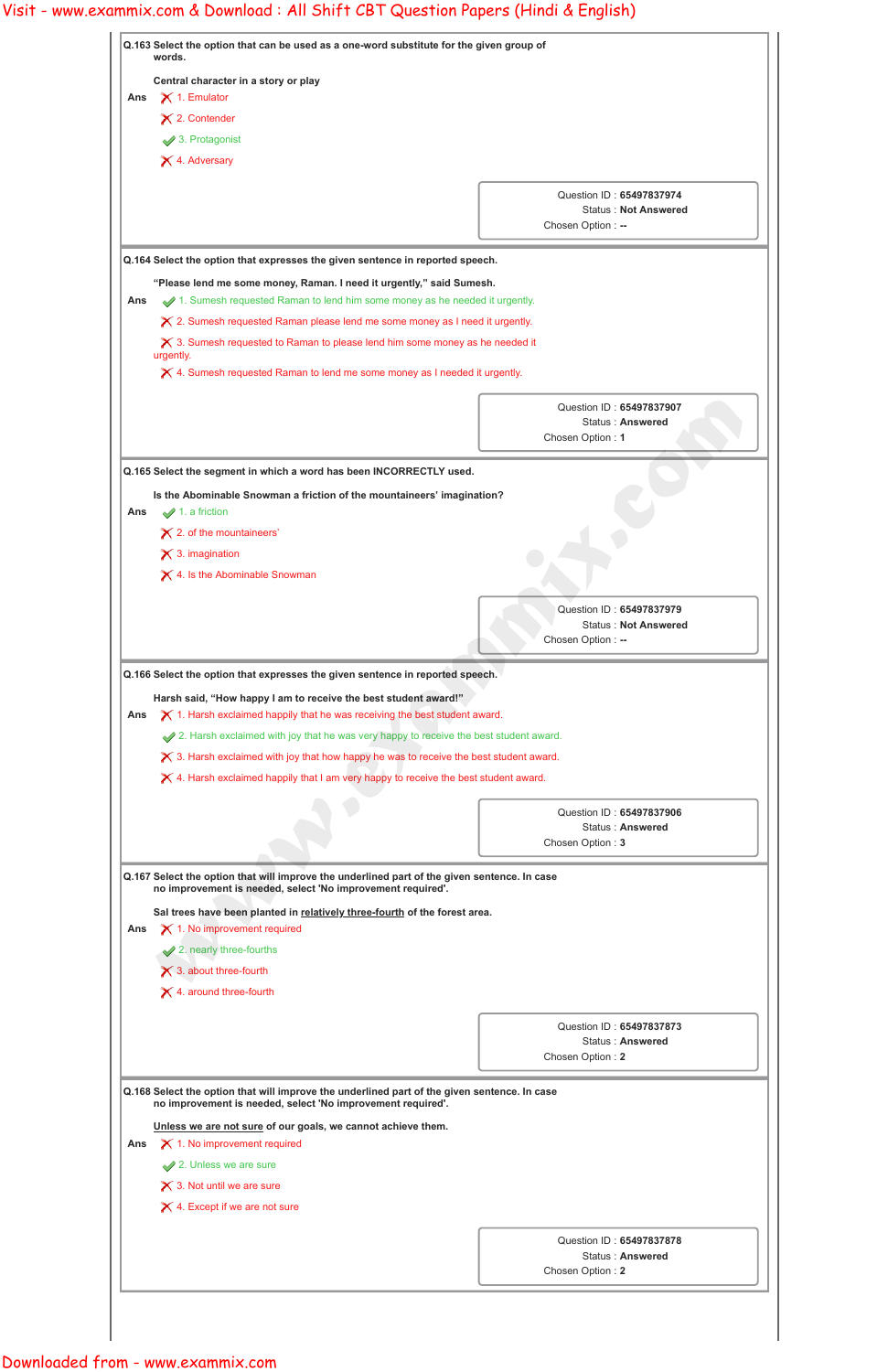| Q.169 Select the most appropriate meaning of the given idiom.                                                                                               |                                      |
|-------------------------------------------------------------------------------------------------------------------------------------------------------------|--------------------------------------|
| Keep your head                                                                                                                                              |                                      |
| X 1. Protect yourself<br>Ans                                                                                                                                |                                      |
| $\times$ 2. Respect yourself                                                                                                                                |                                      |
| 3. Remain calm                                                                                                                                              |                                      |
| $\times$ 4. Be furious                                                                                                                                      |                                      |
|                                                                                                                                                             | Question ID: 65497837961             |
|                                                                                                                                                             | <b>Status: Not Answered</b>          |
|                                                                                                                                                             | Chosen Option: --                    |
| Q.170 Select the most appropriate meaning of the given idiom.                                                                                               |                                      |
| To rise like a phoenix                                                                                                                                      |                                      |
| $\times$ 1. To be modest<br>Ans                                                                                                                             |                                      |
| $\times$ 2. To set on fire                                                                                                                                  |                                      |
| 3. To emerge with a new life                                                                                                                                |                                      |
| $\times$ 4. To behave like a royal                                                                                                                          |                                      |
|                                                                                                                                                             |                                      |
|                                                                                                                                                             | Question ID: 65497837962             |
|                                                                                                                                                             | Status: Answered<br>Chosen Option: 3 |
|                                                                                                                                                             |                                      |
| Q.171 Select the option that will improve the underlined part of the given sentence. In case<br>no improvement is needed, select 'No improvement required'. |                                      |
|                                                                                                                                                             |                                      |
| The doors and windows will have painted by afternoon.<br>$\boldsymbol{\times}$ 1. No improvement required                                                   |                                      |
| Ans                                                                                                                                                         |                                      |
| $\times$ 2. will be painting                                                                                                                                |                                      |
| $\times$ 3. would been painted                                                                                                                              |                                      |
| 4. will have been painted                                                                                                                                   |                                      |
|                                                                                                                                                             | Question ID: 65497837861             |
|                                                                                                                                                             | <b>Status: Answered</b>              |
|                                                                                                                                                             | Chosen Option: 4                     |
| Q.172 Sentences of a paragraph are given below in jumbled order. Arrange the sentences in                                                                   |                                      |
| the correct order to form a meaningful and coherent paragraph.                                                                                              |                                      |
| A. I felt embarrassed as if I was somehow responsible for the fire in our home.                                                                             |                                      |
| B. In my case, it was no different.<br>C. It always happens that bad news travels quickly.                                                                  |                                      |
| D. Everyone in high school was aware of my plight.                                                                                                          |                                      |
| $\times$ 1. CDAB<br>Ans                                                                                                                                     |                                      |
| $\times$ 2. ABCD                                                                                                                                            |                                      |
| $\times$ 3. ADBC                                                                                                                                            |                                      |
| $4.$ CBDA                                                                                                                                                   |                                      |
|                                                                                                                                                             | Question ID: 65497837949             |
|                                                                                                                                                             | <b>Status: Answered</b>              |
|                                                                                                                                                             |                                      |
|                                                                                                                                                             | Chosen Option: 4                     |
|                                                                                                                                                             |                                      |
| Q.173 Sentences of a paragraph are given below in jumbled order. Arrange the sentences in<br>the correct order to form a meaningful and coherent paragraph. |                                      |
| A. The promotion of congenial relationship at all levels of the staff leads to prosperity                                                                   |                                      |
| of the organisation.<br>B. Better skills increase the working capacity of employees by promoting better work                                                |                                      |

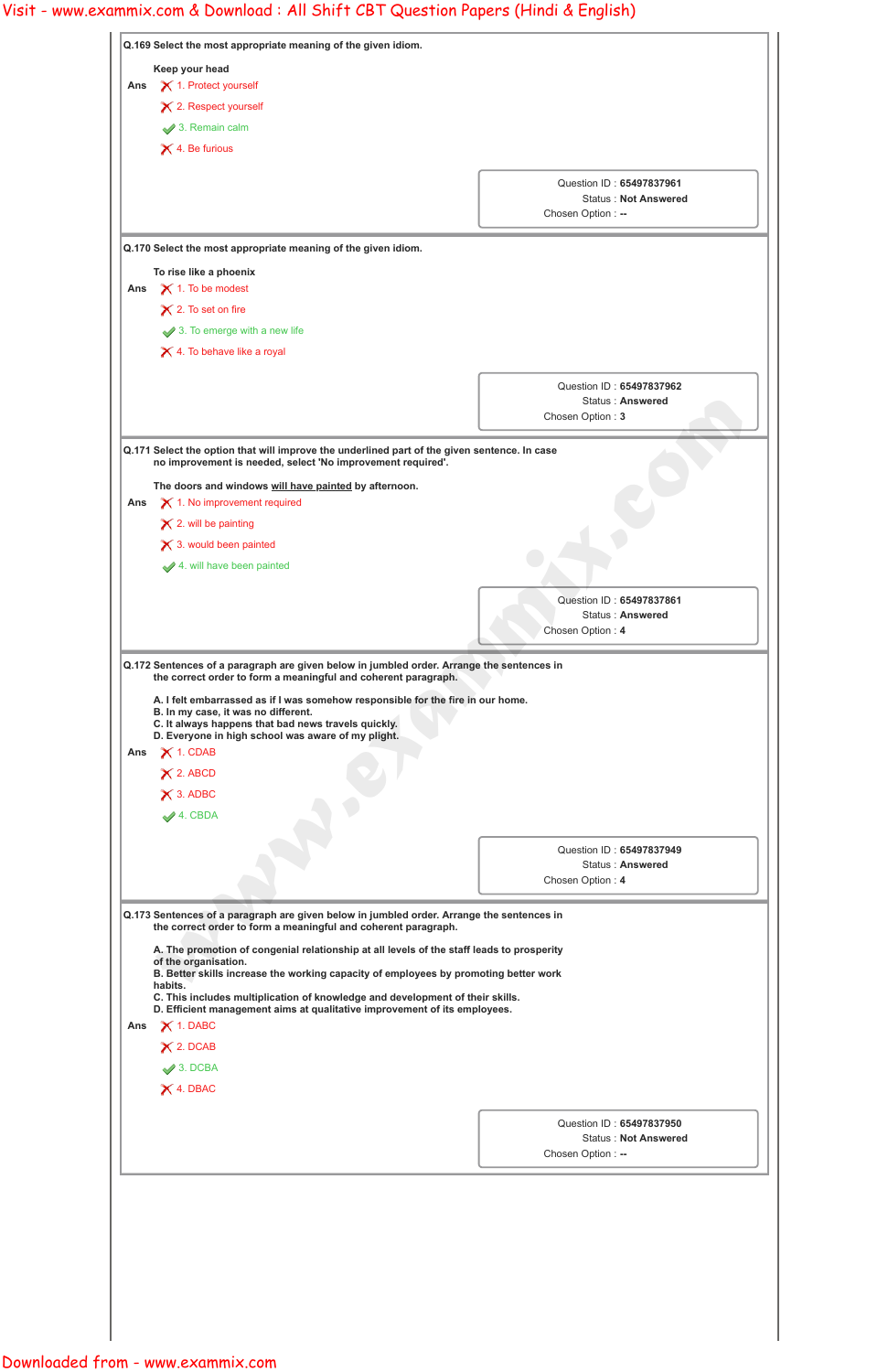|     | Q.174 The following sentence has been split into four segments. Identify the segment that<br>contains a grammatical error.                                                                                        |                                                                                     |
|-----|-------------------------------------------------------------------------------------------------------------------------------------------------------------------------------------------------------------------|-------------------------------------------------------------------------------------|
| Ans | He was unable / to help me because / he had been failed / to arrange the money.<br>$\boldsymbol{\times}$ 1. to help me because<br>$\times$ 2. to arrange the money<br>$\blacktriangleright$ 3. he had been failed |                                                                                     |
|     | $\times$ 4. He was unable                                                                                                                                                                                         |                                                                                     |
|     |                                                                                                                                                                                                                   | Question ID: 65497837856<br><b>Status: Not Answered</b><br>Chosen Option : --       |
|     | Q.175 Select the option that will improve the underlined part of the given sentence. In case                                                                                                                      |                                                                                     |
|     | no improvement is needed, select 'No improvement required'.<br>The shopkeeper was obliged to dispense to the service of his salesman.                                                                             |                                                                                     |
| Ans | $\blacktriangleright$ 1. with the services                                                                                                                                                                        |                                                                                     |
|     | $\times$ 2. by the services                                                                                                                                                                                       |                                                                                     |
|     | $\times$ 3. away the service                                                                                                                                                                                      |                                                                                     |
|     | $\times$ 4. No improvement required                                                                                                                                                                               |                                                                                     |
|     |                                                                                                                                                                                                                   | Question ID: 65497837876                                                            |
|     |                                                                                                                                                                                                                   | Status: Answered<br>Chosen Option: 2                                                |
|     | Q.176 Select the option that will improve the underlined part of the given sentence. In case<br>no improvement is needed, select 'No improvement required'.                                                       |                                                                                     |
|     | The soldiers would not have surrendered if they not ran out of ammunition.                                                                                                                                        |                                                                                     |
| Ans | $\times$ 1. did not ran out                                                                                                                                                                                       |                                                                                     |
|     | 2. had not run out                                                                                                                                                                                                |                                                                                     |
|     | $\times$ 3. do not run out                                                                                                                                                                                        |                                                                                     |
|     | $\times$ 4. No improvement required                                                                                                                                                                               |                                                                                     |
|     |                                                                                                                                                                                                                   | Question ID: 65497837870                                                            |
|     |                                                                                                                                                                                                                   | <b>Status: Not Answered</b>                                                         |
|     |                                                                                                                                                                                                                   | Chosen Option : --                                                                  |
| Ans | Q.177 Select the most appropriate option to fill in the blank.<br>he felt.<br>The more he tried to solve the mystery, the more<br>$\blacktriangleright$ 1. perplexed                                              |                                                                                     |
|     | $\times$ 2. humbled<br>$\times$ 3. callous<br>$\times$ 4. confusing                                                                                                                                               |                                                                                     |
|     |                                                                                                                                                                                                                   |                                                                                     |
|     |                                                                                                                                                                                                                   |                                                                                     |
|     |                                                                                                                                                                                                                   | <b>Status: Answered</b><br>Chosen Option: 1                                         |
|     | Q.178 The following sentence has been split into four segments. Identify the segment that                                                                                                                         |                                                                                     |
|     | contains a grammatical error.                                                                                                                                                                                     |                                                                                     |
| Ans | He often / persists to ask / awkward questions / at the board meetings.<br>$\times$ 1. He often                                                                                                                   |                                                                                     |
|     | $\blacktriangleright$ 2. persists to ask                                                                                                                                                                          |                                                                                     |
|     | $\times$ 3. awkward questions                                                                                                                                                                                     |                                                                                     |
|     | $\times$ 4. at the board meetings                                                                                                                                                                                 |                                                                                     |
|     |                                                                                                                                                                                                                   |                                                                                     |
|     |                                                                                                                                                                                                                   |                                                                                     |
|     |                                                                                                                                                                                                                   | Chosen Option : --                                                                  |
|     | Q.179 Select the most appropriate option to fill in the blank.                                                                                                                                                    |                                                                                     |
|     | He was ______ at his brother's refusal to help him financially.                                                                                                                                                   |                                                                                     |
| Ans | $\blacktriangleright$ 1. indignant                                                                                                                                                                                | Question ID: 65497837926<br>Question ID: 65497837851<br><b>Status: Not Answered</b> |
|     | $\times$ 2. indicted                                                                                                                                                                                              |                                                                                     |
|     | $\times$ 3. enchanted                                                                                                                                                                                             |                                                                                     |
|     | $\times$ 4. enamoured                                                                                                                                                                                             |                                                                                     |
|     |                                                                                                                                                                                                                   | Question ID: 65497837929                                                            |
|     |                                                                                                                                                                                                                   | <b>Status: Not Answered</b><br>Chosen Option : --                                   |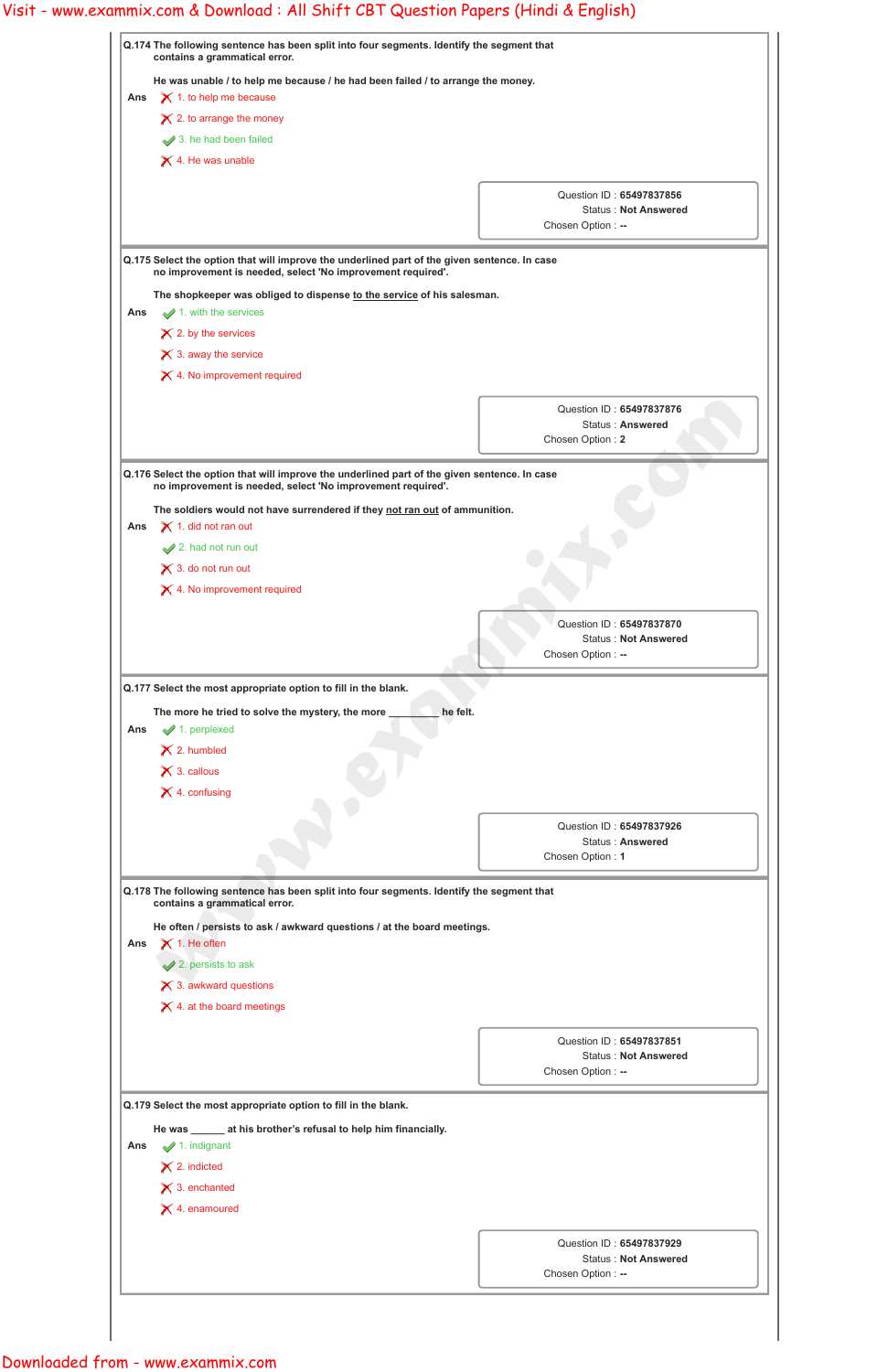|                                                                                                                                                                                                                                                                                                                                         | the correct order to form a meaningful and coherent paragraph.               |
|-----------------------------------------------------------------------------------------------------------------------------------------------------------------------------------------------------------------------------------------------------------------------------------------------------------------------------------------|------------------------------------------------------------------------------|
| A. And that something in her lifted her to the world number one position in tennis in<br>2005.<br>B. But all this happened in almost no time.<br>C. It took Maria just four years as a professional to reach the pinnacle.<br>D. There is something disarming about Maria Sharapova.                                                    |                                                                              |
| $\blacktriangleright$ 1. DABC<br>Ans                                                                                                                                                                                                                                                                                                    |                                                                              |
| $\times$ 2. BCDA                                                                                                                                                                                                                                                                                                                        |                                                                              |
| $\times$ 3. CBAD                                                                                                                                                                                                                                                                                                                        |                                                                              |
| $\times$ 4. ABCD                                                                                                                                                                                                                                                                                                                        |                                                                              |
|                                                                                                                                                                                                                                                                                                                                         | Question ID: 65497837948                                                     |
|                                                                                                                                                                                                                                                                                                                                         | <b>Status: Not Answered</b><br>Chosen Option: --                             |
| Q.181 Select the most appropriate synonym of the given word.                                                                                                                                                                                                                                                                            |                                                                              |
| Sequestered                                                                                                                                                                                                                                                                                                                             |                                                                              |
| X 1. Polished<br>Ans                                                                                                                                                                                                                                                                                                                    |                                                                              |
| $\times$ 2. Decorated                                                                                                                                                                                                                                                                                                                   |                                                                              |
| 3. Secluded                                                                                                                                                                                                                                                                                                                             |                                                                              |
| $\times$ 4. Frequented                                                                                                                                                                                                                                                                                                                  |                                                                              |
|                                                                                                                                                                                                                                                                                                                                         | Question ID: 65497837953                                                     |
|                                                                                                                                                                                                                                                                                                                                         | <b>Status: Not Answered</b><br>Chosen Option: --                             |
|                                                                                                                                                                                                                                                                                                                                         |                                                                              |
| Q.182 Select the option that expresses the given sentence in passive voice.<br>Give her a 50% raise in salary.                                                                                                                                                                                                                          |                                                                              |
| $\boldsymbol{\times}$ 1. Let her being given a 50% raise in salary.<br>Ans                                                                                                                                                                                                                                                              |                                                                              |
| $\boldsymbol{\times}$ 2. She should give a 50% raise in salary.<br>$\boldsymbol{\times}$ 3. She should have given a 50% raise in salary.                                                                                                                                                                                                |                                                                              |
| 4. Let her be given a 50% raise in salary.                                                                                                                                                                                                                                                                                              |                                                                              |
|                                                                                                                                                                                                                                                                                                                                         |                                                                              |
|                                                                                                                                                                                                                                                                                                                                         | Question ID: 65497837893<br><b>Status: Not Answered</b><br>Chosen Option: -- |
|                                                                                                                                                                                                                                                                                                                                         |                                                                              |
| Q.183 Sentences of a paragraph are given below in jumbled order. Arrange the sentences in<br>the correct order to form a meaningful and coherent paragraph.                                                                                                                                                                             |                                                                              |
| A. The first is far more real than the second.<br>B. But, a person who enjoys long distance popularity succeeds in creating a<br>favourable notion of himself among unknown people.<br>C. An intimately popular person is liked by those who know him.<br>D. There are two kinds of popularity - intimate and long distance popularity. |                                                                              |
| $\times$ 1. CBDA<br>Ans                                                                                                                                                                                                                                                                                                                 |                                                                              |
| 2. DACB                                                                                                                                                                                                                                                                                                                                 |                                                                              |
| $\times$ 3. CABD                                                                                                                                                                                                                                                                                                                        |                                                                              |
| $\times$ 4. DCAB                                                                                                                                                                                                                                                                                                                        |                                                                              |
|                                                                                                                                                                                                                                                                                                                                         | Question ID: 65497837937                                                     |
|                                                                                                                                                                                                                                                                                                                                         | Status: Answered                                                             |
|                                                                                                                                                                                                                                                                                                                                         |                                                                              |

Ans  $\mathsf{\tilde{X}}$  1. The captain announced that the flight will be delayed due to bad weather.

 $\boldsymbol{\times}$  2. The captain announced that the fight was delayed due to bad weather.

3. The captain announced that the flight would be delayed due to bad weather.

 $\boldsymbol{\times}$  4. The captain announced that the flight would be delay due to bad weather.

Question ID : **65497837900**

Status : **Answered**

Chosen Option : **3**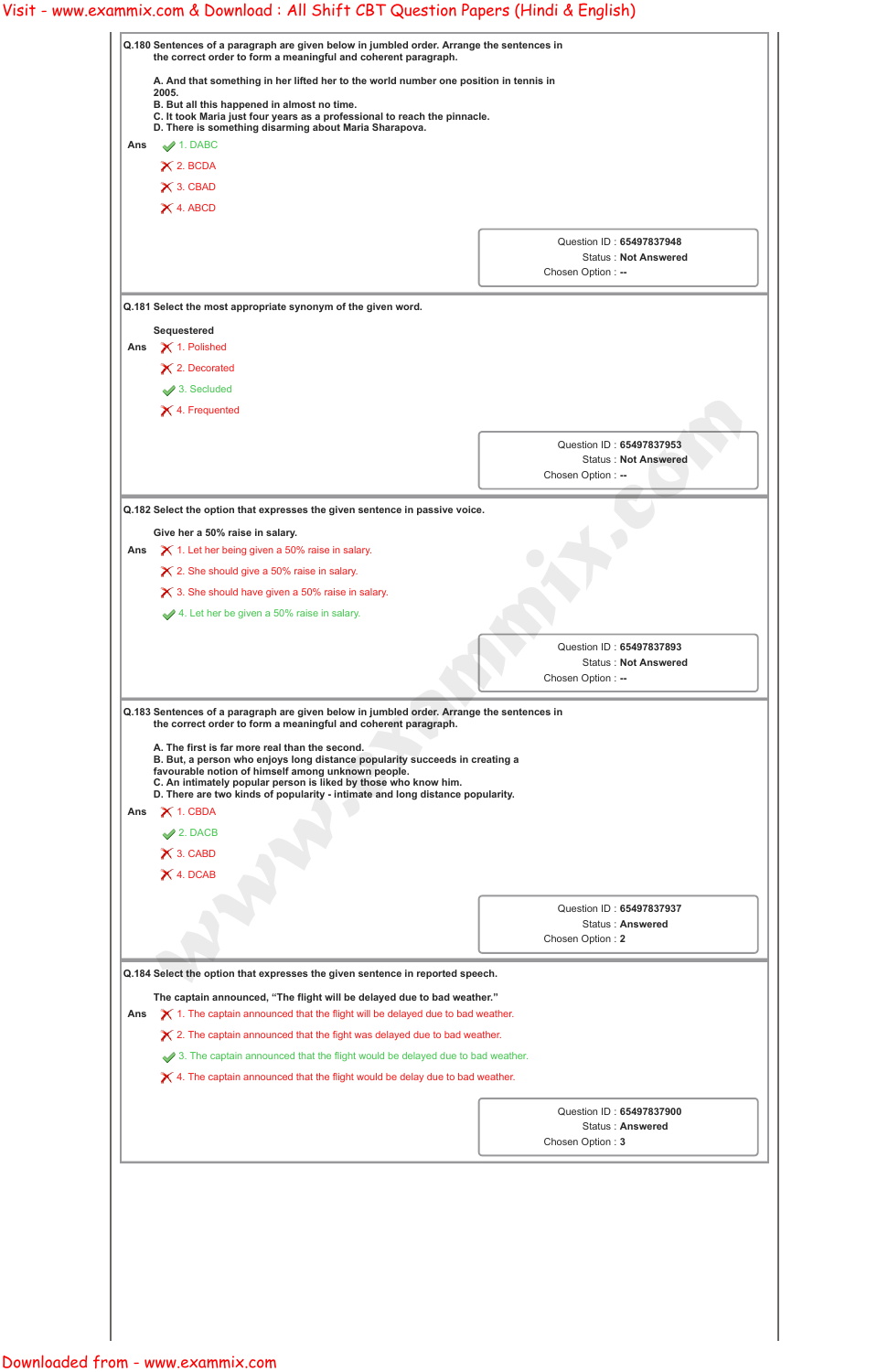|     | Q.185 Select the most appropriate option to fill in the blank.                                                                                                                                                                                                                                                                                                                                                           |                                                         |
|-----|--------------------------------------------------------------------------------------------------------------------------------------------------------------------------------------------------------------------------------------------------------------------------------------------------------------------------------------------------------------------------------------------------------------------------|---------------------------------------------------------|
|     | Have you _____ with the difficulties you might have to face?                                                                                                                                                                                                                                                                                                                                                             |                                                         |
| Ans | $\boldsymbol{\times}$ 1. considered                                                                                                                                                                                                                                                                                                                                                                                      |                                                         |
|     | 2. reckoned                                                                                                                                                                                                                                                                                                                                                                                                              |                                                         |
|     | $\times$ 3. discussed                                                                                                                                                                                                                                                                                                                                                                                                    |                                                         |
|     | $\times$ 4. pondered                                                                                                                                                                                                                                                                                                                                                                                                     |                                                         |
|     |                                                                                                                                                                                                                                                                                                                                                                                                                          | Question ID: 65497837928                                |
|     |                                                                                                                                                                                                                                                                                                                                                                                                                          | <b>Status: Answered</b>                                 |
|     |                                                                                                                                                                                                                                                                                                                                                                                                                          | Chosen Option: 4                                        |
|     |                                                                                                                                                                                                                                                                                                                                                                                                                          |                                                         |
|     | Q.186 Select the option that expresses the given sentence in reported speech.                                                                                                                                                                                                                                                                                                                                            |                                                         |
|     | The children said to the nurse, "Reema slipped and fell from the stairs."                                                                                                                                                                                                                                                                                                                                                |                                                         |
| Ans | 1. The children told the nurse that Reema had slipped and fallen from the stairs.                                                                                                                                                                                                                                                                                                                                        |                                                         |
|     | $\boldsymbol{\times}$ 2. The children told to the nurse that Reema slipped and fallen from the stairs.                                                                                                                                                                                                                                                                                                                   |                                                         |
|     | $\boldsymbol{\times}$ 3. The children told the nurse Reema has slipped and fallen from the stairs.                                                                                                                                                                                                                                                                                                                       |                                                         |
|     | $\boldsymbol{\times}$ 4. The children told the nurse that Reema slipped and fell from the stairs.                                                                                                                                                                                                                                                                                                                        |                                                         |
|     |                                                                                                                                                                                                                                                                                                                                                                                                                          |                                                         |
|     |                                                                                                                                                                                                                                                                                                                                                                                                                          | Question ID: 65497837919<br><b>Status: Answered</b>     |
|     |                                                                                                                                                                                                                                                                                                                                                                                                                          | Chosen Option: 2                                        |
|     |                                                                                                                                                                                                                                                                                                                                                                                                                          |                                                         |
|     | Q.187 Select the option that expresses the given sentence in passive voice.                                                                                                                                                                                                                                                                                                                                              |                                                         |
|     | Have you placed an order for a cake?                                                                                                                                                                                                                                                                                                                                                                                     |                                                         |
| Ans | $\boldsymbol{\times}$ 1. Have an order for a cake been placed by you?                                                                                                                                                                                                                                                                                                                                                    |                                                         |
|     | $\times$ 2. Was an order for a cake placed by you?                                                                                                                                                                                                                                                                                                                                                                       |                                                         |
|     | 3. Has an order for a cake been placed by you?                                                                                                                                                                                                                                                                                                                                                                           |                                                         |
|     | $\boldsymbol{\times}$ 4. Is an order for a cake being placed by you?                                                                                                                                                                                                                                                                                                                                                     |                                                         |
|     |                                                                                                                                                                                                                                                                                                                                                                                                                          |                                                         |
|     |                                                                                                                                                                                                                                                                                                                                                                                                                          | Question ID: 65497837884                                |
|     |                                                                                                                                                                                                                                                                                                                                                                                                                          | <b>Status: Answered</b>                                 |
|     |                                                                                                                                                                                                                                                                                                                                                                                                                          | Chosen Option: 3                                        |
|     | Q.188 Sentences of a paragraph are given below in jumbled order. Arrange the sentences in<br>the correct order to form a meaningful and coherent paragraph.<br>A. There are others who claim that they have never been so well connected.<br>B. However, such social networking sites help us to keep in touch with old friends or<br>make new ones.<br>C. Whether or not Facebook friendships are lasting is debatable. |                                                         |
| Ans | D. Some people believe that real friendships are collapsing in modern times.<br>$\blacktriangleright$ 1. DACB                                                                                                                                                                                                                                                                                                            |                                                         |
|     | $\times$ 2. CBAD                                                                                                                                                                                                                                                                                                                                                                                                         |                                                         |
|     | $\times$ 3. CDBA                                                                                                                                                                                                                                                                                                                                                                                                         |                                                         |
|     | $\times$ 4. DBCA                                                                                                                                                                                                                                                                                                                                                                                                         |                                                         |
|     |                                                                                                                                                                                                                                                                                                                                                                                                                          |                                                         |
|     |                                                                                                                                                                                                                                                                                                                                                                                                                          | <b>Status: Answered</b>                                 |
|     |                                                                                                                                                                                                                                                                                                                                                                                                                          | Chosen Option: 2                                        |
|     |                                                                                                                                                                                                                                                                                                                                                                                                                          |                                                         |
|     | Q.189 Select the segment in which a word has been INCORRECTLY used.                                                                                                                                                                                                                                                                                                                                                      |                                                         |
|     | He had an amazing capacity to condone up the most delectable dishes at a short                                                                                                                                                                                                                                                                                                                                           |                                                         |
| Ans | notice.                                                                                                                                                                                                                                                                                                                                                                                                                  |                                                         |
|     | $\times$ 1. dishes at a short notice                                                                                                                                                                                                                                                                                                                                                                                     |                                                         |
|     | $\times$ 2. the most delectable                                                                                                                                                                                                                                                                                                                                                                                          |                                                         |
|     | $\boldsymbol{\times}$ 3. He had an amazing                                                                                                                                                                                                                                                                                                                                                                               |                                                         |
|     | $\blacktriangleright$ 4. capacity to condone up                                                                                                                                                                                                                                                                                                                                                                          | Question ID: 65497837945                                |
|     |                                                                                                                                                                                                                                                                                                                                                                                                                          |                                                         |
|     |                                                                                                                                                                                                                                                                                                                                                                                                                          |                                                         |
|     |                                                                                                                                                                                                                                                                                                                                                                                                                          | Chosen Option: --                                       |
|     |                                                                                                                                                                                                                                                                                                                                                                                                                          |                                                         |
|     | Q.190 Select the option that can be used as a one-word substitute for the given group of<br>words.                                                                                                                                                                                                                                                                                                                       |                                                         |
|     |                                                                                                                                                                                                                                                                                                                                                                                                                          |                                                         |
|     | To free from restraint                                                                                                                                                                                                                                                                                                                                                                                                   |                                                         |
| Ans | $\times$ 1. Subjugate                                                                                                                                                                                                                                                                                                                                                                                                    |                                                         |
|     | $\blacktriangleright$ 2. Emancipate                                                                                                                                                                                                                                                                                                                                                                                      |                                                         |
|     | $\times$ 3. Validate                                                                                                                                                                                                                                                                                                                                                                                                     |                                                         |
|     | X 4. Escalate                                                                                                                                                                                                                                                                                                                                                                                                            | Question ID: 65497837978<br><b>Status: Not Answered</b> |
|     |                                                                                                                                                                                                                                                                                                                                                                                                                          |                                                         |
|     |                                                                                                                                                                                                                                                                                                                                                                                                                          | Question ID: 65497837971<br><b>Status: Not Answered</b> |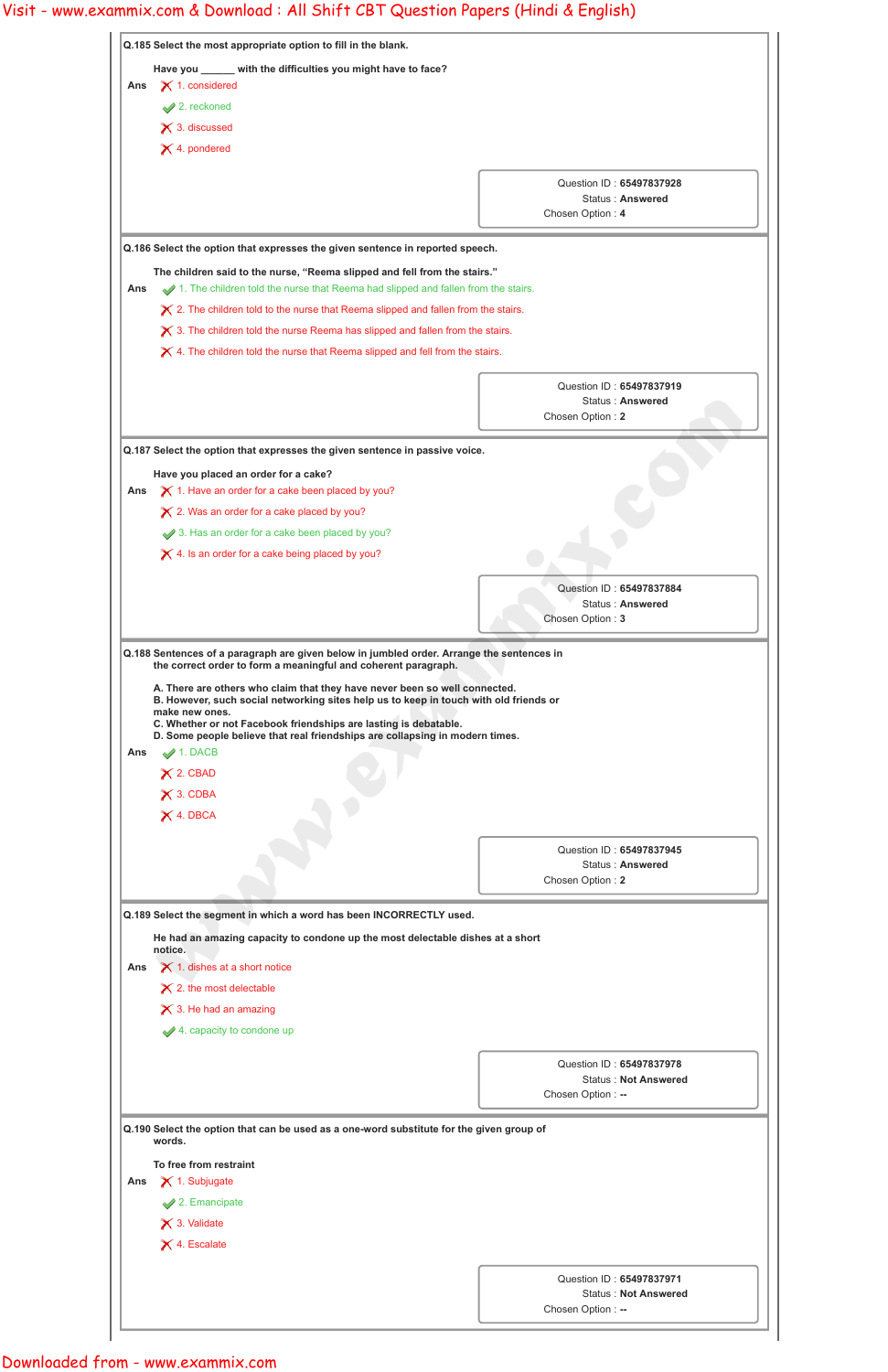|     | Q.191 Select the option that can be used as a one-word substitute for the given group of<br>words.                         |                                                     |
|-----|----------------------------------------------------------------------------------------------------------------------------|-----------------------------------------------------|
|     | Only on the surface of something                                                                                           |                                                     |
| Ans | $\times$ 1. Supercilious                                                                                                   |                                                     |
|     | $\times$ 2. Superlative<br>$\times$ 3. Superseding                                                                         |                                                     |
|     | 4. Superficial                                                                                                             |                                                     |
|     |                                                                                                                            |                                                     |
|     |                                                                                                                            | Question ID: 65497837973<br><b>Status: Answered</b> |
|     |                                                                                                                            | Chosen Option: 2                                    |
|     | Q.192 Select the option that expresses the given sentence in reported speech.                                              |                                                     |
|     | She said to her mother, "May I have another slice of cake?"                                                                |                                                     |
| Ans | $\boldsymbol{\times}$ 1. She asked her mother that may I have another slice of cake.                                       |                                                     |
|     | $\boldsymbol{\times}$ 2. She asked her mother that may she have another slice of cake.                                     |                                                     |
|     | 3. She asked her mother if she might have another slice of cake.                                                           |                                                     |
|     | $\boldsymbol{\times}$ 4. She asked her mother if she may have another slice of cake.                                       |                                                     |
|     |                                                                                                                            | Question ID: 65497837901                            |
|     |                                                                                                                            | <b>Status: Not Answered</b>                         |
|     |                                                                                                                            | Chosen Option : --                                  |
|     | Q.193 Select the option that expresses the given sentence in direct speech.                                                |                                                     |
|     | Mother said that when we pluck a flower it dies so we should let it beautify the world                                     |                                                     |
| Ans | as long as it lives.<br>$\chi$ 1. Mother says, "When we pluck a flower it dies so we should let it beautify the world as   |                                                     |
|     | long as it lives."<br>X 2. Mother said, "When we pluck a flower it dies so you should let it beautify the world as         |                                                     |
|     | long as it lived."                                                                                                         |                                                     |
|     | 3. Mother said, "When we pluck a flower it dies so we should let it beautify the world as<br>long as it lives."            |                                                     |
|     | $\boldsymbol{\times}$ 4. Mother said, "When we plucked a flower it died so we should let it beautify the world             |                                                     |
|     | as long as it lived."                                                                                                      |                                                     |
|     |                                                                                                                            | Question ID: 65497837922                            |
|     |                                                                                                                            |                                                     |
|     |                                                                                                                            | <b>Status: Answered</b><br>Chosen Option: 3         |
|     | Q.194 The following sentence has been split into four segments. Identify the segment that<br>contains a grammatical error. |                                                     |
| Ans | His son-in-laws / have enhanced / his business / within a short period.<br>$\times$ 1. have enhanced                       |                                                     |
|     | $\times$ 2. his business                                                                                                   |                                                     |
|     | 3. His son-in-laws                                                                                                         |                                                     |
|     | $\times$ 4. within a short period                                                                                          |                                                     |
|     |                                                                                                                            | Question ID: 65497837846                            |
|     |                                                                                                                            | <b>Status: Not Answered</b>                         |
|     |                                                                                                                            | Chosen Option : --                                  |
|     | Q.195 Select the option that can be used as a one-word substitute for the given group of<br>words.                         |                                                     |
|     |                                                                                                                            |                                                     |
| Ans | A long wooden seat with a back for people to sit on in a church<br>$\times$ 1. Aisle                                       |                                                     |
|     | $\times$ 2. Pulpit                                                                                                         |                                                     |
|     | $\blacktriangleright$ 3. Pew                                                                                               |                                                     |
|     | $\times$ 4. Altar                                                                                                          |                                                     |
|     |                                                                                                                            | Question ID: 65497837975                            |
|     |                                                                                                                            | <b>Status: Not Answered</b>                         |
|     |                                                                                                                            | Chosen Option: --                                   |
|     | Q.196 Select the most appropriate meaning of the given idiom.                                                              |                                                     |
|     | Against one's grain                                                                                                        |                                                     |
| Ans | $\times$ 1. Against the law                                                                                                |                                                     |
|     | $\times$ 2. Against the society                                                                                            |                                                     |
|     | 3. Against one's nature                                                                                                    |                                                     |
|     | X 4. Against one's family                                                                                                  |                                                     |
|     |                                                                                                                            | Question ID: 65497837963                            |